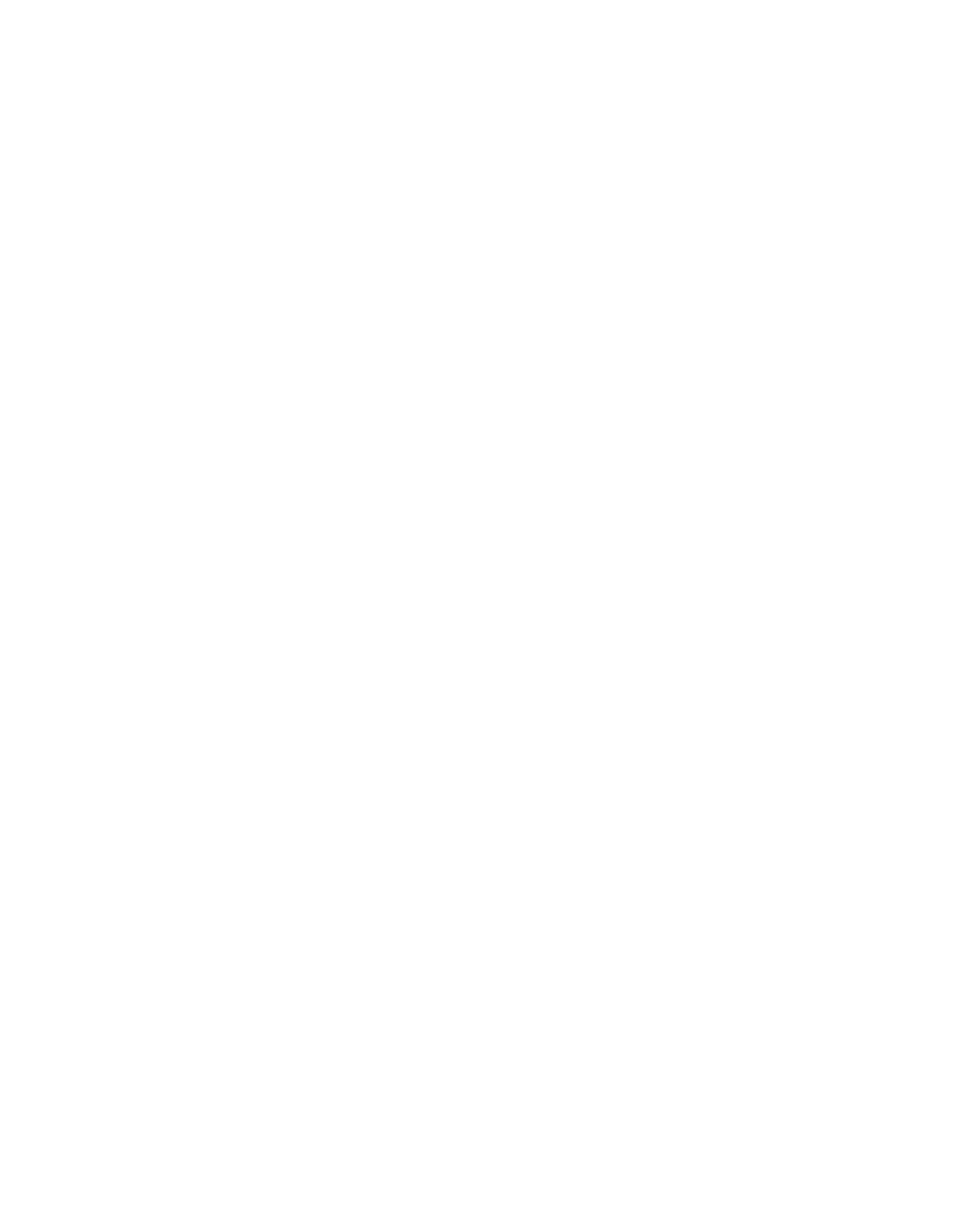#### **Scoring Summary UCF vs. Florida (12/23/2021 at Tampa, Florida)**



#### UCF (9-4; 5-3) vs. Florida (6-7; 2-6) Date: 12/23/2021 • Site: Tampa, Florida • Stadium: Raymond James Stadium Attendance: 63669

| <b>Score by Quarters</b> |  |                          | Total                    |
|--------------------------|--|--------------------------|--------------------------|
| I ICE                    |  | $\overline{\phantom{a}}$ | 29                       |
| Florida                  |  |                          | $\overline{\phantom{a}}$ |

| Qtr | Time  | <b>Scoring Play</b>                                            | $V-H$     |
|-----|-------|----------------------------------------------------------------|-----------|
| 1st | 01:22 | UFL - Pierce, Dameon 2 yd TD RUSH 8-58 03:50                   | $0 - 7$   |
| 2nd | 12:29 | UCF - Bowser, Isaiah 3 yd TD RUSH 10-74 03:47                  | $6 - 7$   |
| 2nd | 06:16 | UCF - Obarski, Daniel 34 yd FG 9-49 04:08                      | $9 - 7$   |
| 2nd | 01:36 | UFL - Howard, Chris 26 yd FG 12-64 04:34                       | $9 - 10$  |
| 3rd | 10:00 | UCF - Bowser, Isaiah 4 yd TD RUSH 3-79 01:05                   | $16 - 10$ |
| 3rd | 07:57 | UFL - Davis, Malik 19 yd TD RUSH 6-82 01:59                    | $16 - 17$ |
| 3rd | 03:04 | UCF - Obarski, Daniel 21 yd FG 12-55 04:50                     | $19 - 17$ |
| 3rd | 01:08 | UCF - O'Keefe, Ryan 54 yd TD PASS from Keene, Mikey 1-54 00:08 | $26 - 17$ |
| 4th | 02:41 | UCF - Obarski, Daniel 33 yd FG 9-57 05:16                      | 29-17     |

Kickoff time: 07:06 PM • End of Game: 10:47 PM • Total elapsed time: 03:40 Officials: Referee: Duddy,Mark; Umpire: Hay,Bryan; Linesman: Day,Bob; Line judge: Troyer,Rich; Back judge: Morton,John; Field judge: Currie,Steve; Side judge: Reed,Gary; Center judge: Wiggins,Chris;

Temperature: 57 • Wind: SE 3mph • Weather: Sunny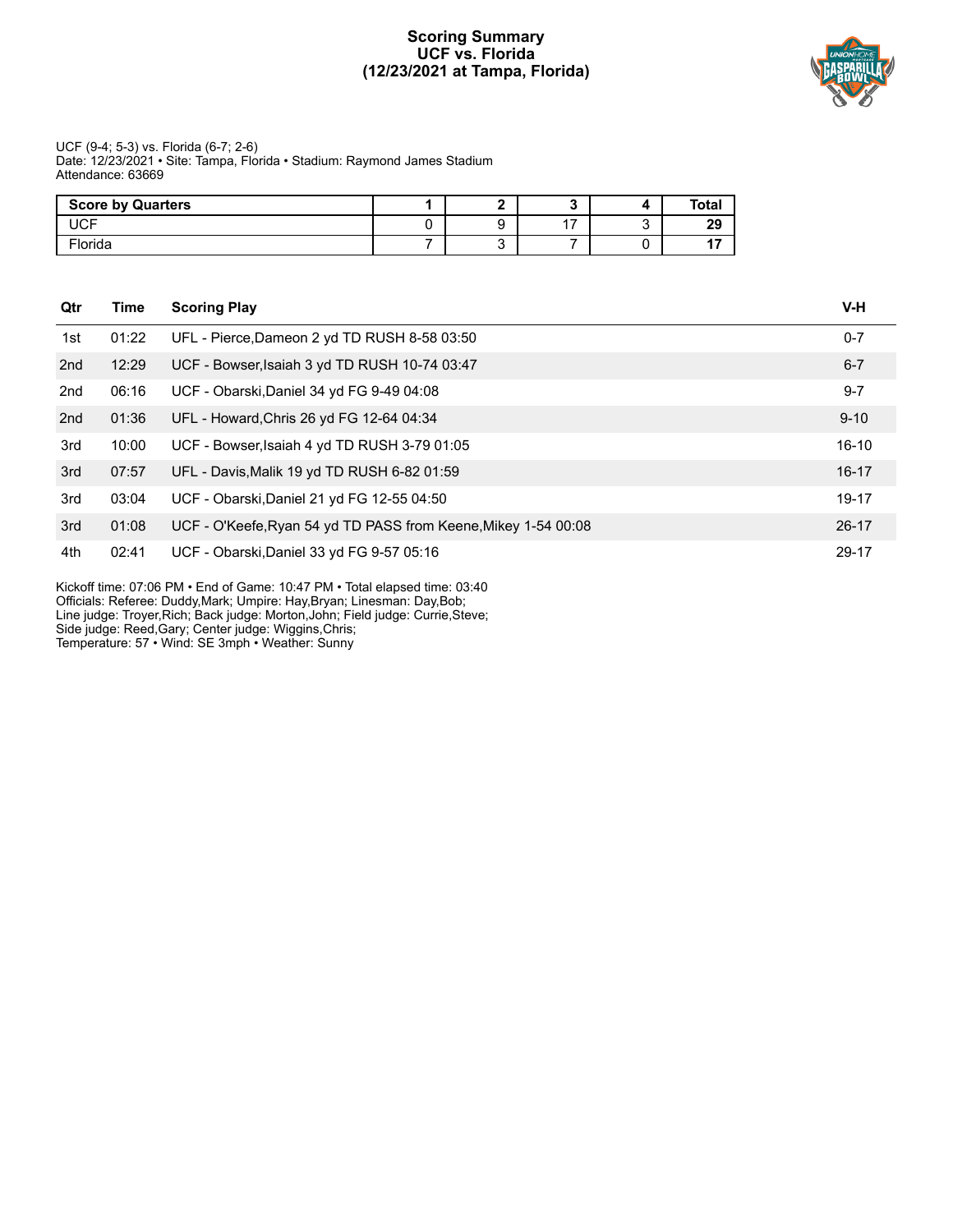#### **Team Statistics UCF vs. Florida (12/23/2021 at Tampa, Florida)**



|                                  | <b>UCF</b>       | <b>UFL</b>       |
|----------------------------------|------------------|------------------|
| <b>FIRST DOWNS</b>               | 20               | 19               |
| Rushing                          | 10               | 9                |
| Passing                          | 8                | 8                |
| Penalty                          | $\overline{2}$   | $\boldsymbol{2}$ |
| <b>NET YARDS RUSHING</b>         | 288              | 205              |
| <b>Rushing Attempts</b>          | 50               | 30               |
| Average Per Rush                 | 5.8              | 6.8              |
| <b>Rushing Touchdowns</b>        | $\boldsymbol{2}$ | $\overline{2}$   |
| <b>Yards Gained Rushing</b>      | 327              | 210              |
| Yards Lost Rushing               | 39               | 5                |
| <b>NET YARDS PASSING</b>         | 148              | 171              |
| Completions-Attempts-Int         | $15 - 25 - 0$    | $14 - 37 - 0$    |
| Average Per Attempt              | 5.9              | 4.6              |
| Average Per Completion           | 9.9              | 12.2             |
| Passing Touchdowns               | 1                | 0                |
| <b>TOTAL OFFENSIVE YARDS</b>     | 436              | 376              |
| Total offensive plays            | 75               | 67               |
| Average Gain Per Play            | 5.8              | 5.6              |
| Fumbles: Number-Lost             | $0-0$            | $0-0$            |
| Penalties: Number-Yards          | $4 - 42$         | $8 - 85$         |
| <b>PUNTS-YARDS</b>               | 5-208            | 6-268            |
| Average Yards Per Punt           | 41.6             | 44.7             |
| Net Yards Per Punt               | 32.8             | 42.5             |
| Inside 20                        | $\mathbf{1}$     | $\mathbf{1}$     |
| 50+ Yards                        | 0                | $\overline{c}$   |
| Touchbacks                       | $\mathbf{1}$     | $\pmb{0}$        |
| Fair catch                       | 1                | $\overline{2}$   |
| <b>KICKOFFS-YARDS</b>            | 7-391            | $3 - 184$        |
| Average Yards Per Kickoff        | 55.9             | 61.3             |
| Net Yards Per Kickoff            | 47.9             | 25               |
| Touchbacks                       | 1                | 0                |
| Punt returns: Number-Yards-TD    | $2 - 13 - 0$     | $3 - 24 - 0$     |
| Average Per Return               | 6.5              | 8                |
| Kickoff returns: Number-Yards-TD | $2 - 56 - 0$     | $5 - 109 - 0$    |
| Average Per Return               | 28               | 21.8             |
| Interceptions: Number-Yards-TD   | $0 - 0 - 0$      | $0 - 0 - 0$      |
| Fumble Returns: Number-Yards     | $0-0$            | $0-0$            |
| Miscellaneous Yards              | 0                | 0                |
| Possession Time                  | 34:30            | 25:30            |
| 1st Quarter                      | 05:59            | 09:01            |
| 2nd Quarter                      | 07:29            | 07:31            |
| 3rd Quarter                      | 08:44            | 06:16            |
| 4th Quarter                      | 12:18            | 02:42            |
| <b>Third-Down Conversions</b>    | 5 of 16          | 2 of 13          |
| Fourth-Down Conversions          | 2 of 2           | $0$ of $2$       |
| Red Zone Scores-Chances          | 5 of 6           | 3 of 3           |
| Touchdowns                       | $\overline{2}$   | 2                |
| <b>Field Goals</b>               | 3 of 3           | $1$ of $1$       |
| Sacks By: Number-Yards           | $2 - 3$          | $2 - 14$         |
| <b>PAT Kicks</b>                 | $2 - 2$          | $2 - 2$          |
| <b>Field Goals</b>               | 3 of 4           | $1$ of $3$       |
| Points off turnovers             | 0                | 0                |
|                                  |                  |                  |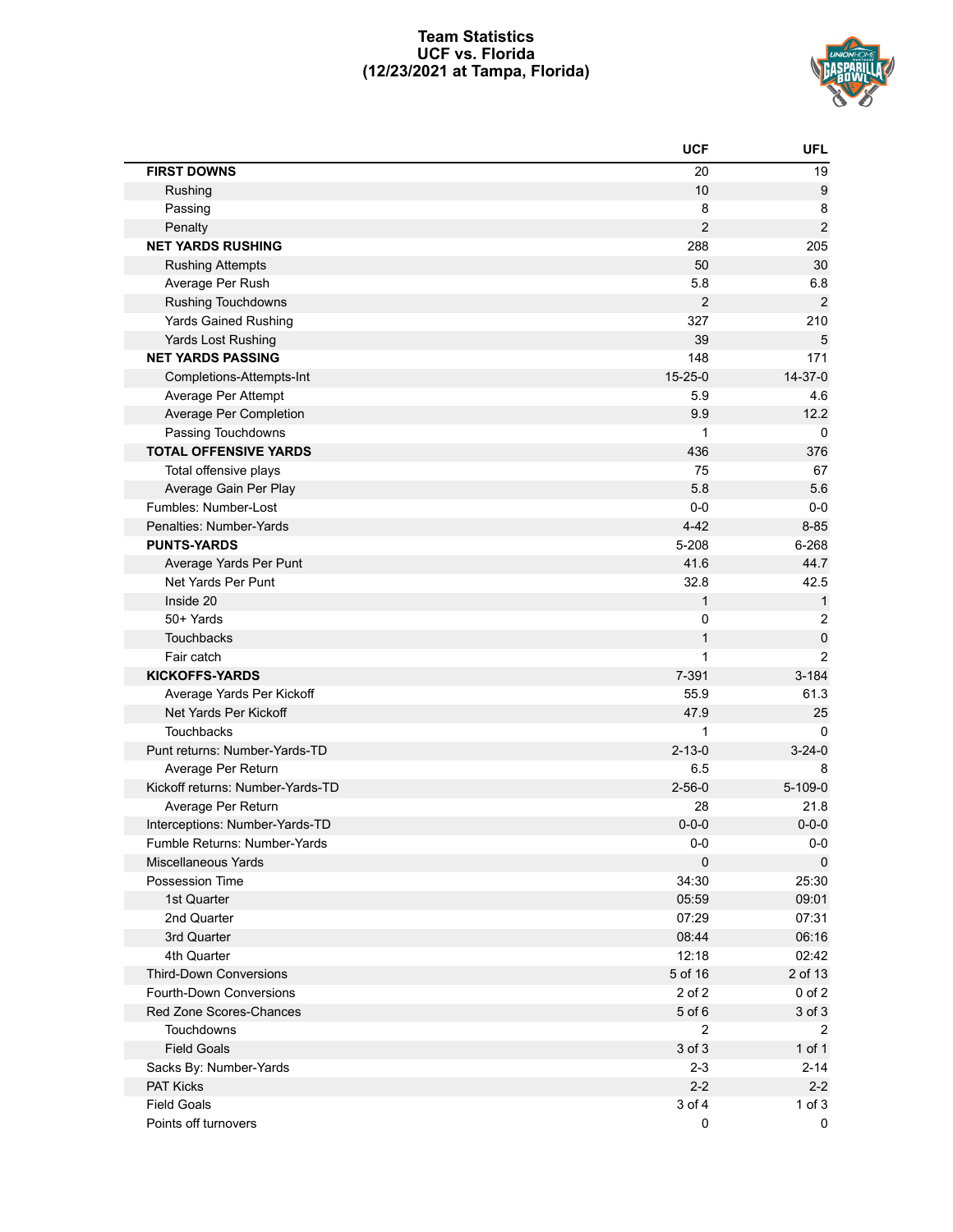#### **Individual Statistics UCF vs. Florida (12/23/2021 at Tampa, Florida)**



| <b>Rushing</b>          | No.           | Gain | Loss  |     | Net   | TD             | Lg   | Avg            |
|-------------------------|---------------|------|-------|-----|-------|----------------|------|----------------|
| Bowser, Isaiah          | 35            | 167  | 12    |     | 155   | $\overline{2}$ | 36   | 4.4            |
| O'Keefe, Ryan           | 4             | 113  |       | 3   | 110   | 0              | 74   | 27.5           |
| Richardson, Johnny      | 3             | 40   |       | 0   | 40    | 0              | 38   | 13.3           |
| Johnson, Amari          | 1             | 4    |       | 0   | 4     | 0              | 4    | 4              |
| Navarro, Parker         | 1             | 3    |       | 0   | 3     | 0              | 3    | 3              |
| Gatewood, Joey          | 1             | 0    |       | 1   | $-1$  | 0              | 0    | $-1$           |
| <b>TEAM</b>             | 2             | 0    |       | 4   | $-4$  | 0              | 0    | $-2$           |
| Keene, Mikey            | 3             | 0    | 19    |     | $-19$ | 0              | 0    | $-6.3$         |
| <b>Totals</b>           | 50            | 327  | 39    |     | 288   | $\overline{2}$ | 74   | 5.8            |
| <b>Passing</b>          | $C-A-I$       |      | Yds   | TD  |       | Long           |      | <b>Sack</b>    |
| Gatewood, Joey          | $0 - 1 - 0$   |      | 0     | 0   |       |                | 0    | 0              |
| Navarro, Parker         | $1 - 2 - 0$   |      | 4     | 0   |       |                | 4    | 0              |
| Keene, Mikey            | 14-22-0       |      | 144   | 1   |       |                | 54   | 2              |
| <b>Totals</b>           | $15 - 25 - 0$ |      | 148   | 1   |       |                | 54   | $\overline{2}$ |
| <b>Receiving</b>        |               | No.  | Yards |     | TD    |                | Long | Tgt            |
| O'Keefe, Ryan           |               | 7    |       | 85  | 1     |                | 54   | 9              |
| Richardson, Johnny      |               | 3    |       | 29  | 0     |                | 20   | 3              |
| Holler, Alec            |               | 2    |       | 14  | 0     |                | 7    | 3              |
| Mokiao-Atimalala, Titus |               | 2    |       | 11  | 0     |                | 6    | $\overline{c}$ |
| Craig-Myers, Nate       |               | 1    |       | 9   | 0     |                | 9    | 5              |
| Johnson, Brandon        |               | 0    |       | 0   | 0     |                | 0    | 4              |
| <b>Totals</b>           |               | 15   |       | 148 | 1     |                | 54   | 26             |

| <b>Punting</b>          | No.            |           | Yds | Avg            |                | Long  |    |               | In20      | ΤВ    |
|-------------------------|----------------|-----------|-----|----------------|----------------|-------|----|---------------|-----------|-------|
| Osteen, Andrew          |                | 5         | 208 | 41.6           |                | 48    |    |               | 1         | 1     |
| <b>Totals</b>           |                | 5         | 208 | 41.6           |                | 48    |    |               | 1         | 1     |
|                         |                | Punt      |     |                | <b>Kickoff</b> |       |    |               | Intercept |       |
| <b>Returns</b>          |                | No Yds Lg |     |                | No Yds Lg      |       |    |               | No Yds Lg |       |
| Johnson, Amari          | 1              | 13 13     |     | 0              | 0              | 0     |    | 0             | 0         | 0     |
| O'Keefe, Ryan           | 0              | 0         | 0   | $\overline{2}$ |                | 56 38 |    | 0             | 0         | 0     |
| Mokiao-Atimalala, Titus | 1              | 0         | 0   | 0              | 0              | 0     |    | 0             | 0         | 0     |
| <b>Totals</b>           | $\overline{2}$ | 13 13     |     | $\overline{2}$ |                | 56 38 |    | 0             | 0         | 0     |
| Field goals             | Qtr            | Time      |     | <b>Dist</b>    |                |       |    | Result        |           |       |
| Obarski, Daniel         | 2nd            | 06:16     |     |                | 34 yards       |       |    | GOOD          |           |       |
| Obarski, Daniel         | 3rd            | 12:24     |     | 51 yards       |                |       |    | <b>MISSED</b> |           |       |
| Obarski, Daniel         | 3rd            | 03:04     |     | 21 yards       |                |       |    | GOOD          |           |       |
| Obarski, Daniel         | 4th            | 02:41     |     | 33 yards       |                |       |    | GOOD          |           |       |
| <b>Kickoffs</b>         | No.            | Yards     |     |                |                | Avg   |    | ΤВ            | ОВ        |       |
| Obarski, Daniel         | 7              | 391 yards |     |                |                | 55.9  |    | 1             | 0         |       |
| All-purpose             |                | Run       |     | <b>Rcv</b>     | KR             | РR    |    | ΙR            |           | Total |
| O'Keefe, Ryan           |                | 110       |     | 85             | 56             |       | 0  | 0             |           | 251   |
| Bowser, Isaiah          |                | 155       |     | 0              | 0              |       | 0  | 0             |           | 155   |
| Richardson, Johnny      |                |           | 40  | 29             | 0              |       | 0  | 0             |           | 69    |
| Johnson, Amari          |                |           | 4   | 0              | 0              |       | 13 | 0             |           | 17    |

FUMBLES: UCF- . Florida- .

| <b>Rushing</b> | No. | Gain | Loss Net TD Lg |     |    |     | Avg  |
|----------------|-----|------|----------------|-----|----|-----|------|
| Davis, Malik   |     | 86   | 0              | 86  | 1. | -32 | 12.3 |
| Jones, Emory   | 10  | 67   | 5              | 62  |    | 20  | 6.2  |
| Pierce, Dameon | 13  | 57   |                | 57  |    | 14  | 4.4  |
| <b>Totals</b>  | 30  | 210  | 5.             | 205 |    | -32 | 6.8  |

| Passing          | C-A-I         | Yds TD | Long | <b>Sack</b> |
|------------------|---------------|--------|------|-------------|
| Jones.Emory      | $14 - 36 - 0$ | 171    | 30   |             |
| Whittemore.Trent | $0 - 1 - 0$   |        |      | 0           |
| Totals           | $14 - 37 - 0$ | 171    | 30   | 2           |

| Receiving          |     | No. | Yards | TD   | Long | Tgt |
|--------------------|-----|-----|-------|------|------|-----|
| Shorter, Justin    |     | 3   | 54    | 0    | 20   | 8   |
| <b>Wells, Rick</b> |     | 3   | 41    | 0    | 20   | 5   |
| Whittemore.Trent   |     | 3   | 22    | 0    | 13   | 6   |
| Copeland, Jacob    |     | 2   | 35    | 0    | 30   | 6   |
| Gamble, Kemore     |     |     | 15    | 0    | 15   | 7   |
| Henderson, Xzavier |     |     | 5     | 0    | 5    | 3   |
| Pierce, Dameon     |     |     | -1    | 0    | ი    |     |
| Davis, Malik       |     |     | 0     | 0    | 0    |     |
| Odom, Jonathan     |     | Ω   | ი     | 0    | ი    |     |
| Totals             |     | 14  | 171   | 0    | 30   | 38  |
| <b>Punting</b>     | No. | Yds | Avg   | Long | In20 | ΤВ  |
| Crawshaw, Jeremy   | 6   | 268 | 44.7  | 53   | 1    | 0   |
| Totals             | 6   | 268 | 44.7  | 53   |      | 0   |

|                    | Punt |           |   | <b>Kickoff</b> |     | Intercept |           |  |  |
|--------------------|------|-----------|---|----------------|-----|-----------|-----------|--|--|
| Returns            |      | No Yds Lg |   | No Yds Lg      |     |           | No Yds Lg |  |  |
| Henderson, Xzavier | 3    | 24 17     |   |                | 0   |           |           |  |  |
| Davis,Malik        |      |           | 0 | 4 109 33       |     |           |           |  |  |
| Wilcox, Gage       |      | Ω         | 0 |                |     |           |           |  |  |
| Totals             |      | 24 17     |   | 5 109          | -33 |           |           |  |  |

| Field goals   |     | <b>Qtr Time</b> | Dist     | Result        |
|---------------|-----|-----------------|----------|---------------|
| Howard.Chris  | 2nd | 10:24           | 51 vards | <b>MISSED</b> |
| Howard, Chris | 2nd | 01:36           | 26 yards | GOOD          |
| Howard, Chris | 4th | 07:57           | 45 vards | <b>MISSED</b> |

| <b>Kickoffs</b> | No. | Yards     |     |      | Ava | ΤВ           | OВ    |
|-----------------|-----|-----------|-----|------|-----|--------------|-------|
| Howard, Chris   | 3   | 184 yards |     | 61.3 |     | 0            |       |
| All-purpose     |     | Run       | Rcv | KR   | PR. | IR           | Total |
| Davis, Malik    |     | 86        | 0   | 109  | 0   | O            | 195   |
| Jones, Emory    |     | 62        | 0   | 0    | 0   | 0            | 62    |
| Pierce, Dameon  |     | 57        | -1  | 0    | 0   | O            | 56    |
| Shorter, Justin |     | 0         | 54  | 0    | 0   | <sup>0</sup> | 54    |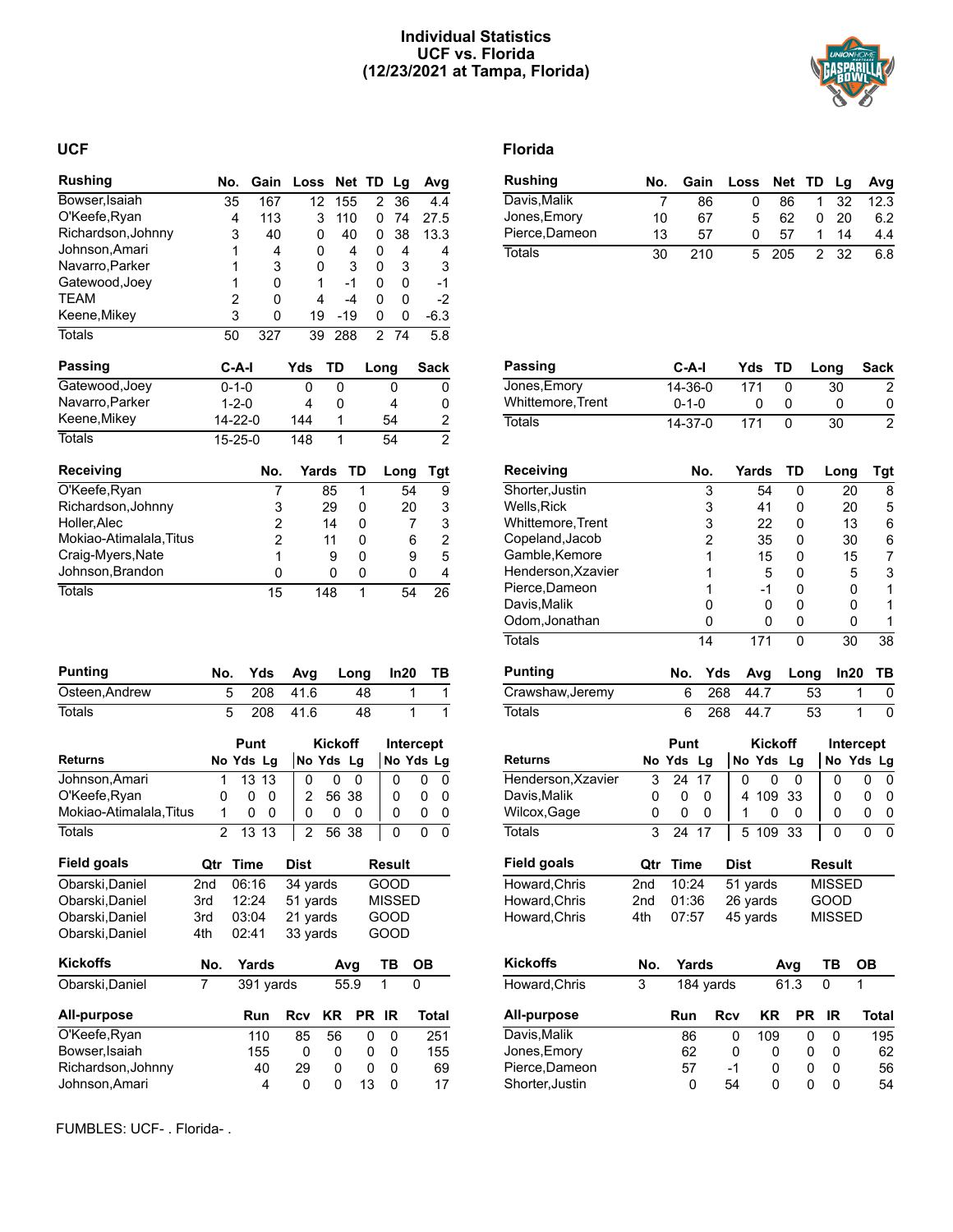#### **Defensive Statistics UCF vs. Florida (12/23/2021 at Tampa, Florida)**



| #            | <b>UCF</b>                 | Solo                    | Ast            | <b>Total</b>            | Sacks-Yds              | <b>TFL-Yds</b>         | FF                     | FR-Yds         | Int-Yds        | <b>BrUp</b>    | <b>Blks</b>                  | QBH                     |
|--------------|----------------------------|-------------------------|----------------|-------------------------|------------------------|------------------------|------------------------|----------------|----------------|----------------|------------------------------|-------------------------|
|              | 15 Bethune, Tatum          | 6                       | 1              | $\overline{7}$          | $0.0 - 0$              | $0.0 - 0$              | 0                      | $0-0$          | $0-0$          | $\mathbf 0$    |                              | 0                       |
| 9            | Wilson, Divaad             | 5                       | 2              | 7                       | $0.0 - 0$              | $0.0 - 0$              | $\mathbf{0}$           | $0-0$          | $0-0$          | $\pmb{0}$      | $\overline{\phantom{a}}$     | $\pmb{0}$               |
|              | 37 Bullard, Quadric        | 3                       | $\overline{2}$ | 5                       | $0.0 - 0$              | $0.0 - 0$              | 0                      | $0-0$          | $0-0$          | 1              | $\blacksquare$               | 0                       |
|              | 7 Brown, Davonte           | 4                       | 0              | 4                       | $0.0 - 0$              | $1.0 - 1$              | $\mathbf{0}$           | $0-0$          | $0-0$          | 3              | $\overline{\phantom{a}}$     | $\pmb{0}$               |
|              | 14 Thornton, Corey         | 4                       | 0              | 4                       | $0.0 - 0$              | $0.0 - 0$              | 0                      | $0-0$          | $0-0$          | 0              | $\overline{\phantom{0}}$     | 0                       |
|              | 88 Celiscar, Josh          | 3                       | $\mathbf{1}$   | 4                       | $0.0 - 0$              | $1.0 - 2$              | $\mathbf{0}$           | $0-0$          | $0-0$          | $\pmb{0}$      | $\overline{\phantom{a}}$     | $\mathbf{1}$            |
|              | 54 Goode, Cam              | $\overline{2}$          | 1              | 3                       | $1.0 - 1$              | $1.0 - 1$              | 0                      | $0-0$          | $0-0$          | 0              | $\overline{\phantom{a}}$     | $\overline{\mathbf{c}}$ |
|              | 11 Jean-Baptiste, Jeremiah | $\mathbf{1}$            | $\overline{2}$ | 3                       | $1.0 - 2$              | $1.0 - 2$              | 0                      | $0-0$          | $0-0$          | $\mathbf{1}$   | $\overline{\phantom{a}}$     | $\mathbf 1$             |
|              | 12 Hodges, Justin          | $\overline{c}$          | 1              | 3                       | $0.0 - 0$              | $0.0 - 0$              | 0                      | $0-0$          | $0-0$          | 1              | $\blacksquare$               | 0                       |
| 1.           | Bryant, Big Kat            | $\mathbf{1}$            | $\mathbf{1}$   | $\overline{2}$          | $0.0 - 0$              | $0.0 - 0$              | 0                      | $0-0$          | $0-0$          | $\pmb{0}$      | $\qquad \qquad \blacksquare$ | $\overline{\mathbf{c}}$ |
|              | 94 Montalvo, Anthony       | 0                       | $\overline{2}$ | $\overline{c}$          | $0.0 - 0$              | $0.0 - 0$              | 0                      | $0-0$          | $0-0$          | 0              | $\blacksquare$               | 0                       |
|              | 34 Powell, Jon             | $\overline{c}$          | 0              | $\overline{2}$          | $0.0 - 0$              | $0.0 - 0$              | 0                      | $0-0$          | $0-0$          | $\pmb{0}$      | $\overline{\phantom{a}}$     | $\pmb{0}$               |
|              | 18 Lester, Dyllon          | $\overline{2}$          | 0              | $\overline{2}$          | $0.0 - 0$              | $0.0 - 0$              | 0                      | $0-0$          | $0-0$          | 0              | $\overline{\phantom{a}}$     | 0                       |
|              | 33 Morris-Brash, Tre'mon   | $\mathbf{1}$            | $\mathbf{1}$   | $\overline{2}$          | $0.0 - 0$              | $0.0 - 0$              | $\mathbf{0}$           | $0-0$          | $0-0$          | $\pmb{0}$      | $\overline{\phantom{a}}$     | $\overline{\mathbf{c}}$ |
|              | 13 Woodson, Landon         | 0                       | 1              | $\mathbf{1}$            | $0.0 - 0$              | $0.0 - 0$              | 0                      | $0-0$          | $0-0$          | $\pmb{0}$      | $\blacksquare$               | 0                       |
|              | 57 Burns, Derek            | $\mathbf{1}$            | 0              | $\mathbf{1}$            | $0.0 - 0$              | $0.0 - 0$              | 0                      | $0-0$          | $0-0$          | $\pmb{0}$      | $\overline{\phantom{a}}$     | $\pmb{0}$               |
|              | 52 Hester, Keenan          | 1                       | 0              | 1                       | $0.0 - 0$              | $0.0 - 0$              | 0                      | $0-0$          | $0-0$          | 0              | $\overline{\phantom{0}}$     | 0                       |
|              | 31 Adams, Brandon          | 1                       | 0              | $\mathbf{1}$            | $0.0 - 0$              | $0.0 - 0$              | $\mathbf{0}$           | $0-0$          | $0-0$          | $\pmb{0}$      | $\overline{\phantom{a}}$     | $\pmb{0}$               |
| 5            | Barber, Ricky              | 0                       | 1              | 1                       | $0.0 - 0$              | $0.0 - 0$              | 0                      | $0-0$          | $0-0$          | 0              | $\overline{\phantom{0}}$     |                         |
|              | O'Keefe, Ryan              |                         |                | $\mathbf 0$             | $0.0 - 0$              | $0.0 - 0$              |                        | $0-0$          | $0-0$          |                |                              | 0                       |
| 4            | 98 Obarski, Daniel         | 0                       | 0              |                         | $0.0 - 0$              |                        | $\mathbf{0}$           |                |                | $\pmb{0}$      | $\qquad \qquad \blacksquare$ | $\pmb{0}$               |
|              |                            | 0                       | 0              | 0                       |                        | $0.0 - 0$              | 0                      | $0-0$          | $0-0$          | 0              | $\overline{\phantom{0}}$     | 0                       |
|              | 5 Bowser, Isaiah           | 0                       | 0              | $\pmb{0}$               | $0.0 - 0$              | $0.0 - 0$              | 0                      | $0-0$          | $0-0$          | $\pmb{0}$      | $\qquad \qquad -$            | $\pmb{0}$               |
|              | <b>Totals</b>              | 39                      | 16             | 55                      | $2 - 3$                | $4.0 - 6$              | 0                      | $0-0$          | $0-0$          | 6              | 0                            | 8                       |
|              | # Florida                  | Solo                    | Ast            | <b>Total</b>            | Sacks-Yds              | <b>TFL-Yds</b>         | FF                     | FR-Yds         | Int-Yds        | <b>BrUp</b>    | <b>Blks</b>                  | QBH                     |
|              | 9 Dexter, Gervon           | 8                       | 1              | 9                       | $0.0 - 0$              | $1.0 - 1$              | 0                      | $0-0$          | $0-0$          | 0              |                              | $\pmb{0}$               |
| 0            | Dean III, Trey             | 7                       | 1              | 8                       | $0.0 - 0$              | $0.0 - 0$              | 0                      | $0-0$          | $0-0$          | 0              | $\overline{\phantom{a}}$     | $\pmb{0}$               |
| $^{2}$       | Burney, Amari              | 5                       | 1              | 6                       | $0.0 - 0$              | $0.0 - 0$              | 0                      | $0-0$          | $0-0$          | 1              | $\blacksquare$               | 0                       |
|              | 15 Wingo, Derek            | 5                       | $\mathbf{1}$   | 6                       | $0.0 - 0$              | $0.0 - 0$              | $\pmb{0}$              | $0-0$          | $0-0$          | $\pmb{0}$      | $\qquad \qquad -$            | $\pmb{0}$               |
|              | 22 Torrence II, Rashad     | 6                       | 0              | 6                       | $0.0 - 0$              | $0.0 - 0$              | 0                      | $0-0$          | $0-0$          | 1              | $\blacksquare$               | 0                       |
| $\mathbf{1}$ | Cox Jr., Brenton           | 5                       | 0              | 5                       | $1.0 - 4$              | $4.0 - 15$             | 0                      | $0-0$          | $0-0$          | 0              | $\overline{\phantom{0}}$     | $\mathbf{1}$            |
|              | 28 Hopper, Ty'Ron          | 3                       | 1              | 4                       | $1.0 - 10$             | $1.5 - 10$             | 0                      | $0-0$          | $0-0$          | 0              | $\overline{\phantom{a}}$     | 0                       |
|              | 3 Marshall Jr., Jason      | $\overline{2}$          | $\mathbf{1}$   | 3                       | $0.0 - 0$              | $0.0 - 0$              | $\pmb{0}$              | $0-0$          | $0-0$          | $\pmb{0}$      | $\overline{\phantom{a}}$     | $\pmb{0}$               |
|              | 33 Umanmielen, Princely    | 1                       | $\overline{2}$ | 3                       | $0.0 - 0$              | $0.0 - 0$              | 0                      | $0-0$          | $0-0$          | 0              | $\blacksquare$               | 1                       |
|              | 34 Brunson, Lacedrick      | 1                       | 2              | 3                       | $0.0 - 0$              | $0.0 - 0$              | 0                      | $0-0$          | $0-0$          | 0              | $\overline{\phantom{a}}$     | 0                       |
|              | 92 Lee, Jalen              | 2                       | 1              | 3                       | $0.0 - 0$              | $1.0 - 3$              | 0                      | $0-0$          | $0-0$          | 0              | $\blacksquare$               | 0                       |
|              | 4 Shorter, Justin          | $\mathbf{1}$            | $\mathbf{1}$   | $\overline{c}$          | $0.0 - 0$              | $0.0 - 0$              | $\pmb{0}$              | $0-0$          | $0-0$          | $\pmb{0}$      | $\qquad \qquad -$            | $\pmb{0}$               |
| 5.           | Elam, Kaiir                | $\overline{\mathbf{c}}$ | 0              | $\overline{\mathbf{c}}$ | $0.0 - 0$              | $0.0 - 0$              | 0                      | $0-0$          | $0-0$          | 0              | $\blacksquare$               | 0                       |
|              | 17 Williams, Scooby        | $\overline{c}$          | $\pmb{0}$      | $\overline{2}$          | $0.0 - 0$              | $0.0 - 0$              | $\pmb{0}$              | $0-0$          | $0-0$          | 0              | $\blacksquare$               | $\pmb{0}$               |
|              | 95 Truesdell, Tyrone       | 1                       | 1              | 2                       | $0.0 - 0$              | $0.0 - 0$              | 0                      | $0-0$          | $0-0$          | 0              | $\qquad \qquad \blacksquare$ | 0                       |
|              | 13 McMillon, Donovan       | $\mathbf{1}$            | 0              | $\mathbf{1}$            | $0.0 - 0$              | $0.0 - 0$              | 0                      | $0-0$          | $0-0$          | 0              | $\overline{\phantom{a}}$     | $\pmb{0}$               |
|              | 16 Johnson, Tre'Vez        | 1                       | 0              | 1                       | $0.0 - 0$              | $1.0 - 4$              | 0                      | $0-0$          | $0-0$          | 0              | $\blacksquare$               | 0                       |
|              | 36 Borders, Chief          | $\mathbf{1}$            | 0              | $\mathbf{1}$            | $0.0 - 0$              | $0.0 - 0$              | 0                      | $0-0$          | $0-0$          | 0              | $\overline{\phantom{a}}$     | $\pmb{0}$               |
|              | 52 Powell, Antwaun         | 1                       | 0              | 1                       | $0.0 - 0$              | $0.0 - 0$              | 0                      | $0-0$          | $0-0$          | 0              | $\overline{\phantom{a}}$     | 0                       |
|              | 91 Boone, Justus           | $\mathbf{1}$            | $\pmb{0}$      | $\mathbf{1}$            |                        | $1.0 - 1$              | 0                      | $0-0$          | $0-0$          | $\pmb{0}$      | $\overline{\phantom{a}}$     | $\pmb{0}$               |
|              |                            |                         |                |                         | $0.0 - 0$              |                        |                        |                |                |                |                              |                         |
|              | 99 Summerall III, Lloyd    | 0                       | 1              | 1                       | $0.0 - 0$              | $0.5 - 1$              | 0                      | $0-0$          | $0-0$          | 0              | $\blacksquare$               | 0                       |
|              | 20 Davis, Malik            |                         |                | 0                       |                        |                        |                        |                |                |                | $\blacksquare$               |                         |
|              | 27 Pierce, Dameon          | 0                       | $\pmb{0}$      |                         | $0.0 - 0$              | $0.0 - 0$              | $\pmb{0}$              | $0-0$<br>$0-0$ | $0-0$<br>$0-0$ | 0              | $\overline{\phantom{a}}$     | $\pmb{0}$               |
|              | 71 Howard, Chris           | 0<br>$\pmb{0}$          | 0<br>$\pmb{0}$ | 0<br>0                  | $0.0 - 0$<br>$0.0 - 0$ | $0.0 - 0$<br>$0.0 - 0$ | $\pmb{0}$<br>$\pmb{0}$ | $0-0$          | $0-0$          | 0<br>0         | $\overline{\phantom{a}}$     | 0<br>$\pmb{0}$          |
|              | <b>Totals</b>              | 56                      | 14             | 70                      | $2 - 14$               | 10.0-35                | $\pmb{0}$              | $0-0$          | $0-0$          | $\overline{2}$ | $\mathsf 0$                  | $\overline{c}$          |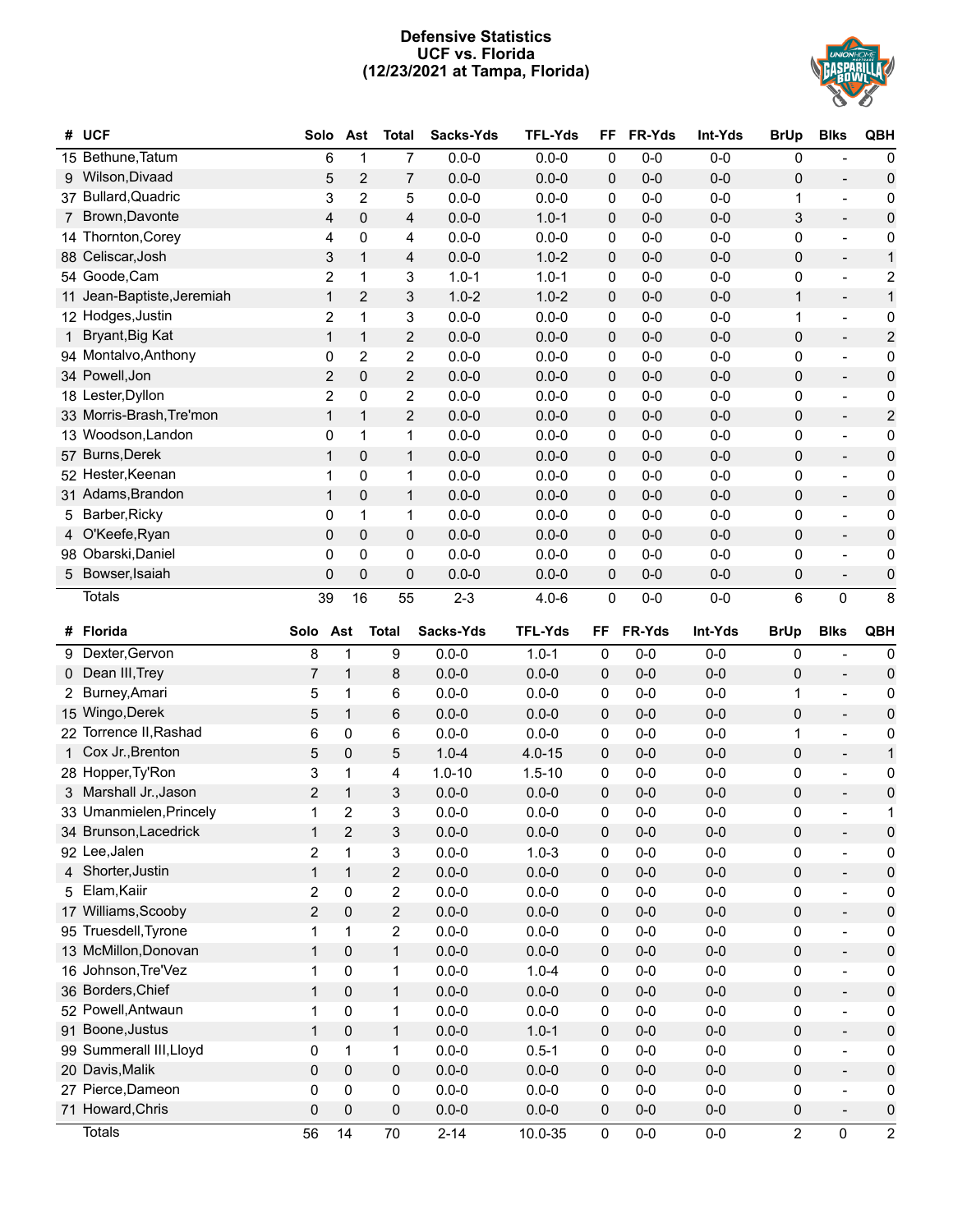#### **Participation Report UCF vs. Florida (12/23/2021 at Tampa, Florida)**



#### **UCF**

| Pos       | ##       | <b>OFFENSE</b>                    |
|-----------|----------|-----------------------------------|
| <b>RB</b> | 6        | Richards, Mark-Antony             |
| <b>WR</b> | 3        | Johnson, Brandon                  |
| OL        | 65       | Schneider, Cole                   |
| OL        | 73       | Jackson, Samuel                   |
| OL        | 71       | <b>Bell, Brett</b>                |
| RB        | 33       | Coles, Trillion                   |
| OL        | 70       | Collins, Edward                   |
| TЕ        | 82       | Holler, Alec                      |
| TЕ        | 88       | Hescock, Jake                     |
| OL        | 77       | Pauole, Lokahi                    |
| OL        | 55       | Lee, Matthew                      |
| RB        | 22       | Good, Damarius                    |
| <b>WR</b> | 17       | Johnson, Amari                    |
| WR        | 4        | O'Keefe, Ryan                     |
| WR        |          |                                   |
|           | 80       | Craig-Myers, Nate                 |
| QB        | 7        | Gatewood, Joey                    |
| QB        | 13       | <b>Brito, Andrew</b>              |
| RB        | 5        | Bowser, Isaiah                    |
| <b>WR</b> | 15       | Johnson, Jordan                   |
| QB        | 14       | Navarro, Parker                   |
| RB        | 25       | Richardson, Johnny                |
| OL        | 68       | Tatum, Marcus                     |
| OL        | 69       | Rubelt, Paul                      |
| QB        | 16       | Keene, Mikey                      |
| WR        | 0        | Mokiao-Atimalala, Titus           |
| Pos       |          | <b>DEFENSE</b>                    |
|           | ##       |                                   |
| DL        | 1        | Bryant, Big Kat                   |
| DL        | 94       | Montalvo, Anthony                 |
| DB        | 34       | Powell, Jon                       |
| DB        | 18       | Lester, Dyllon                    |
| DL        | 13       | Woodson, Landon                   |
| DL        | 54       | Goode, Cam                        |
| LB        | 11       | Jean-Baptiste.Jeremiah            |
| DL        | 33       | Morris-Brash, Tre'mon             |
| LВ        | 15       | Bethune, Tatum                    |
| LВ        | 57       | Burns, Derek                      |
| DL        | 52       |                                   |
| DB        | 9        | Hester, Keenan<br>Wilson, Divaad  |
| DB        | 7        |                                   |
| DB        | 12       | Brown, Davonte                    |
| DB        | 14       | Hodges, Justin<br>Thornton, Corey |
| LВ        | 28       | Mosier, Quade                     |
| DB        | 29       | Dawson, Devunte                   |
| DB        | 37       |                                   |
|           |          | <b>Bullard, Quadric</b>           |
| DL        | 88<br>31 | Celiscar, Josh                    |
| DB<br>DL  | 5        | Adams, Brandon<br>Barber, Ricky   |

## **Florida**

| Pos | ## | <b>OFFENSE</b>       |
|-----|----|----------------------|
| WR  | 0  | Fraziars, Ja'Quavion |
| WR  | 1  | Copeland, Jacob      |
| TЕ  | 2  | Gamble, Kemore       |
| WR  | 3  | Henderson, Xzavier   |
| WR  | 4  | Shorter, Justin      |
| QB  | 5  | Jones, Emory         |
| TЕ  | 9  | Zipperer, Keon       |
| WR  | 12 | <b>Wells, Rick</b>   |
| WR  | 14 | Whittemore, Trent    |
| RB  | 20 | Davis, Malik         |
| RB  | 21 | Lingard, Lorenzo     |
| RB  | 27 | Pierce, Dameon       |
| RB  | 29 | Ricks, Isaac         |
| OL  | 51 | Reese, Stewart       |
| OL  | 56 | Delance, Jean        |
| OL  | 58 | Barber, Austin       |
| OL  | 64 | Simonds, Riley       |
| OL  | 65 | Eguakun, Kingsley    |
| OL  | 67 | Leonard, Richie      |
| OL  | 70 | Tarquin, Michael     |
| OL  | 72 | Braun, Josh          |
| OL  | 76 | Gouraige, Richard    |
| OL  | 77 | White, Ethan         |
| TЕ  | 80 | Wilcox, Gage         |
| WR  | 82 | Weston, Ja'Markis    |
| WR  | 86 | Pouncey, Jordan      |
| TЕ  | 87 | Odom, Jonathan       |
| Pos | ## | <b>DEFENSE</b>       |
| DB  | 0  | Dean III, Trey       |
| LВ  | 1  | Cox Jr., Brenton     |
| DB  | 2  | Burney, Amari        |
| DB  | 3  | Marshall Jr., Jason  |
| DB  | 5  | Elam, Kaiir          |
| DL  | 9  | Dexter, Gervon       |
| DB  | 13 | McMillon, Donovan    |
| LB  | 15 | Wingo, Derek         |
| DB  | 16 | Johnson, Tre'Vez     |
| LB  | 17 | Williams, Scooby     |
| DL  | 21 | Watson, Desmond      |
| DB  | 22 | Torrence II, Rashad  |
| DB  | 25 | Pouncey, Ethan       |
| LB  | 28 | Hopper, Ty'Ron       |
| DB  | 32 | McDaniel, Mordecai   |
| DL  | 33 | Umanmielen, Princely |
| LB  | 34 | Brunson, Lacedrick   |
| LB  | 36 | Borders, Chief       |
| DB  | 37 | Moorer, Patrick      |
| DB  | 39 | Graham, Fenley       |
| LВ  | 52 | Powell, Antwaun      |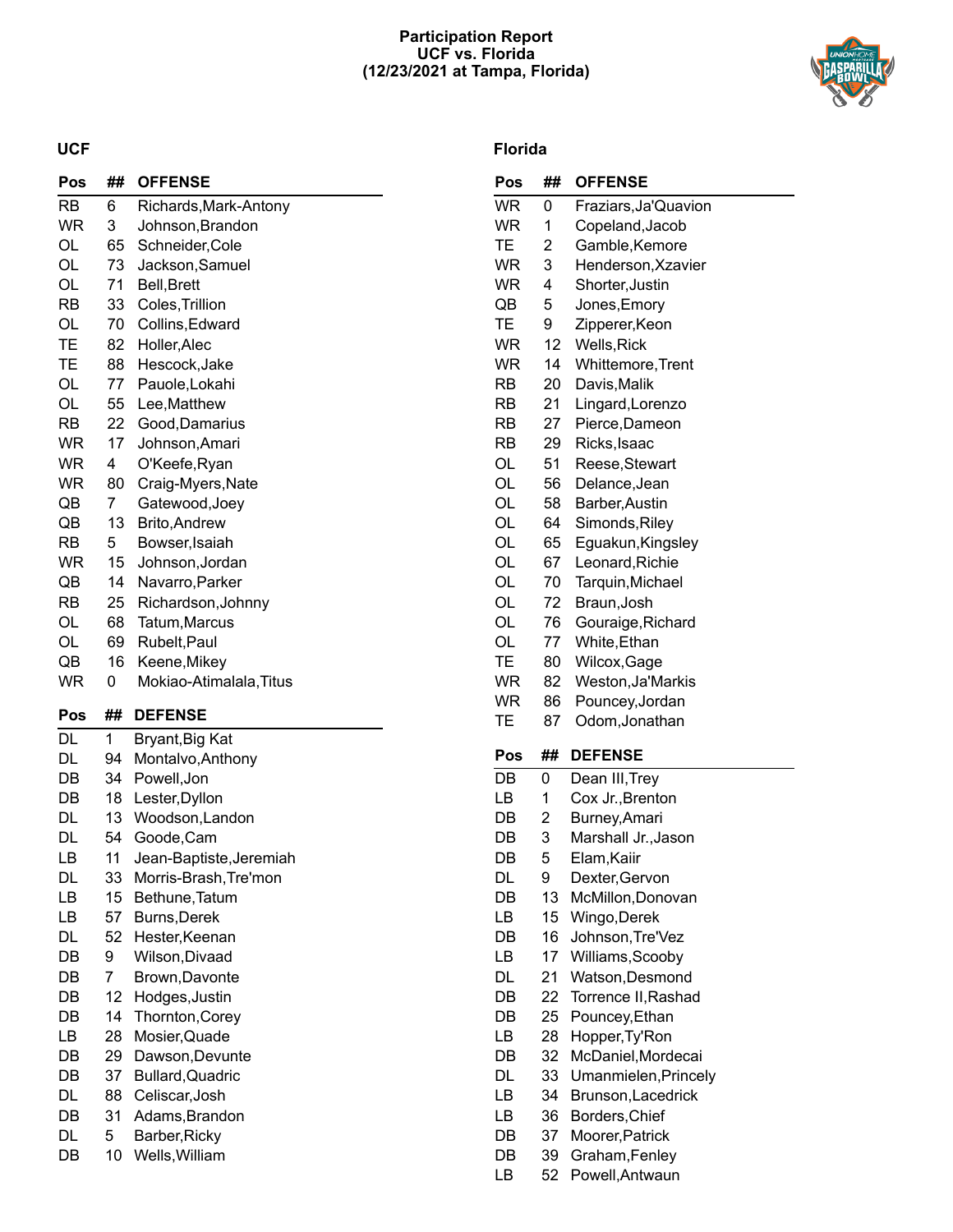#### **Pos** ## DEFENSE

- D L 54 Goods, Lamar
- D L 90 Thomas Jr., Chris
- D L 91 Boone, Justus
- D L 92 Lee, Jalen
- D L 95 Truesdell, Tyrone
- D L 9 7 M c D o w ell,G riffin
- L B 99 Summerall III, Lloyd

**U C F :**

**F l o r i d a :**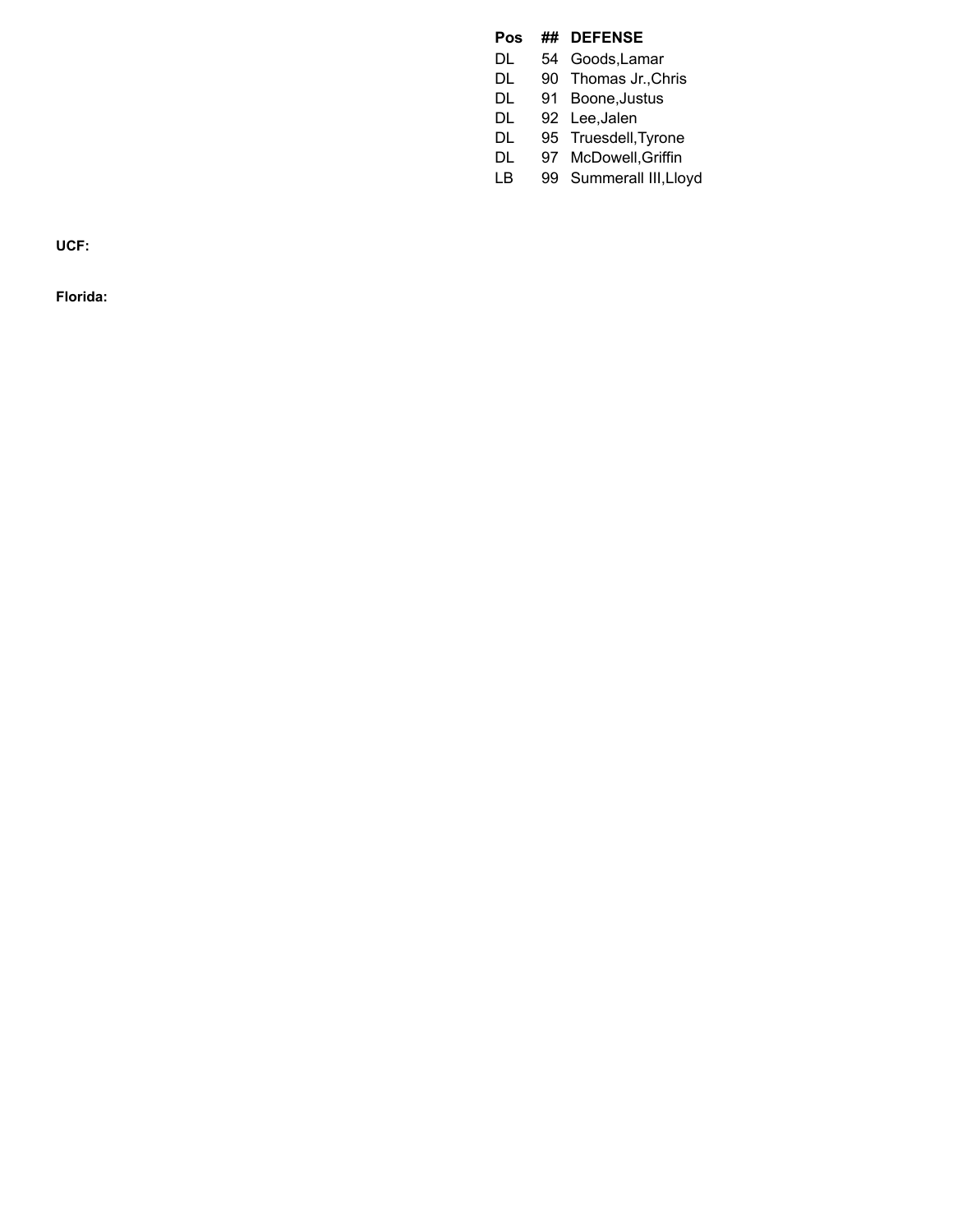#### **Drive Chart (By Team) UCF vs. Florida (12/23/2021 at Tampa, Florida)**



|            |     |                   |       | <b>Drive Started</b> |                   |       | <b>Drive Ended</b> | <b>Consumed</b> |            |  |
|------------|-----|-------------------|-------|----------------------|-------------------|-------|--------------------|-----------------|------------|--|
| Team       | Qtr | Spot              | Time  | <b>Obtained</b>      | <b>Spot</b>       | Time  | <b>How lost</b>    | <b>PI-Yds</b>   | <b>TOP</b> |  |
| <b>UCF</b> | 1st | UCF32             | 14:16 | <b>PUNT</b>          | UCF46             | 13:12 | <b>PUNT</b>        | $4 - 14$        | 01:04      |  |
| <b>UCF</b> | 1st | UCF24             | 11:26 | <b>PUNT</b>          | UCF <sub>23</sub> | 09:18 | <b>PUNT</b>        | $3 - -1$        | 02:08      |  |
| <b>UCF</b> | 1st | UCF <sub>27</sub> | 06:37 | <b>DOWNS</b>         | UCF27             | 05:12 | <b>PUNT</b>        | $3 - 0$         | 01:25      |  |
| <b>UCF</b> | 1st | UCF <sub>26</sub> | 01:16 | KO                   | UFL <sub>0</sub>  | 12:29 | *TD                | $10 - 74$       | 03:47      |  |
| <b>UCF</b> | 2nd | UCF34             | 10:24 | <b>FGA</b>           | UFL <sub>17</sub> | 06:16 | *FG                | $9 - 49$        | 04:08      |  |
| <b>UCF</b> | 2nd | UCF38             | 01:28 | KO                   | UCF34             | 01:05 | <b>PUNT</b>        | $3 - -4$        | 00:23      |  |
| <b>UCF</b> | 2nd | UCF8              | 00:19 | <b>PUNT</b>          | UCF <sub>11</sub> | 00:00 | <b>HALF</b>        | $1 - 3$         | 00:19      |  |
| <b>UCF</b> | 3rd | UCF35             | 15:00 | KO                   | UFL33             | 12:24 | <b>FGA</b>         | $5 - 32$        | 02:36      |  |
| <b>UCF</b> | 3rd | UCF <sub>21</sub> | 11:05 | <b>PUNT</b>          | UFL <sub>0</sub>  | 10:00 | *TD                | $3 - 79$        | 01:05      |  |
| <b>UCF</b> | 3rd | UCF41             | 07:54 | KO                   | UFL4              | 03:04 | *FG                | $12 - 55$       | 04:50      |  |
| <b>UCF</b> | 3rd | UCF46             | 01:16 | <b>PUNT</b>          | UFL <sub>0</sub>  | 01:08 | *TD                | $1 - 54$        | 00:08      |  |
| <b>UCF</b> | 3rd | UCF <sub>21</sub> | 00:02 | <b>PUNT</b>          | UFL38             | 10:16 | <b>PUNT</b>        | $10 - 41$       | 04:46      |  |
| <b>UCF</b> | 4th | UCF27             | 07:57 | <b>FGA</b>           | UFL <sub>16</sub> | 02:41 | *FG                | $9 - 57$        | 05:16      |  |
| <b>UCF</b> | 4th | UFL22             | 02:18 | <b>DOWNS</b>         | UFL <sub>14</sub> | 00:00 | <b>HALF</b>        | $6 - 8$         | 02:18      |  |

|                      | 1st     | 2nd     | 3rd     | 4th     | 1st     | 2nd     |          |
|----------------------|---------|---------|---------|---------|---------|---------|----------|
| <b>UCF</b>           | Qtr     | Qtr     | Qtr     | Qtr     | Half    | Half    | Total    |
| Time of possession   | 05:59   | 07:29   | 08:44   | 12:18   | 13:28   | 21:02   | 34:30    |
| 3rd down conversions | $0 - 3$ | $1 - 4$ | $2 - 4$ | $2 - 5$ | $1 - 7$ | 4-9     | $5 - 16$ |
| 4th down conversions | ი-ი     | 1-1     | $0 - 0$ | $1 - 1$ | $1 - 1$ | $1 - 1$ | $2 - 2$  |

|                    |                 |                      | <b>Drive Started</b> | <b>Drive Ended</b> |         |                   |         |         |                 | <b>Consumed</b> |               |            |  |
|--------------------|-----------------|----------------------|----------------------|--------------------|---------|-------------------|---------|---------|-----------------|-----------------|---------------|------------|--|
| Team               | Qtr             | <b>Spot</b>          | Time                 | <b>Obtained</b>    |         | <b>Spot</b>       |         | Time    | <b>How lost</b> |                 | <b>PI-Yds</b> | <b>TOP</b> |  |
| UFL                | 1st             | UFL25                | 15:00                | KO                 |         | UFL28             |         | 14:16   | <b>PUNT</b>     |                 | $3 - 3$       | 00:44      |  |
| UFL                | 1st             | UFL15                | 13:12                | <b>PUNT</b>        |         | UFL24             |         | 11:26   | <b>PUNT</b>     |                 | $3 - 9$       | 01:46      |  |
| UFL                | 1st             | UFL38                | 09:18                | <b>PUNT</b>        |         | UCF27             |         | 06:37   | <b>DOWNS</b>    |                 | $8 - 35$      | 02:41      |  |
| UFL                | 1st             | UFL42                | 05:12                | <b>PUNT</b>        |         | UCF <sub>0</sub>  |         | 01:22   | *TD             |                 | $8 - 58$      | 03:50      |  |
| UFL                | 2nd             | UFL30                | 12:21                | KO.                |         | UCF34             |         | 10:24   | <b>FGA</b>      |                 | 7 - 36        | 01:57      |  |
| <b>UFL</b>         | 2 <sub>nd</sub> | UFL27                | 06:10                | KO                 |         | UCF9              |         | 01:36   | *FG             |                 | $12 - 64$     | 04:34      |  |
| UFL                | 2nd             | UFL29                | 01:05                | <b>PUNT</b>        |         | UCF46             |         | 00:19   | <b>PUNT</b>     |                 | $4 - 25$      | 00:46      |  |
| UFL                | 3rd             | UFL33                | 12:24                | <b>FGA</b>         |         | UFL33             |         | 11:05   | <b>PUNT</b>     |                 | $3 - 0$       | 01:19      |  |
| UFL                | 3rd             | UFL18                | 09:56                | KO.                |         | UCF <sub>0</sub>  |         | 07:57   | *TD             |                 | $6 - 82$      | 01:59      |  |
| UFL                | 3rd             | UFL28                | 02:58                | KO                 |         | UFL <sub>19</sub> |         | 01:16   | <b>PUNT</b>     |                 | $3 - -9$      | 01:42      |  |
| UFL                | 3rd             | UFL33                | 00:58                | KO                 |         | UFL35             |         | 00:02   | <b>PUNT</b>     |                 | $3 - 2$       | 00:56      |  |
| <b>UFL</b>         | 4th             | UFL20                | 10:16                | <b>PUNT</b>        |         | UCF27             |         | 07:57   | <b>FGA</b>      |                 | $6 - 53$      | 02:19      |  |
| UFL                | 4th             | UFL22                | 02:37                | KO.                |         | <b>UFL22</b>      |         | 02:18   | <b>DOWNS</b>    |                 | $4 - 0$       | 00:19      |  |
|                    |                 |                      |                      |                    | 1st     | 2nd               | 3rd     | 4th     | 1st             | 2nd             |               |            |  |
|                    | <b>Florida</b>  |                      |                      |                    | Qtr     | Qtr               | Qtr     | Qtr     | Half            | Half            | Total         |            |  |
| Time of possession |                 |                      |                      | 09:01              | 07:31   | 06:16             | 02:42   | 16:32   | 8:58            | 25:30           |               |            |  |
|                    |                 | 3rd down conversions |                      |                    | $1 - 4$ | $1 - 4$           | $0 - 3$ | $0 - 2$ | $2 - 8$         | $0 - 5$         | $2 - 13$      |            |  |
|                    |                 | 4th down conversions |                      |                    | $0 - 1$ | $0-0$             | $0-0$   | $0 - 1$ | $0 - 1$         | $0 - 1$         | $0 - 2$       |            |  |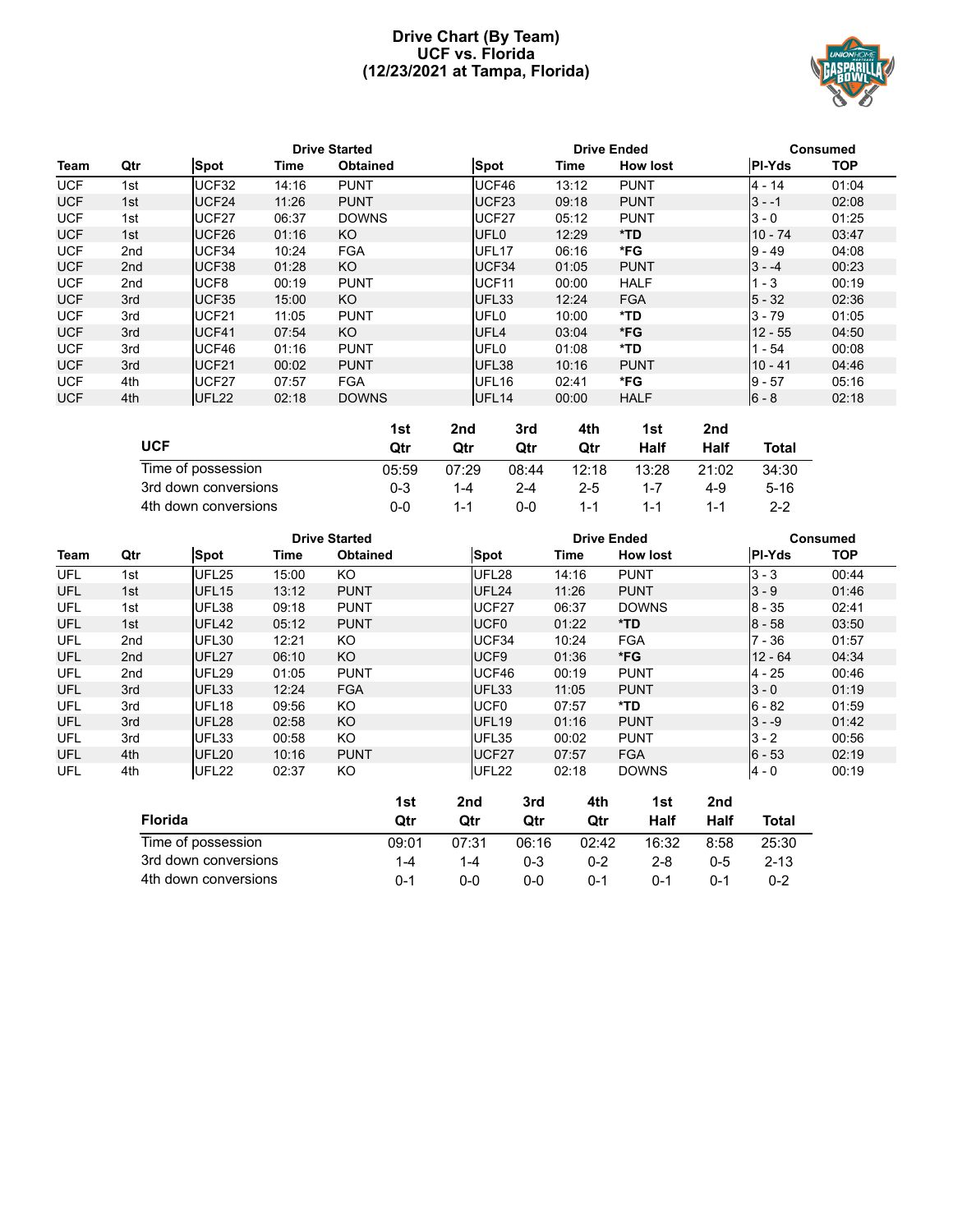#### **Drive Chart (By Quarter) UCF vs. Florida (12/23/2021 at Tampa, Florida)**



| <b>Drive Started</b> |                 |                   |       |                 | <b>Drive Ended</b><br><b>Consumed</b> |       |                 |               |            |
|----------------------|-----------------|-------------------|-------|-----------------|---------------------------------------|-------|-----------------|---------------|------------|
| Team                 | Qtr             | <b>Spot</b>       | Time  | <b>Obtained</b> | <b>Spot</b>                           | Time  | <b>How lost</b> | <b>PI-Yds</b> | <b>TOP</b> |
| UFL                  | 1st             | UFL25             | 15:00 | KO              | UFL28                                 | 14:16 | <b>PUNT</b>     | $3 - 3$       | 00:44      |
| <b>UCF</b>           | 1st             | UCF32             | 14:16 | <b>PUNT</b>     | UCF46                                 | 13:12 | <b>PUNT</b>     | $4 - 14$      | 01:04      |
| UFL                  | 1st             | UFL <sub>15</sub> | 13:12 | <b>PUNT</b>     | UFL24                                 | 11:26 | <b>PUNT</b>     | $3 - 9$       | 01:46      |
| <b>UCF</b>           | 1st             | UCF24             | 11:26 | <b>PUNT</b>     | UCF <sub>23</sub>                     | 09:18 | <b>PUNT</b>     | $3 - -1$      | 02:08      |
| UFL                  | 1st             | UFL38             | 09:18 | <b>PUNT</b>     | UCF27                                 | 06:37 | <b>DOWNS</b>    | $8 - 35$      | 02:41      |
| <b>UCF</b>           | 1st             | UCF <sub>27</sub> | 06:37 | <b>DOWNS</b>    | UCF <sub>27</sub>                     | 05:12 | <b>PUNT</b>     | $3 - 0$       | 01:25      |
| UFL                  | 1st             | UFL42             | 05:12 | <b>PUNT</b>     | UCF <sub>0</sub>                      | 01:22 | *TD             | $8 - 58$      | 03:50      |
| <b>UCF</b>           | 1st             | UCF26             | 01:16 | KO              | UFL <sub>0</sub>                      | 12:29 | *TD             | $10 - 74$     | 03:47      |
| UFL                  | 2nd             | UFL30             | 12:21 | KO              | UCF34                                 | 10:24 | <b>FGA</b>      | $7 - 36$      | 01:57      |
| <b>UCF</b>           | 2nd             | UCF34             | 10:24 | <b>FGA</b>      | UFL <sub>17</sub>                     | 06:16 | *FG             | $9 - 49$      | 04:08      |
| UFL                  | 2nd             | UFL27             | 06:10 | KO              | UCF9                                  | 01:36 | *FG             | $12 - 64$     | 04:34      |
| <b>UCF</b>           | 2nd             | UCF38             | 01:28 | KO              | UCF34                                 | 01:05 | <b>PUNT</b>     | $3 - -4$      | 00:23      |
| UFL                  | 2 <sub>nd</sub> | <b>UFL29</b>      | 01:05 | <b>PUNT</b>     | UCF46                                 | 00:19 | <b>PUNT</b>     | $4 - 25$      | 00:46      |
| <b>UCF</b>           | 2 <sub>nd</sub> | UCF8              | 00:19 | <b>PUNT</b>     | UCF <sub>11</sub>                     | 00:00 | <b>HALF</b>     | $1 - 3$       | 00:19      |
| <b>UCF</b>           | 3rd             | UCF35             | 15:00 | KO              | UFL33                                 | 12:24 | <b>FGA</b>      | $5 - 32$      | 02:36      |
| UFL                  | 3rd             | UFL33             | 12:24 | <b>FGA</b>      | UFL33                                 | 11:05 | <b>PUNT</b>     | $3 - 0$       | 01:19      |
| <b>UCF</b>           | 3rd             | UCF21             | 11:05 | <b>PUNT</b>     | UFL <sub>0</sub>                      | 10:00 | *TD             | $3 - 79$      | 01:05      |
| UFL                  | 3rd             | UFL18             | 09:56 | KO              | UCF <sub>0</sub>                      | 07:57 | *TD             | $6 - 82$      | 01:59      |
| <b>UCF</b>           | 3rd             | UCF41             | 07:54 | KO              | UFL4                                  | 03:04 | *FG             | $12 - 55$     | 04:50      |
| UFL                  | 3rd             | UFL28             | 02:58 | <b>KO</b>       | UFL <sub>19</sub>                     | 01:16 | <b>PUNT</b>     | $3 - -9$      | 01:42      |
| <b>UCF</b>           | 3rd             | UCF46             | 01:16 | <b>PUNT</b>     | UFL <sub>0</sub>                      | 01:08 | *TD             | $1 - 54$      | 00:08      |
| UFL                  | 3rd             | UFL33             | 00:58 | KO.             | UFL35                                 | 00:02 | <b>PUNT</b>     | $3 - 2$       | 00:56      |
| <b>UCF</b>           | 3rd             | UCF21             | 00:02 | <b>PUNT</b>     | UFL38                                 | 10:16 | <b>PUNT</b>     | $10 - 41$     | 04:46      |
| UFL                  | 4th             | <b>UFL20</b>      | 10:16 | <b>PUNT</b>     | UCF27                                 | 07:57 | <b>FGA</b>      | $6 - 53$      | 02:19      |
| <b>UCF</b>           | 4th             | UCF27             | 07:57 | <b>FGA</b>      | UFL16                                 | 02:41 | *FG             | $9 - 57$      | 05:16      |
| UFL                  | 4th             | <b>UFL22</b>      | 02:37 | KO              | UFL22                                 | 02:18 | <b>DOWNS</b>    | $4 - 0$       | 00:19      |
| <b>UCF</b>           | 4th             | UFL22             | 02:18 | <b>DOWNS</b>    | UFL <sub>14</sub>                     | 00:00 | <b>HALF</b>     | $6 - 8$       | 02:18      |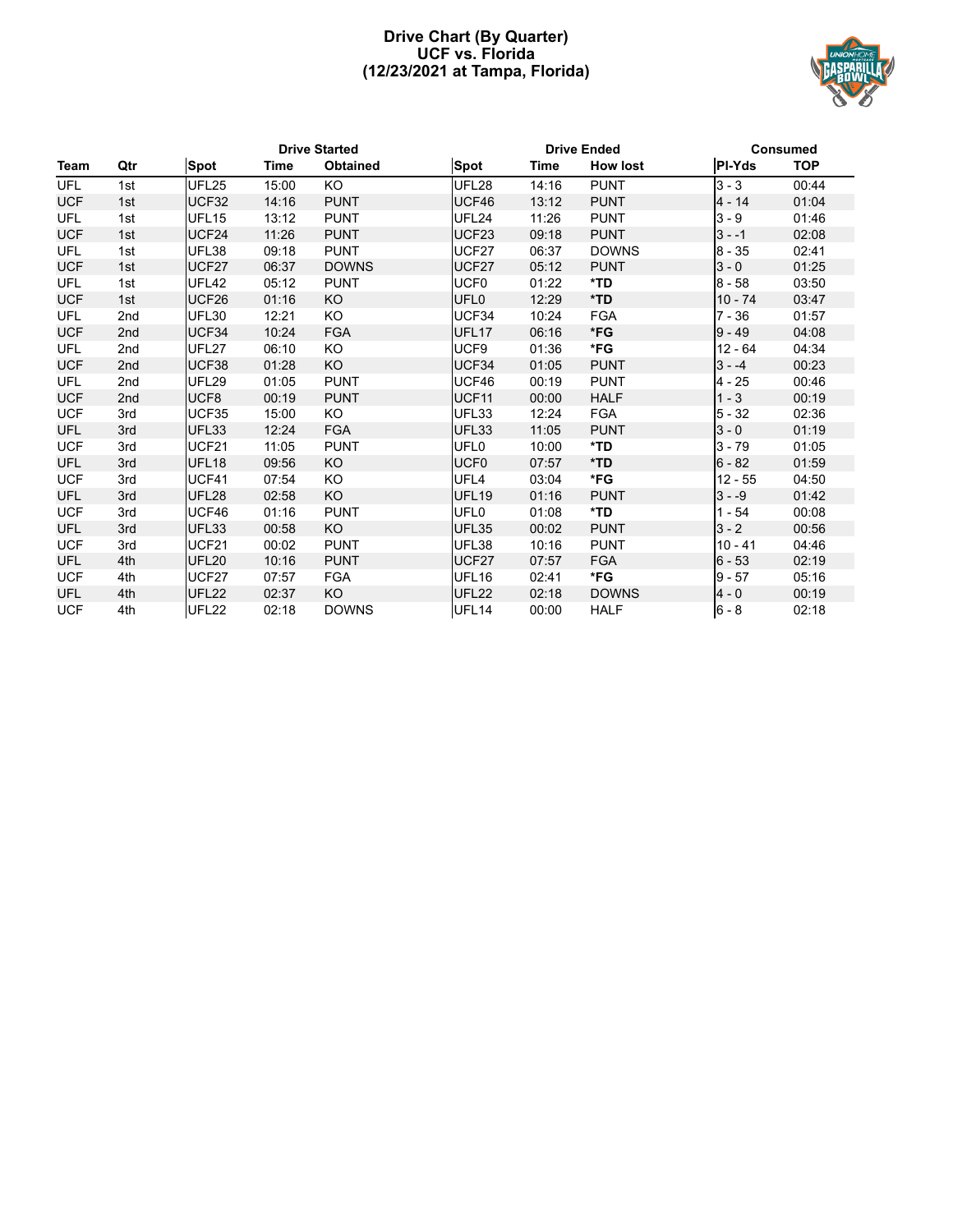#### **Play-by-Play Summary (1st quarter) UCF vs. Florida (12/23/2021 at Tampa, Florida)**



- 1-10 UCF35 Florida wins toss and will receive; UCF will defend North end-zone.
- 1-10 UCF35 Start of 1st quarter, clock 15:00.

Obarski,Daniel kickoff 65 yards to the UFL00, Touchback.

#### **Florida drive start at 15:00.**

1-10 UFL25 PENALTY UFL False Start (Delance,Jean) 5 yards from UFL25 to UFL20. NO PLAY.

- 1-15 UFL20 Jones,Emory rush for 8 yards gain to the UFL28 (Bethune,Tatum) PENALTY UCF Offside declined.
- 2-7 UFL28 Jones,Emory pass incomplete to Copeland,Jacob.
- 3-7 UFL28 Jones,Emory pass incomplete to Gamble,Kemore QB hurried by Jean-Baptiste,Jeremiah.
- 4-7 UFL28 Crawshaw,Jeremy punt 53 yards to the UCF19 Johnson,Amari return 13 yards to the UCF32 (Marshall Jr.,Jason). [14:16]

*Drive Summary: 3 plays, 3 yards, 00:44*

#### **UCF drive start at 14:16.**

- 1-10 UCF32 Keene,Mikey pass complete to O'Keefe,Ryan for 11 yards to the UCF43 (Torrence II,Rashad), 1ST DOWN. P
- 1-10 UCF43 Bowser,Isaiah rush for 3 yards gain to the UCF46 (Dean III,Trey).
- 2-7 UCF46 Keene,Mikey pass incomplete to Craig-Myers,Nate QB hurried by Umanmielen,Princely.
- 3-7 UCF46 Keene,Mikey pass incomplete to Johnson,Brandon.
- 4-7 UCF46 Osteen,Andrew punt 39 yards to the UFL15 Henderson,Xzavier return 0 yards to the UFL15 (Powell,Jon). [13:12]

*Drive Summary: 4 plays, 14 yards, 01:04*

#### **Florida drive start at 13:12.**

1-10 UFL15 Pierce,Dameon rush for 7 yards gain to the UFL22 (Bethune,Tatum).

- 2-3 UFL22 Pierce,Dameon rush for 2 yards gain to the UFL24 (Montalvo,Anthony; Morris-Brash,Tre'mon).
- 3-1 UFL24 Jones,Emory rush for 0 yards to the UFL24 (Bryant,Big Kat).

4-1 UFL24 Crawshaw,Jeremy punt 52 yards to the UCF24 Mokiao-Atimalala,Titus return 0 yards to the UCF24 (Marshall Jr.,Jason; Shorter,Justin). [11:26]

*Drive Summary: 3 plays, 9 yards, 01:46*

#### **UCF drive start at 11:26.**

1-10 UCF24 Keene,Mikey rush for 5 yards loss to the UCF19 (Cox Jr.,Brenton).

- 2-15 UCF19 Keene,Mikey pass complete to Holler,Alec for 9 yards to the UCF28 (Torrence II,Rashad; Dexter,Gervon) PENALTY UCF Illegal Formation 5 yards from UCF19 to UCF14. NO PLAY.
- 2-20 UCF14 Keene,Mikey pass complete to Mokiao-Atimalala,Titus for 5 yards to the UCF19 (Torrence II,Rashad).
- 3-15 UCF19 Keene,Mikey pass complete to Richardson,Johnny for 4 yards to the UCF23 (Umanmielen,Princely).
- 4-11 UCF23 Osteen,Andrew punt 46 yards to the UFL31 Henderson,Xzavier return 7 yards to the UFL38 (Burns,Derek).
- [09:18] *Drive Summary: 3 plays, -1 yards, 02:08*

#### **Florida drive start at 09:18.**

|     | 1-10 UFL38 Jones, Emory sacked for loss of 1 yard to the UFL37 (Goode, Cam).                                       |   |
|-----|--------------------------------------------------------------------------------------------------------------------|---|
|     | 2-11 UFL37 Jones, Emory pass complete to Whittemore, Trent for 13 yards to the UFL50 (Bullard, Quadric), 1ST DOWN. | P |
|     | 1-10 UCF50 Jones, Emory pass incomplete to Shorter, Justin.                                                        |   |
|     | 2-10 UCF50 Davis, Malik rush for 18 yards gain to the UCF32 (Bullard, Quadric: Bethune, Tatum), 1ST DOWN.          | D |
|     | 1-10 UCF32 Davis, Malik rush for 4 yards gain to the UCF28 (Goode, Cam; Barber, Ricky).                            |   |
| 2-6 | UCF28 Jones, Emory pass complete to Whittemore, Trent for 1 yard to the UCF27 (Wilson, Divaad).                    |   |

- 3-5 UCF27 Jones,Emory pass incomplete to Gamble,Kemore.
- 4-5 UCF27 Jones,Emory pass incomplete to Wells,Rick. [06:37]

#### **UCF drive start at 06:37.**

- 1-10 UCF27 Keene,Mikey pass incomplete to O'Keefe,Ryan.
- 2-10 UCF27 Keene,Mikey pass complete to O'Keefe,Ryan for 0 yards to the UCF27 (Hopper,Ty'Ron).
- 3-10 UCF27 Keene,Mikey pass complete to O'Keefe,Ryan for 0 yards to the UCF27 (Hopper,Ty'Ron).
- 4-10 UCF27 Osteen,Andrew punt 48 yards to the UFL25 Henderson,Xzavier return 17 yards to the UFL42 (Adams,Brandon). [05:12]

*Drive Summary: 8 plays, 35 yards, 02:41*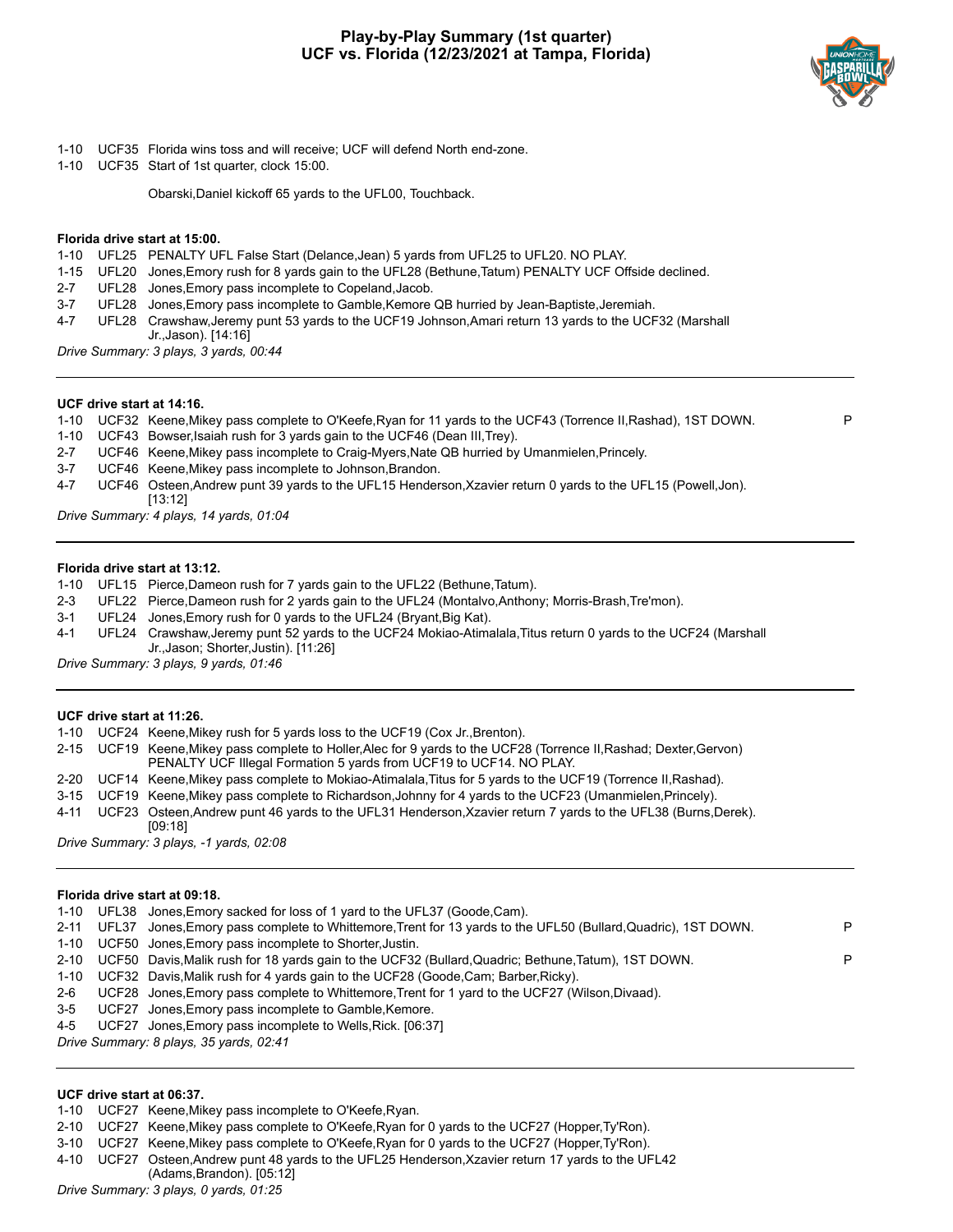|          |             | Florida drive start at 05:12.                                                                                                                       |    |
|----------|-------------|-----------------------------------------------------------------------------------------------------------------------------------------------------|----|
|          |             | 1-10 UFL42 Pierce, Dameon rush for 4 yards gain to the UFL46 (Hodges, Justin; Woodson, Landon).                                                     |    |
| $2-6$    |             | UFL46 Pierce, Dameon rush for 8 yards gain to the UCF46 (Lester, Dyllon), 1ST DOWN.                                                                 | P  |
| 1-10     |             | UCF46 Pierce, Dameon rush for 5 yards gain to the UCF41 (Thornton, Corey).                                                                          |    |
| $2 - 5$  |             | UCF41 Jones, Emory rush for 16 yards gain to the UCF25 (Bethune, Tatum), 1ST DOWN.                                                                  | P  |
| 1-10     |             | UCF25 Pierce, Dameon rush for 6 yards gain to the UCF19 (Thornton, Corey).                                                                          |    |
| $2 - 4$  |             | UCF19 Pierce, Dameon rush for 0 yards to the UCF19 (Celiscar, Josh).                                                                                |    |
| $3 - 4$  |             | UCF19 Jones, Emory pass complete to Gamble, Kemore for 15 yards to the UCF04 (Wilson, Divaad), 1ST DOWN.                                            | P  |
| $1 - 4$  | UCF4        | Jones, Emory rush for 1 yard loss to the UCF05, End Of Play PENALTY UFL False Start (Odom, Jonathan) 5<br>vards from UCF04 to UCF09. NO PLAY.       |    |
| $1-9$    | UCF9        | Jones, Emory pass incomplete to Whittemore, Trent PENALTY UCF Pass Interference (Wilson, Divaad) 7 yards<br>from UCF09 to UCF02, 1ST DOWN. NO PLAY. | F. |
| $1 - 2$  | <b>UCF2</b> | Pierce, Dameon rush for 2 yards gain to the UCF00 TOUCHDOWN, clock 01:22. [01:22]                                                                   |    |
| $1 - 10$ | UCF3        | Howard, Chris kick attempt good.                                                                                                                    |    |

### **UCF 0, FLORIDA 7**

*Drive Summary: 8 plays, 58 yards, 03:50*

Howard,Chris kickoff 57 yards to the UCF08 O'Keefe,Ryan return 18 yards to the UCF26 (Dean III,Trey).

#### **UCF drive start at 01:16.**

1-10 UCF26 Bowser,Isaiah rush for 2 yards gain to the UCF28 (Dean III,Trey).

2-8 UCF28 Richardson, Johnny rush for 38 yards gain to the UFL34 (Elam, Kaiir), 1ST DOWN.

1-10 UFL34 Richardson,Johnny rush for 1 yard gain to the UFL33 (Williams,Scooby).

2-9 UFL33 Bowser,Isaiah rush for 5 yards gain to the UFL28 (Wingo,Derek; Dexter,Gervon). [00:00]

# **FINAL SCORE - : UCF 0, FLORIDA 7**

|                        |                    | Time              |  | 1st Downs | Conversions |         |         |          |           |
|------------------------|--------------------|-------------------|--|-----------|-------------|---------|---------|----------|-----------|
| <b>Quarter Summary</b> | Score Poss R P X T |                   |  |           | 3rd         | 4th     | Rushina | Passing  | Penalties |
| <b>UCF</b>             |                    | 05:59 1 1 0 2 0-3 |  |           |             | 0-0     | հ-44    | 5-8-0-20 | $2 - 12$  |
| Florida                |                    | 09:01 3 2 1 6 1-4 |  |           |             | $0 - 1$ | 14-79   | 3-8-0-29 | $2 - 10$  |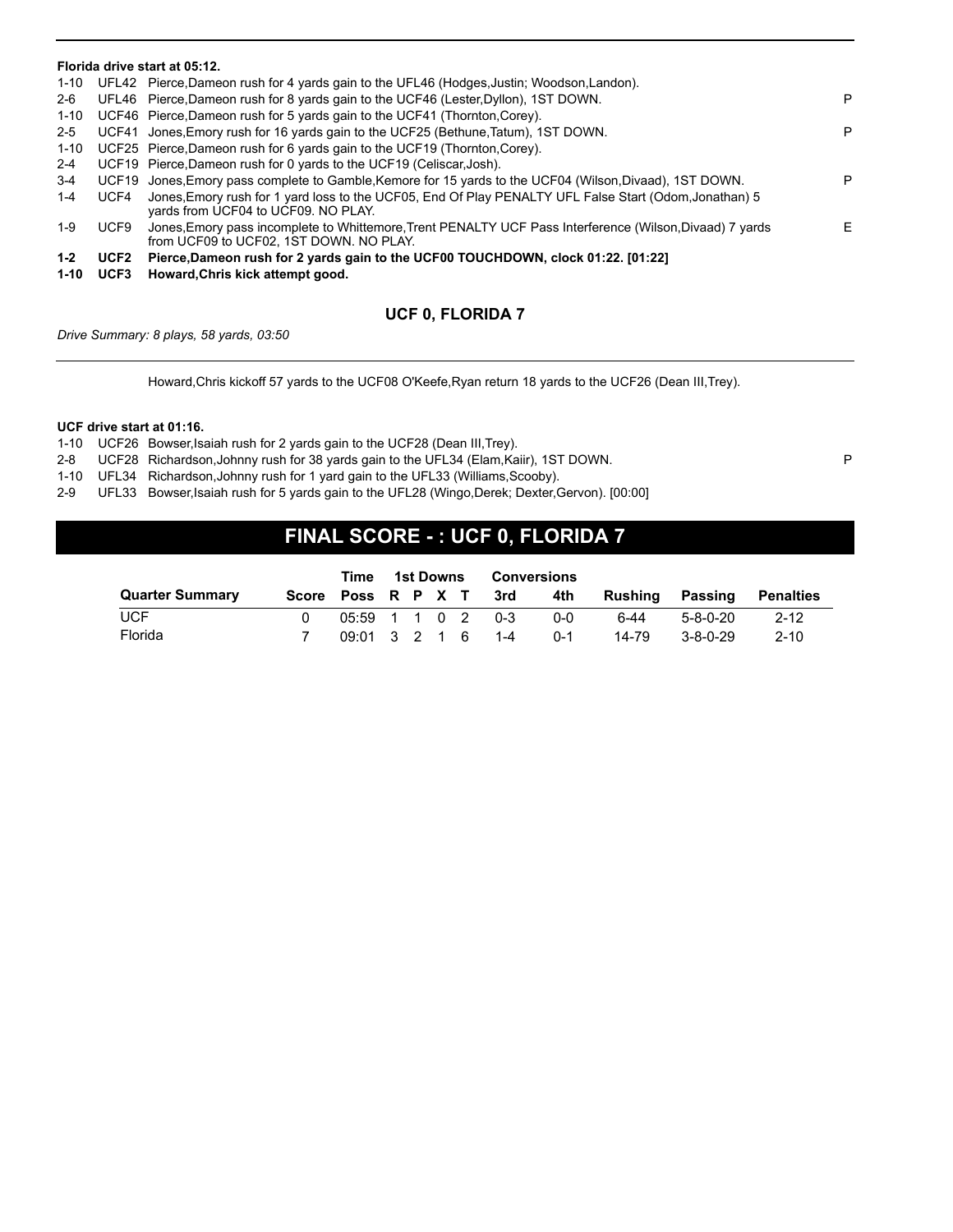#### **Quickie Statistics (1st Quarter only) UCF vs. Florida (12/23/2021 at Tampa, Florida)**



|                                   | <b>UCF</b>     | <b>UFL</b>  |
|-----------------------------------|----------------|-------------|
| Score                             | 0              |             |
| <b>FIRST DOWNS</b>                | $\overline{2}$ | 6           |
| <b>RUSHES-YARDS (NET)</b>         | $6 - 44$       | 14-79       |
| <b>PASSING-YARDS (NET)</b>        | 20             | 29          |
| Passes Att-Comp-Int               | $8 - 5 - 0$    | $8 - 3 - 0$ |
| <b>TOTAL OFFENSE PLAYS-YARDS</b>  | 14-64          | 22-108      |
| Fumble Returns-Yards              | $0 - 0$        | $0-0$       |
| <b>Punt Returns-Yards</b>         | $2 - 13$       | $3 - 24$    |
| Kickoff Returns-Yards             | $1 - 18$       | $0 - 0$     |
| <b>Interception Returns-Yards</b> | $0 - 0$        | $0 - 0$     |
| Punts (Number-Avg)                | $3 - 44.3$     | $2 - 52.5$  |
| Fumbles-Lost                      | $0 - 0$        | $0 - 0$     |
| Penalties-Yards                   | $2 - 12$       | $2 - 10$    |
| Possession Time                   | 05:59          | 09:01       |
| <b>Third-Down Conversions</b>     | $0 - 3$        | $1 - 4$     |
| Fourth-Down Conversions           | $0 - 0$        | $0 - 1$     |

| <b>Rushing</b>                                                                                                                          | Gain<br>No.                                                                          | Loss                                                              | Net TD                                                                | Avg Lg                                               |                                                      | <b>Rushing</b>                                                                                                                                          | No.         | Gain                        | Loss                                                                           | <b>Net</b>                                           | TD                                                           | Avç                                                  |
|-----------------------------------------------------------------------------------------------------------------------------------------|--------------------------------------------------------------------------------------|-------------------------------------------------------------------|-----------------------------------------------------------------------|------------------------------------------------------|------------------------------------------------------|---------------------------------------------------------------------------------------------------------------------------------------------------------|-------------|-----------------------------|--------------------------------------------------------------------------------|------------------------------------------------------|--------------------------------------------------------------|------------------------------------------------------|
| Bowser, Isaiah<br>Richardson, Johnny                                                                                                    | 3<br>10<br>39<br>2                                                                   | 0<br>$\Omega$                                                     | 10<br>0<br>39<br>$\mathbf 0$                                          | $\overline{3.3}$<br>19.5                             | 5<br>-38                                             | Davis.Malik<br>Jones, Emory<br>Pierce, Dameon                                                                                                           | 2<br>3<br>8 | $\overline{22}$<br>24<br>34 | 0<br>0<br>$\mathbf{0}$                                                         | $\overline{22}$<br>24<br>34                          | 0<br>0<br>$\mathbf{1}$                                       | $1^{\circ}$<br>4.3                                   |
| <b>Passing</b><br>Keene, Mikey                                                                                                          | C-A-I<br>$6 - 9 - 0$                                                                 | TD<br>Yds<br>29<br>$\overline{0}$                                 | Lg<br>$\overline{11}$                                                 |                                                      | <b>Sack</b><br>$\Omega$                              | <b>Passing</b><br>Jones, Emory                                                                                                                          |             | C-A-I<br>$3 - 8 - 0$        | Yds<br>28                                                                      | TD<br>$\overline{0}$                                 | <u>Lg</u><br>15                                              |                                                      |
|                                                                                                                                         |                                                                                      |                                                                   |                                                                       |                                                      |                                                      |                                                                                                                                                         |             |                             |                                                                                |                                                      |                                                              |                                                      |
| Receiving                                                                                                                               |                                                                                      | No.<br>Yards                                                      | TD                                                                    | Tgt                                                  | Lg                                                   | Receiving                                                                                                                                               |             | No.                         |                                                                                | Yards                                                | TD                                                           | <b>Tgt</b>                                           |
| O'Keefe, Ryan<br>Richardson, Johnny<br>Holler, Alec<br>Mokiao-Atimalala, Titus                                                          |                                                                                      | 3<br>$\overline{11}$<br>1                                         | 0<br>$\begin{array}{c} 4 \\ 9 \\ 5 \end{array}$<br>0<br>0<br>$\Omega$ | 4<br>1<br>1<br>1                                     | 11<br>4<br>$\frac{9}{5}$                             | Shorter Justin<br><b>Wells.Rick</b><br>Whittemore, Trent<br>Copeland, Jacob                                                                             |             | 0<br>0<br>$\frac{2}{0}$     |                                                                                | 0<br>0<br>14<br>$\Omega$                             | $\overline{0}$<br>$\mathbf 0$<br>$\mathbf 0$<br>$\mathbf{0}$ | 1<br>3<br>1                                          |
| <b>Punting</b>                                                                                                                          | Yds<br>No.                                                                           | Avg                                                               | Lng                                                                   | In20                                                 | <u>ТВ</u>                                            | <b>Punting</b>                                                                                                                                          |             | No.                         | Yds                                                                            | Avg                                                  | Lng                                                          | In20                                                 |
| Osteen, Andrew                                                                                                                          | 133<br>3                                                                             | 44.3                                                              | 48                                                                    |                                                      | $\Omega$                                             | Crawshaw, Jeremy                                                                                                                                        |             | 2                           | 105                                                                            | 52.5                                                 | $\overline{53}$                                              | O                                                    |
| <b>Punt Returns</b>                                                                                                                     |                                                                                      | No.                                                               | Yards                                                                 | TD                                                   | Lg                                                   | <b>Punt Returns</b>                                                                                                                                     |             |                             | No.                                                                            |                                                      | Yards                                                        | TD                                                   |
| Johnson.Amari<br>Mokiao-Atimalala, Titus                                                                                                |                                                                                      | 1<br>1                                                            | $\overline{13}$<br>$\Omega$                                           | $\Omega$<br>$\Omega$                                 | $\overline{13}$<br>$\Omega$                          | Henderson, Xzavier                                                                                                                                      |             |                             |                                                                                |                                                      | 24                                                           | $\overline{0}$                                       |
| <b>Kick Returns</b>                                                                                                                     | No.                                                                                  |                                                                   | Yards                                                                 | TD                                                   | <u>Lg</u><br>18                                      | <b>Kick Returns</b>                                                                                                                                     |             | No.                         |                                                                                | Yards                                                |                                                              | TD                                                   |
| O'Keefe, Ryan                                                                                                                           |                                                                                      |                                                                   | $\overline{18}$                                                       | $\overline{0}$                                       |                                                      |                                                                                                                                                         |             |                             |                                                                                |                                                      |                                                              |                                                      |
| <b>Tackles</b>                                                                                                                          | UA-A                                                                                 | Total                                                             | <b>Sacks</b>                                                          |                                                      | TFL                                                  | <b>Tackles</b>                                                                                                                                          |             | UA-A                        |                                                                                | Total                                                |                                                              | <b>Sacks</b>                                         |
| Bethune, Tatum<br>Wilson, Divaad<br>Thornton, Corey<br>Goode.Cam<br>Bullard, Quadric<br>Bryant, Big Kat<br>Powell.Jon<br>Lester, Dyllon | $3 - 1$<br>$2 - 0$<br>$2 - 0$<br>$1 - 1$<br>$1 - 1$<br>$1 - 0$<br>$1 - 0$<br>$1 - 0$ | $\overline{3.5}$<br>2.0<br>2.0<br>1.5<br>1.5<br>1.0<br>1.0<br>1.0 |                                                                       | 0.0<br>0.0<br>0.0<br>1.0<br>0.0<br>0.0<br>0.0<br>0.0 | 0.0<br>0.0<br>0.0<br>1.0<br>0.0<br>0.0<br>0.0<br>0.0 | Dean III, Trey<br>Torrence II, Rashad<br>Hopper, Ty'Ron<br>Marshall Jr., Jason<br>Cox Jr., Brenton<br>Elam, Kaiir<br>Dexter, Gervon<br>Williams, Scooby |             |                             | $3-0$<br>$2 - 1$<br>$2 - 0$<br>$1 - 1$<br>$1-0$<br>$1 - 0$<br>$0 - 2$<br>$1-0$ | 3.0<br>2.5<br>2.0<br>1.5<br>1.0<br>1.0<br>1.0<br>1.0 |                                                              | 0.0<br>0.0<br>0.0<br>0.0<br>0.0<br>0.0<br>0.0<br>0.0 |
| <b>Scoring Play</b><br>Qtr<br>Time                                                                                                      |                                                                                      |                                                                   |                                                                       |                                                      |                                                      |                                                                                                                                                         |             |                             |                                                                                |                                                      |                                                              | V-H                                                  |

| Qtr | Time                                         | <b>Scoring Play</b>                             | V-H |
|-----|----------------------------------------------|-------------------------------------------------|-----|
| 1st | 01:22<br>the contract of the contract of the | - Pierce, Dameon 2 yd TD RUSH 8-58 03:50<br>UFL |     |

| <b>Rushing</b>      | No.           | Gain                   |                         | Loss            | <b>Net</b>       | TD                        | Avg          | Lg              |
|---------------------|---------------|------------------------|-------------------------|-----------------|------------------|---------------------------|--------------|-----------------|
| Davis, Malik        | $\frac{2}{3}$ | 22                     |                         | 0               | 22               | 0                         | 11           | 18              |
| Jones, Emory        |               | 24                     |                         | 0               | 24               | 0                         | 8            | 16              |
| Pierce, Dameon      | 8             | 34                     |                         | 0               | 34               | 1                         | 4.3          | 8               |
|                     |               |                        |                         |                 |                  |                           |              |                 |
| Passing             |               | C-A-I                  |                         | Yds             | $\frac{TD}{0}$   | <u>Lg</u><br>15           |              | Sack            |
| Jones, Emory        |               | $3 - 8 - 0$            |                         | $\overline{28}$ |                  |                           |              |                 |
| Receiving           |               |                        | No.                     |                 | Yards            | TD                        | Tgt          | Lg              |
| Shorter, Justin     |               |                        | $\overline{0}$          |                 | 0                | $\overline{0}$            | 1            |                 |
| <b>Wells, Rick</b>  |               |                        | 0                       |                 | $\mathbf{0}$     | 0                         | 1            |                 |
| Whittemore, Trent   |               |                        | $\overline{\mathbf{c}}$ |                 | 14               | $\mathbf{0}$              | 3            | 13              |
| Copeland, Jacob     |               |                        | $\Omega$                |                 | 0                | $\Omega$                  |              |                 |
| Punting             |               |                        | Yds                     | <u>Avg</u>      |                  | Lng                       | In20         | TB              |
| Crawshaw, Jeremy    |               | $\frac{\text{No.}}{2}$ | 105                     | 52 <sub>5</sub> |                  | $\overline{53}$           |              |                 |
| <b>Punt Returns</b> |               |                        |                         | No.             |                  |                           | TD           |                 |
| Henderson, Xzavier  |               |                        |                         |                 |                  | $\frac{\text{Yards}}{24}$ |              | <u>Lg</u><br>17 |
|                     |               |                        |                         |                 |                  |                           |              |                 |
| <b>Kick Returns</b> |               |                        | No.                     |                 | Yards            |                           | TD           | Lg              |
|                     |               |                        |                         |                 |                  |                           |              |                 |
| <b>Tackles</b>      |               | UA-A                   |                         |                 | Total            |                           | <b>Sacks</b> | TFL             |
| Dean III, Trey      |               |                        | $3-0$                   |                 | $\overline{3.0}$ |                           | 0.0          | 0.0             |
| Torrence II, Rashad |               |                        | $2 - 1$                 |                 | 2.5              |                           | 0.0          | 0.0             |
| Hopper, Ty'Ron      |               |                        | $2 - 0$                 |                 | 2.0              |                           | 0.0          | 0.0             |
| Marshall Jr., Jason |               |                        | $1 - 1$                 |                 | 1.5              |                           | 0.0          | 0.0             |
| Cox Jr., Brenton    |               |                        | $1 - 0$                 |                 | 1.0              |                           | 0.0          | 1.0             |
| Elam, Kaiir         |               |                        | $1 - 0$                 |                 | 1.0              |                           | 0.0          | 0.0             |
| Dexter, Gervon      |               |                        | $0 - 2$                 |                 | 1.0              |                           | 0.0          | 0.0             |
| Williams, Scooby    |               |                        | $1 - 0$                 |                 | 1.0              |                           | 0.0          | 0.0             |
|                     |               |                        |                         |                 |                  |                           |              |                 |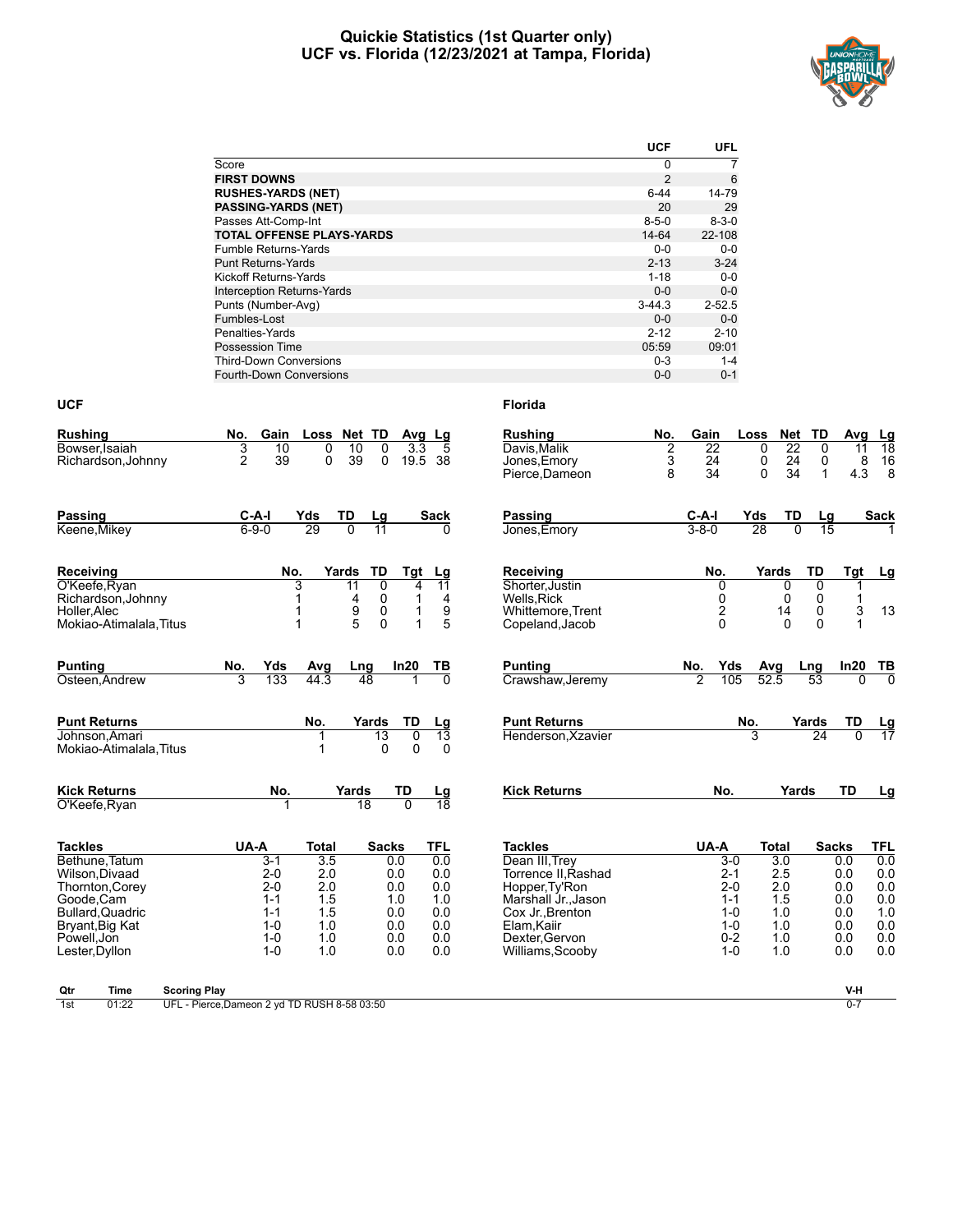#### **Play-by-Play Summary (2nd quarter) UCF vs. Florida (12/23/2021 at Tampa, Florida)**



| $3 - 4$ |       | UFL28 Start of 2nd quarter, clock 15:00.                                                                      |   |
|---------|-------|---------------------------------------------------------------------------------------------------------------|---|
| $3 - 4$ |       | UFL28 Gatewood, Joey rush for 1 yard loss to the UFL29 (Summerall III, Lloyd; Hopper, Ty'Ron).                |   |
| 4-5     |       | UFL29 Timeout Florida, clock 14:28. [14:28]                                                                   |   |
|         |       | 4-5 UFL29 Keene, Mikey pass complete to Craig-Myers, Nate for 9 yards to the UFL20 (Burney, Amari), 1ST DOWN. | P |
|         |       | 1-10 UFL20 Bowser, Isaiah rush for 5 yards gain to the UFL15 (Dexter, Gervon).                                |   |
| $2 - 5$ |       | UFL15 Bowser, Isaiah rush for 2 yards gain to the UFL13 (Dexter, Gervon).                                     |   |
| $3 - 3$ | UFL13 | Bowser, Isaiah rush for 10 yards gain to the UFL03 (Dean III, Trey), 1ST DOWN.                                | P |
| $1 - 3$ | UFL3  | Bowser, Isaiah rush for 3 yards gain to the UFL00 TOUCHDOWN, clock 12:29. [12:29]                             |   |
| 1-10    | UFL3  | Brito, Andrew pass attempt Failed.                                                                            |   |
|         |       |                                                                                                               |   |

#### **UCF 6, FLORIDA 7**

*Drive Summary: 10 plays, 74 yards, 03:47*

Obarski,Daniel kickoff 57 yards to the UFL08 Davis,Malik return 22 yards to the UFL30 (Wilson,Divaad; Bullard,Quadric).

#### **Florida drive start at 12:21.**

| 1-10     | UFL30 | Jones, Emory pass incomplete to Odom, Jonathan QB hurried by Bryant, Big Kat.                                |   |
|----------|-------|--------------------------------------------------------------------------------------------------------------|---|
| $2 - 10$ | UFL30 | Jones, Emory pass complete to Wells, Rick for 18 yards to the UFL48 (Wilson, Divaad), 1ST DOWN.              | P |
| $1 - 10$ | UFL48 | Jones, Emory pass complete to Shorter, Justin for 16 yards to the UCF36 (Brown, Davonte), 1ST DOWN.          | P |
| 1-10     |       | UCF36 Jones, Emory pass incomplete to Shorter, Justin QB hurried by Goode, Cam.                              |   |
| $2 - 10$ |       | UCF36 PENALTY UFL False Start (Wells, Rick) 5 yards from UCF36 to UCF41, NO PLAY.                            |   |
| $2 - 15$ |       | UCF41 Jones, Emory pass incomplete to Davis, Malik.                                                          |   |
| 3-15     |       | UCF41 Jones, Emory rush for 7 yards gain to the UCF34 (Goode, Cam).                                          |   |
| 4-8      |       | UCF34 Howard, Chris field goal attempt from 51 yards NO GOOD, clock 10:24, End Of Play. [10:24]              |   |
|          |       | Drive Summary: 7 plays, 36 yards, 01:57                                                                      |   |
|          |       |                                                                                                              |   |
|          |       | UCF drive start at 10:24.                                                                                    |   |
| 1-10     |       | UCF34 Bowser, Isaiah rush for 2 yards gain to the UCF36 (Cox Jr., Brenton).                                  |   |
| $2 - 8$  |       | UCF36 Keene, Mikey pass complete to O'Keefe, Ryan for 12 yards to the UCF48 (Marshall Jr., Jason), 1ST DOWN. | P |
| 1-10     |       | UCF48 Bowser, Isaiah rush for 4 yards gain to the UFL48 (Truesdell, Tyrone: Brunson, Lacedrick).             |   |

|     |          | $\sim$ 001 For Bowder, locating the Figure gain to the OFEFO (Tracederi, Lyrone, Brandon, Lacedrick).         |   |
|-----|----------|---------------------------------------------------------------------------------------------------------------|---|
|     |          | 2-6 UFL48 Keene, Mikey pass complete to Holler, Alec for 7 yards to the UFL41 (Brunson, Lacedrick), 1ST DOWN. | P |
|     |          | 1-10 UFL41 O'Keefe, Ryan rush for 34 yards gain to the UFL07 (Torrence II, Rashad), 1ST DOWN.                 | P |
|     | 1-7 UFL7 | Bowser, Isaiah rush for 1 yard loss to the UFL08 (Boone, Justus).                                             |   |
| 2-8 | UFL8     | Bowser, Isaiah rush for 1 yard gain to the UFL07 (Brunson, Lacedrick; Umanmielen, Princely).                  |   |
|     |          |                                                                                                               |   |

3-7 UFL7 Keene,Mikey sacked for loss of 10 yards to the UFL17 (Hopper,Ty'Ron). **4-17 UFL17 Obarski,Daniel field goal attempt from 34 yards GOOD, clock 06:16. [06:16]**

### **UCF 9, FLORIDA 7**

*Drive Summary: 9 plays, 49 yards, 04:08*

Obarski,Daniel kickoff 64 yards to the UFL01 Davis,Malik return 26 yards to the UFL27 (Brown,Davonte).

#### **Florida drive start at 06:10.**

| $1 - 10$ | UFL27            | Pierce, Dameon rush for 4 yards gain to the UFL31 (Jean-Baptiste, Jeremiah; Celiscar, Josh).                                                                 |   |
|----------|------------------|--------------------------------------------------------------------------------------------------------------------------------------------------------------|---|
| $2-6$    | UFL31            | Jones, Emory rush for 16 yards gain to the UFL47, End Of Play, 1ST DOWN.                                                                                     | P |
| $1 - 10$ | UFL47            | Jones, Emory pass incomplete to Whittemore, Trent QB hurried by Celiscar, Josh.                                                                              |   |
| $2 - 10$ | UFL47            | Jones, Emory pass complete to Wells, Rick for 3 yards to the UFL50 (Bullard, Quadric) PENALTY UFL Holding<br>(Shorter, Justin) 10 yards from UFL50 to UFL40. |   |
| $2 - 17$ | UFL40            | Jones, Emory pass complete to Pierce, Dameon for 1 yard loss to the UFL39 (Brown, Davonte).                                                                  |   |
| $3-18$   | UFL39            | Jones, Emory rush for 20 yards gain to the UCF41 (Thornton, Corey), 1ST DOWN.                                                                                | P |
| $1 - 10$ | UCF41            | Jones, Emory pass complete to Shorter, Justin for 18 yards to the UCF23 (Wilson, Divaad), 1ST DOWN.                                                          | P |
| 1-10     | UCF23            | Pierce, Dameon rush for 14 yards gain to the UCF09 (Lester, Dyllon), 1ST DOWN, PENALTY UCF Offside<br>declined.                                              | P |
| 1-9      | UCF <sub>9</sub> | Jones, Emory rush for 0 yards to the UCF09 (Morris-Brash, Tre'mon).                                                                                          |   |
| $2-9$    | UCF9             | Jones, Emory pass incomplete to Copeland, Jacob QB hurried by Morris-Brash, Tre'mon.                                                                         |   |
| $3-9$    | UCF9             | Jones, Emory pass incomplete to Copeland, Jacob broken up by Jean-Baptiste, Jeremiah.                                                                        |   |
|          |                  |                                                                                                                                                              |   |

**4-9 UCF9 Howard,Chris field goal attempt from 26 yards GOOD, clock 01:36. [01:36]**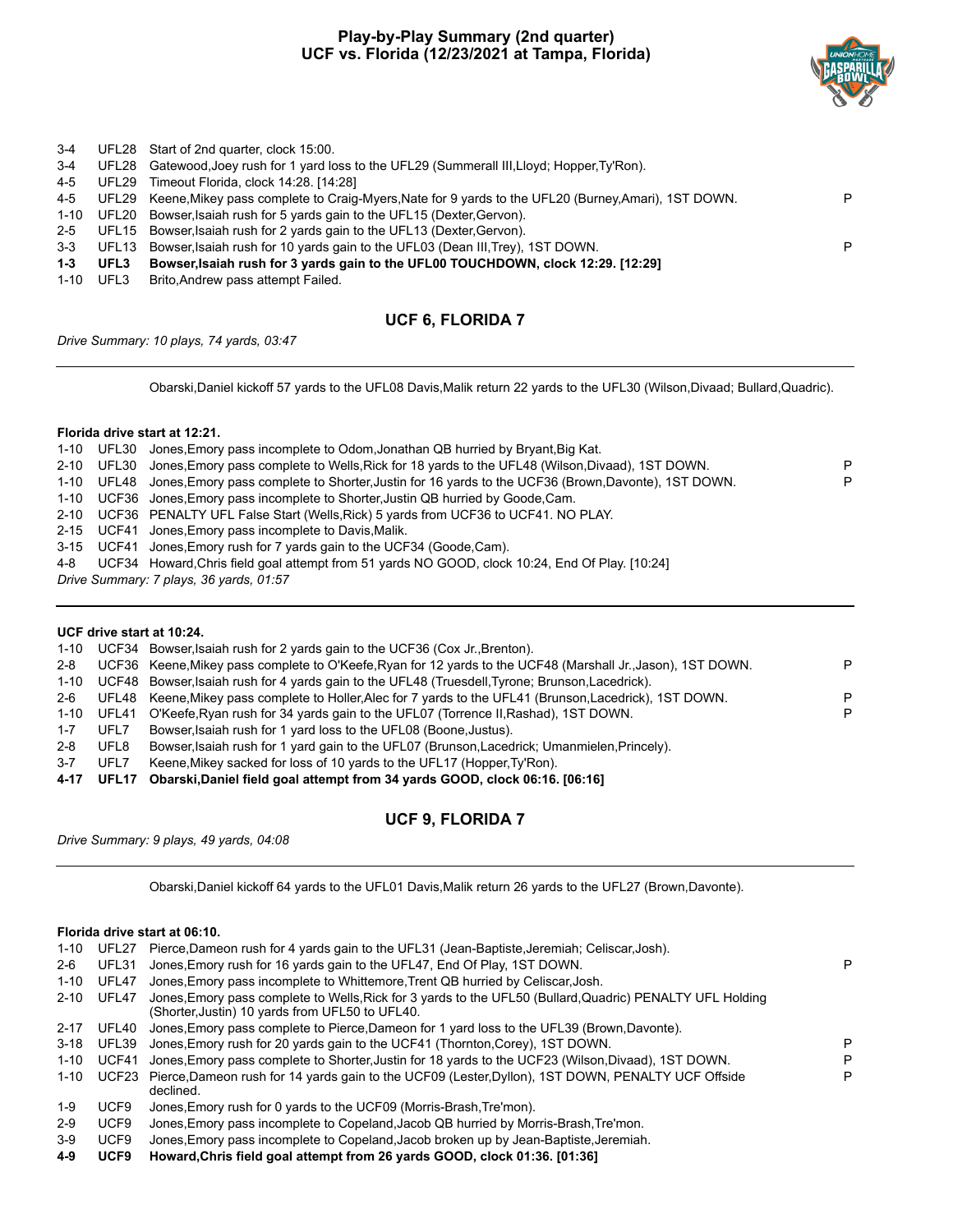Howard,Chris kickoff 65 yards to the UCF00 O'Keefe,Ryan return 38 yards to the UCF38 (Shorter,Justin).

#### **UCF drive start at 01:28.**

1-10 UCF38 Keene,Mikey pass incomplete to Craig-Myers,Nate broken up by Torrence II,Rashad. 2-10 UCF38 Keene,Mikey pass incomplete to Johnson,Brandon. 3-10 UCF38 Timeout UCF, clock 01:19. [01:19] 3-10 UCF38 Keene,Mikey sacked for loss of 4 yards to the UCF34 (Cox Jr.,Brenton). 4-14 UCF34 Timeout Florida, clock 01:08. [01:08] 4-14 UCF34 Osteen,Andrew punt 37 yards to the UFL29 fair catch by Graham,Fenley at UFL29. [01:05] *Drive Summary: 3 plays, -4 yards, 00:23*

#### **Florida drive start at 01:05.**

|                                         | Personal Foul (Bethune, Tatum) 15 yards from UFL34 to UFL49, 1ST DOWN. | F.                                                                                                                                                                                                                                                                                                                                                                                                                                                                                                                                                                          |  |  |  |  |  |
|-----------------------------------------|------------------------------------------------------------------------|-----------------------------------------------------------------------------------------------------------------------------------------------------------------------------------------------------------------------------------------------------------------------------------------------------------------------------------------------------------------------------------------------------------------------------------------------------------------------------------------------------------------------------------------------------------------------------|--|--|--|--|--|
|                                         |                                                                        |                                                                                                                                                                                                                                                                                                                                                                                                                                                                                                                                                                             |  |  |  |  |  |
|                                         |                                                                        |                                                                                                                                                                                                                                                                                                                                                                                                                                                                                                                                                                             |  |  |  |  |  |
|                                         |                                                                        |                                                                                                                                                                                                                                                                                                                                                                                                                                                                                                                                                                             |  |  |  |  |  |
|                                         |                                                                        |                                                                                                                                                                                                                                                                                                                                                                                                                                                                                                                                                                             |  |  |  |  |  |
|                                         |                                                                        |                                                                                                                                                                                                                                                                                                                                                                                                                                                                                                                                                                             |  |  |  |  |  |
| Drive Summary: 4 plays, 25 yards, 00:46 |                                                                        |                                                                                                                                                                                                                                                                                                                                                                                                                                                                                                                                                                             |  |  |  |  |  |
|                                         |                                                                        |                                                                                                                                                                                                                                                                                                                                                                                                                                                                                                                                                                             |  |  |  |  |  |
|                                         | 4-5                                                                    | 1-10 UFL29 Jones, Emory pass complete to Henderson, Xzavier for 5 yards to the UFL34 (Bethune, Tatum) PENALTY UCF<br>1-10 UFL49 Timeout UCF, clock 00:56. [00:56]<br>1-10 UFL49 Jones, Emory pass incomplete to Henderson, Xzavier QB hurried by Goode, Cam.<br>2-10 UFL49 Davis, Malik rush for 5 yards gain to the UCF46 (Jean-Baptiste, Jeremiah; Wilson, Divaad).<br>3-5 UCF46 Jones, Emory pass incomplete to Gamble, Kemore broken up by Hodges, Justin.<br>UCF46 Crawshaw, Jeremy punt 38 yards to the UCF08 fair catch by Mokiao-Atimalala, Titus at UCF08. [00:19] |  |  |  |  |  |

#### **UCF drive start at 00:19.**

1-10 UCF8 Bowser,Isaiah rush for 3 yards gain to the UCF11 (Dexter,Gervon). [00:00]

2-7 UCF11 End of game, clock 00:00. [00:00]

*Drive Summary: 1 plays, 3 yards, 00:19*

# **FINAL SCORE - : UCF 9, FLORIDA 10**

|                        | Time                | 1st Downs |  | <b>Conversions</b> |                        |        |         |             |                  |
|------------------------|---------------------|-----------|--|--------------------|------------------------|--------|---------|-------------|------------------|
| <b>Quarter Summary</b> |                     |           |  |                    | Score Poss R P X T 3rd | 4th    | Rushing | Passing     | <b>Penalties</b> |
| <b>UCF</b>             |                     |           |  |                    | 07:29 2 3 0 5 1-4      | $-1-1$ | 13-48   | 3-5-0-28    | $1 - 15$         |
| Florida                | $07:31$ 3 3 1 7 1-4 |           |  |                    |                        | 0-0    | 7-66    | ٬ 6-14-0-59 | $2 - 15$         |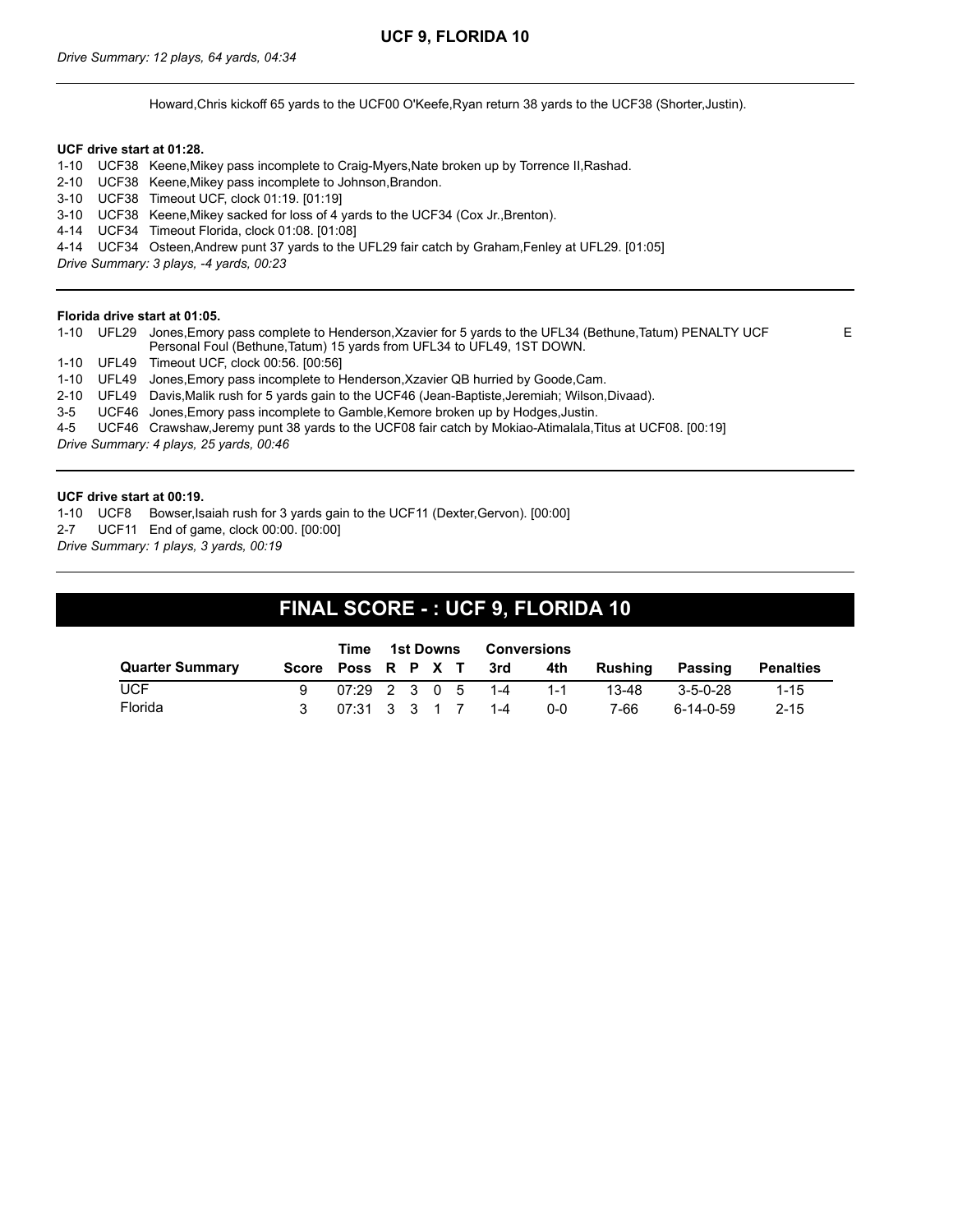#### **Quickie Statistics (Halftime Cumulative) UCF vs. Florida (12/23/2021 at Tampa, Florida)**



|                                   | <b>UCF</b>   | <b>UFL</b>   |
|-----------------------------------|--------------|--------------|
| Score                             | 9            | 10           |
| <b>FIRST DOWNS</b>                | 7            | 13           |
| <b>RUSHES-YARDS (NET)</b>         | 19-92        | $21 - 145$   |
| <b>PASSING-YARDS (NET)</b>        | 48           | 88           |
| Passes Att-Comp-Int               | $13 - 8 - 0$ | $22 - 9 - 0$ |
| <b>TOTAL OFFENSE PLAYS-YARDS</b>  | $32 - 140$   | 43-233       |
| Fumble Returns-Yards              | $0 - 0$      | $0-0$        |
| <b>Punt Returns-Yards</b>         | $2 - 13$     | $3 - 24$     |
| Kickoff Returns-Yards             | $2 - 56$     | $2 - 48$     |
| <b>Interception Returns-Yards</b> | $0 - 0$      | $0 - 0$      |
| Punts (Number-Avg)                | $3 - 44.3$   | $2 - 52.5$   |
| Fumbles-Lost                      | $0 - 0$      | $0 - 0$      |
| Penalties-Yards                   | $3 - 27$     | $4 - 25$     |
| Possession Time                   | 13:28        | 16:32        |
| <b>Third-Down Conversions</b>     | $1 - 7$      | $2 - 8$      |
| <b>Fourth-Down Conversions</b>    | $1 - 1$      | $0 - 1$      |

| <b>Rushing</b>          | No.            | Gain         | Loss          | <b>Net</b>                    | TD              | Lg                 | Avg                     |
|-------------------------|----------------|--------------|---------------|-------------------------------|-----------------|--------------------|-------------------------|
| Bowser, Isaiah          | 12             | 40           | $-1$          | $\overline{39}$               | 1               | 10                 | 3.3                     |
| O'Keefe, Ryan           | 1              | 34           |               | 34<br>0                       | 0               | 34                 | 34                      |
| Richardson, Johnny      | $\overline{2}$ | 39           |               | 39<br>0                       | $\Omega$        | 38                 | 19.5                    |
| Passing                 |                | C-A-I        | <u>Yds</u>    | $rac{TD}{0}$                  | <u>Lg</u><br>12 |                    | $\frac{\text{Sack}}{2}$ |
| Keene, Mikey            |                | $9 - 14 - 0$ | 43            |                               |                 |                    |                         |
| <b>Receiving</b>        |                |              | No.           | Yds                           | TD              | Tgt                | Lg                      |
| O'Keefe, Ryan           |                |              | 4             | 23                            | 0               | 5                  | $\overline{12}$         |
| Richardson, Johnny      |                |              | 1             | 4                             | 0               | $\mathbf 1$        | 4<br>9<br>5             |
| Holler, Alec            |                |              | $\frac{2}{1}$ | 16                            | 0               | $\frac{1}{2}$<br>1 |                         |
| Mokiao-Atimalala, Titus |                |              |               | 5                             | 0               |                    |                         |
| <b>Punting</b>          | <u>No.</u>     | Yds          |               | Avg<br>$\frac{\text{Lg}}{48}$ |                 | In20               | $\frac{1}{\sqrt{2}}$    |
| Osteen, Andrew          |                | 170          |               | 42.5                          |                 |                    |                         |
| <b>Punt Returns</b>     |                |              | No.           |                               | Yards           | TD                 |                         |
| Johnson, Amari          |                |              | 1             |                               | 13              | $\overline{0}$     | $\frac{Lg}{13}$         |
| Mokiao-Atimalala, Titus |                |              | 1             |                               | U               | $\Omega$           | U                       |
| <b>Kick Returns</b>     |                | <u>No.</u>   |               | Yards                         |                 | TD                 |                         |
| O'Keefe, Ryan           |                |              |               | 56                            |                 |                    |                         |
| <b>Tackles</b>          |                | UA-A         |               | <b>Total</b>                  | <b>Sacks</b>    |                    | <b>TFL</b>              |
| Wilson, Divaad          |                | $4 - 2$      |               | 5.0                           |                 | 0.0                | 0.0                     |
| Bethune, Tatum          |                | $4 - 1$      |               | 4.5                           |                 | 0.0                | 0.0                     |
| Brown, Davonte          |                | $3-0$        |               | 3.0                           |                 | 0.0                | 1.0                     |
| Thornton, Corey         |                | $3-0$        |               | 3.0                           |                 | 0.0                | 0.0                     |
| Bullard, Quadric        |                | $2 - 2$      |               | 3.0                           |                 | 0.0                | 0.0                     |
| Goode, Cam              |                | $2 - 1$      |               | 2.5                           |                 | 1.0                | 1.0                     |
| Lester, Dyllon          |                | $2 - 0$      |               | 2.0                           |                 | 0.0                | 0.0                     |
| Morris-Brash, Tre'mon   |                | $1 - 1$      |               | 1.5                           |                 | 0.0                | 0.0                     |

| No. | Gain |                     |                                                                                                                                                          |                                                 | Lg                                                                                                                                       | Avg                                                                                                                    |
|-----|------|---------------------|----------------------------------------------------------------------------------------------------------------------------------------------------------|-------------------------------------------------|------------------------------------------------------------------------------------------------------------------------------------------|------------------------------------------------------------------------------------------------------------------------|
| 3   | 27   |                     | 0                                                                                                                                                        |                                                 | 18                                                                                                                                       | 9                                                                                                                      |
| 7   | 67   |                     | 0                                                                                                                                                        |                                                 | 20                                                                                                                                       | 9.6                                                                                                                    |
| 10  | 52   |                     | 0                                                                                                                                                        |                                                 | 14                                                                                                                                       | 5.2                                                                                                                    |
|     |      |                     |                                                                                                                                                          |                                                 |                                                                                                                                          |                                                                                                                        |
|     |      |                     |                                                                                                                                                          |                                                 |                                                                                                                                          | <b>Sack</b>                                                                                                            |
|     |      |                     |                                                                                                                                                          |                                                 |                                                                                                                                          |                                                                                                                        |
|     |      |                     | Yds                                                                                                                                                      | TD                                              | Tgt                                                                                                                                      | Lg                                                                                                                     |
|     |      |                     | 34                                                                                                                                                       | 0                                               | 4                                                                                                                                        | 18                                                                                                                     |
|     |      |                     | 21                                                                                                                                                       | 0                                               |                                                                                                                                          | 18                                                                                                                     |
|     |      |                     | 14                                                                                                                                                       | 0                                               |                                                                                                                                          | 13                                                                                                                     |
|     |      |                     | 0                                                                                                                                                        | 0                                               |                                                                                                                                          |                                                                                                                        |
|     |      |                     |                                                                                                                                                          |                                                 |                                                                                                                                          | T <u>B</u>                                                                                                             |
|     |      |                     |                                                                                                                                                          |                                                 |                                                                                                                                          |                                                                                                                        |
|     |      |                     |                                                                                                                                                          |                                                 |                                                                                                                                          |                                                                                                                        |
|     |      |                     |                                                                                                                                                          |                                                 |                                                                                                                                          | <u>Lg</u><br>17                                                                                                        |
|     |      |                     |                                                                                                                                                          |                                                 |                                                                                                                                          |                                                                                                                        |
|     |      |                     |                                                                                                                                                          |                                                 | TD                                                                                                                                       | $\frac{\text{Lg}}{26}$                                                                                                 |
|     |      |                     |                                                                                                                                                          |                                                 |                                                                                                                                          |                                                                                                                        |
|     |      |                     |                                                                                                                                                          |                                                 |                                                                                                                                          | <b>TFL</b>                                                                                                             |
|     |      |                     |                                                                                                                                                          |                                                 | 0.0                                                                                                                                      | 0.0                                                                                                                    |
|     |      |                     |                                                                                                                                                          |                                                 | 0.0                                                                                                                                      | 0.0                                                                                                                    |
|     |      |                     | 3.5                                                                                                                                                      |                                                 | 0.0                                                                                                                                      | 0.0                                                                                                                    |
|     |      |                     |                                                                                                                                                          |                                                 |                                                                                                                                          | 2.0                                                                                                                    |
|     |      |                     |                                                                                                                                                          |                                                 |                                                                                                                                          | 2.0                                                                                                                    |
|     |      |                     |                                                                                                                                                          |                                                 | 0.0                                                                                                                                      | 0.0                                                                                                                    |
|     |      |                     |                                                                                                                                                          |                                                 | 0.0                                                                                                                                      | 0.0                                                                                                                    |
|     |      |                     |                                                                                                                                                          |                                                 |                                                                                                                                          | 0.0                                                                                                                    |
|     |      |                     |                                                                                                                                                          |                                                 | V-H                                                                                                                                      |                                                                                                                        |
|     |      | $9 - 22 - 0$<br>No. | C-A-I<br>No.<br>2220<br><b>Yds</b><br>143<br>$rac{No.}{2}$<br>UA-A<br>$4 - 0$<br>$3 - 2$<br>$3 - 1$<br>$3 - 1$<br>$3-0$<br>$2 - 1$<br>$1 - 2$<br>$1 - 1$ | Loss<br>Yds<br>$\overline{87}$<br>$rac{No.}{3}$ | <b>Net</b><br>27<br>67<br>52<br>TD<br>$\frac{\text{Avg}}{47.7}$<br>Yards<br>48<br>Total<br>4.0<br>4.0<br>3.5<br>3.0<br>2.5<br>2.0<br>1.5 | TD<br>0<br>0<br>1<br>Lg<br>3<br>4<br>3<br>In20<br>$\frac{\text{Yards}}{24}$<br>TD<br><b>Sacks</b><br>1.0<br>1.0<br>0.0 |

| Qtr | Time  | <b>Scoring Play</b>                          | V-H      |
|-----|-------|----------------------------------------------|----------|
| 1st | 01:22 | UFL - Pierce, Dameon 2 yd TD RUSH 8-58 03:50 |          |
| 2nd | 12:29 | UCF - Bowser Isaiah 3 vd TD RUSH 10-74 03:47 |          |
| 2nd | 06:16 | UCF - Obarski.Daniel 34 vd FG 9-49 04:08     |          |
| 2nd | 01:36 | UFL - Howard, Chris 26 yd FG 12-64 04:34     | $9 - 10$ |
|     |       |                                              |          |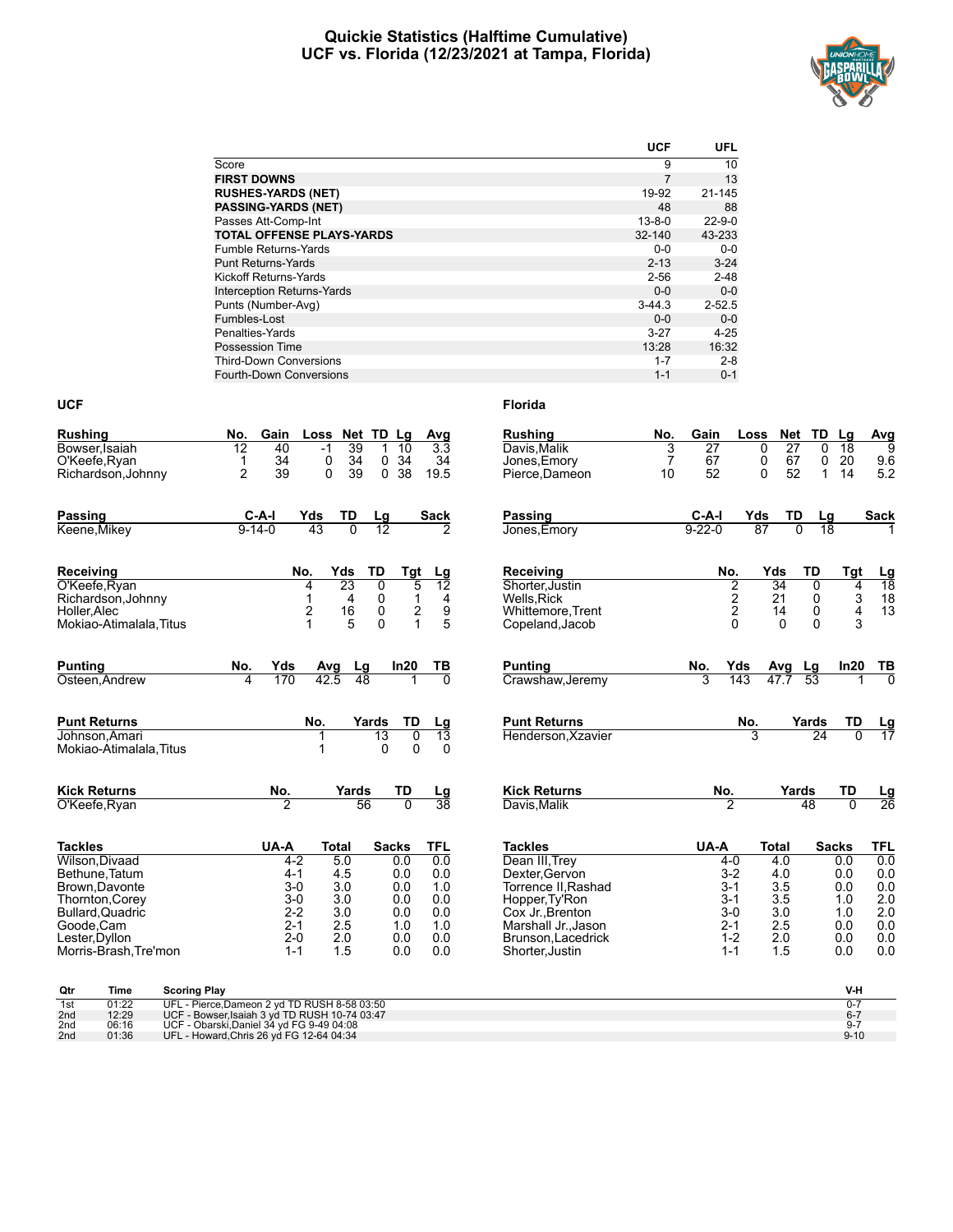#### **Quickie Statistics (2nd Quarter only) UCF vs. Florida (12/23/2021 at Tampa, Florida)**



|                                   | <b>UCF</b>  | <b>UFL</b>   |
|-----------------------------------|-------------|--------------|
| Score                             | 9           | 3            |
| <b>FIRST DOWNS</b>                | 5           | 7            |
| <b>RUSHES-YARDS (NET)</b>         | 13-48       | 7-66         |
| <b>PASSING-YARDS (NET)</b>        | 28          | 59           |
| Passes Att-Comp-Int               | $5 - 3 - 0$ | $14 - 6 - 0$ |
| <b>TOTAL OFFENSE PLAYS-YARDS</b>  | 18-76       | $21 - 125$   |
| <b>Fumble Returns-Yards</b>       | $0 - 0$     | $0 - 0$      |
| <b>Punt Returns-Yards</b>         | $0 - 0$     | $0 - 0$      |
| Kickoff Returns-Yards             | $1 - 38$    | $2 - 48$     |
| <b>Interception Returns-Yards</b> | $0 - 0$     | $0 - 0$      |
| Punts (Number-Avg)                | $1 - 37.0$  | $1 - 38.0$   |
| Fumbles-Lost                      | $0 - 0$     | $0 - 0$      |
| Penalties-Yards                   | $1 - 15$    | $2 - 15$     |
| <b>Possession Time</b>            | 07:29       | 07:31        |
| <b>Third-Down Conversions</b>     | $1 - 4$     | $1 - 4$      |
| Fourth-Down Conversions           | $1 - 1$     | $0 - 0$      |

| <b>Rushing</b>                          | No.                                                                                   | Gain<br>Loss                              | Net                  | TD<br>Avg                        | Lg                    | <b>Rushing</b>                                                               | No.                 | Gain                                       | Loss                                   | TD<br>Net                               | Avg                           | <u>Lg</u>                    |
|-----------------------------------------|---------------------------------------------------------------------------------------|-------------------------------------------|----------------------|----------------------------------|-----------------------|------------------------------------------------------------------------------|---------------------|--------------------------------------------|----------------------------------------|-----------------------------------------|-------------------------------|------------------------------|
| Bowser.Isaiah<br>O'Keefe, Ryan          | 9<br>1                                                                                | $\overline{30}$<br>$-1$<br>34<br>$\Omega$ | 29<br>34             | $\overline{3.2}$<br>1<br>0<br>34 | $\overline{10}$<br>34 | Davis.Malik<br>Jones, Emory<br>Pierce, Dameon                                | 4<br>$\overline{2}$ | 5<br>43<br>18                              | 0<br>0<br>$\Omega$                     | 5<br>0<br>0<br>43<br>18<br>$\mathbf{0}$ | 5<br>10.8<br>9                | $\overline{5}$<br>20<br>14   |
| Passing                                 |                                                                                       | $C-A-I$<br>Yds                            | TD                   | Lg                               | Sack                  | Passing                                                                      |                     | $C-A-I$                                    | Yds                                    | TD<br>Lg                                |                               | <b>Sack</b>                  |
| Keene, Mikey                            |                                                                                       | $3 - 5 - 0$<br>14                         | $\overline{0}$       | $\overline{12}$                  |                       | Jones, Emory                                                                 |                     | $6 - 14 - 0$                               | 59                                     | $\overline{0}$<br>18                    |                               |                              |
| <b>Receiving</b>                        |                                                                                       | No.<br>Yards                              | TD                   | Tgt                              | <u>Lg</u>             | Receiving                                                                    |                     | No.                                        | Yards                                  | TD                                      | Tgt                           |                              |
| O'Keefe, Ryan<br>Holler, Alec           |                                                                                       | 1<br>1                                    | 12<br>$\overline{7}$ | 0<br>$\Omega$<br>1               | 12<br>$\overline{7}$  | Shorter.Justin<br><b>Wells, Rick</b><br>Whittemore, Trent<br>Copeland, Jacob |                     | $\overline{2}$<br>$\overline{c}$<br>0<br>0 | $\overline{34}$<br>21<br>0<br>$\Omega$ | 0<br>0<br>0<br>$\Omega$                 | 3<br>2<br>1<br>$\overline{2}$ | $\frac{\text{Lg}}{18}$<br>18 |
| <b>Punting</b>                          | No.                                                                                   | Yds<br>Avg                                | Lng                  | ln20                             | TВ                    | <b>Punting</b>                                                               |                     | Yds<br>No.                                 | Avg                                    | Lng                                     | ln20                          | <u>ТВ</u>                    |
| Osteen, Andrew                          |                                                                                       | 37<br>37.0                                | $\overline{37}$      |                                  | $\overline{0}$        | Crawshaw, Jeremy                                                             |                     | 38                                         | 38.0                                   | $\overline{38}$                         |                               | $\overline{0}$               |
| <b>Punt Returns</b>                     |                                                                                       | No.                                       | Yards                | <b>TD</b>                        | Lg                    | <b>Punt Returns</b>                                                          |                     | No.                                        |                                        | Yards                                   | <b>TD</b>                     | Lg                           |
| <b>Kick Returns</b>                     |                                                                                       | No.                                       | Yards                | TD                               | <u>Lg</u>             | <b>Kick Returns</b>                                                          |                     | No.                                        |                                        | Yards                                   | TD                            |                              |
| O'Keefe, Ryan                           |                                                                                       | 1                                         | 38                   | $\overline{0}$                   | $\overline{38}$       | Davis, Malik                                                                 |                     | $\overline{2}$                             |                                        | 48                                      | $\overline{0}$                | $\frac{Lg}{26}$              |
| <b>Tackles</b>                          |                                                                                       | UA-A                                      | <b>Total</b>         | <b>Sacks</b>                     | <b>TFL</b>            | <b>Tackles</b>                                                               |                     | UA-A                                       | <b>Total</b>                           |                                         | <b>Sacks</b>                  | TFL                          |
| Wilson Divaad                           |                                                                                       | $2-2$                                     | 3.0                  | 0.0                              | 0.0                   | Dexter, Gervon                                                               |                     | $3-0$                                      | $\overline{3.0}$                       |                                         | 0.0                           | 0.0                          |
| Brown.Davonte<br><b>Bullard.Quadric</b> |                                                                                       | $3-0$<br>$1 - 1$                          | 3.0<br>1.5           | 0.0<br>0.0                       | 1.0<br>0.0            | Cox Jr., Brenton<br>Brunson.Lacedrick                                        |                     | $2 - 0$<br>$1 - 2$                         | 2.0<br>2.0                             |                                         | 1.0<br>0.0                    | 1.0<br>0.0                   |
| Lester, Dyllon                          |                                                                                       | $1 - 0$                                   | 1.0                  | 0.0                              | 0.0                   | Hopper, Ty'Ron                                                               |                     | $1 - 1$                                    | 1.5                                    |                                         | 1.0                           | 2.0                          |
| Goode, Cam                              |                                                                                       | $1 - 0$                                   | 1.0                  | 0.0                              | 0.0                   | Dean III, Trey                                                               |                     | $1 - 0$                                    | 1.0                                    |                                         | 0.0                           | 0.0                          |
| Jean-Baptiste, Jeremiah                 |                                                                                       | $0 - 2$                                   | 1.0                  | 0.0                              | 0.0                   | Burney, Amari                                                                |                     | $1 - 0$                                    | 1.0                                    |                                         | 0.0                           | 0.0                          |
| Morris-Brash, Tre'mon<br>Bethune, Tatum |                                                                                       | $1 - 0$<br>$1 - 0$                        | 1.0<br>1.0           | 0.0<br>0.0                       | 0.0<br>0.0            | Marshall Jr., Jason<br>Shorter, Justin                                       |                     | $1 - 0$<br>$1 - 0$                         | 1.0<br>1.0                             |                                         | 0.0<br>0.0                    | 0.0<br>0.0                   |
| <b>Time</b><br>Qtr                      | <b>Scoring Play</b>                                                                   |                                           |                      |                                  |                       |                                                                              |                     |                                            |                                        |                                         | V-H                           |                              |
| 2 <sub>nd</sub><br>12:29                | UCF - Bowser, Isaiah 3 yd TD RUSH 10-74 03:47                                         |                                           |                      |                                  |                       |                                                                              |                     |                                            |                                        |                                         | $6 - 7$                       |                              |
| 2nd<br>06:16<br>2nd<br>01:36            | UCF - Obarski, Daniel 34 yd FG 9-49 04:08<br>UFL - Howard, Chris 26 yd FG 12-64 04:34 |                                           |                      |                                  |                       |                                                                              |                     |                                            |                                        |                                         | $9 - 7$<br>$9 - 10$           |                              |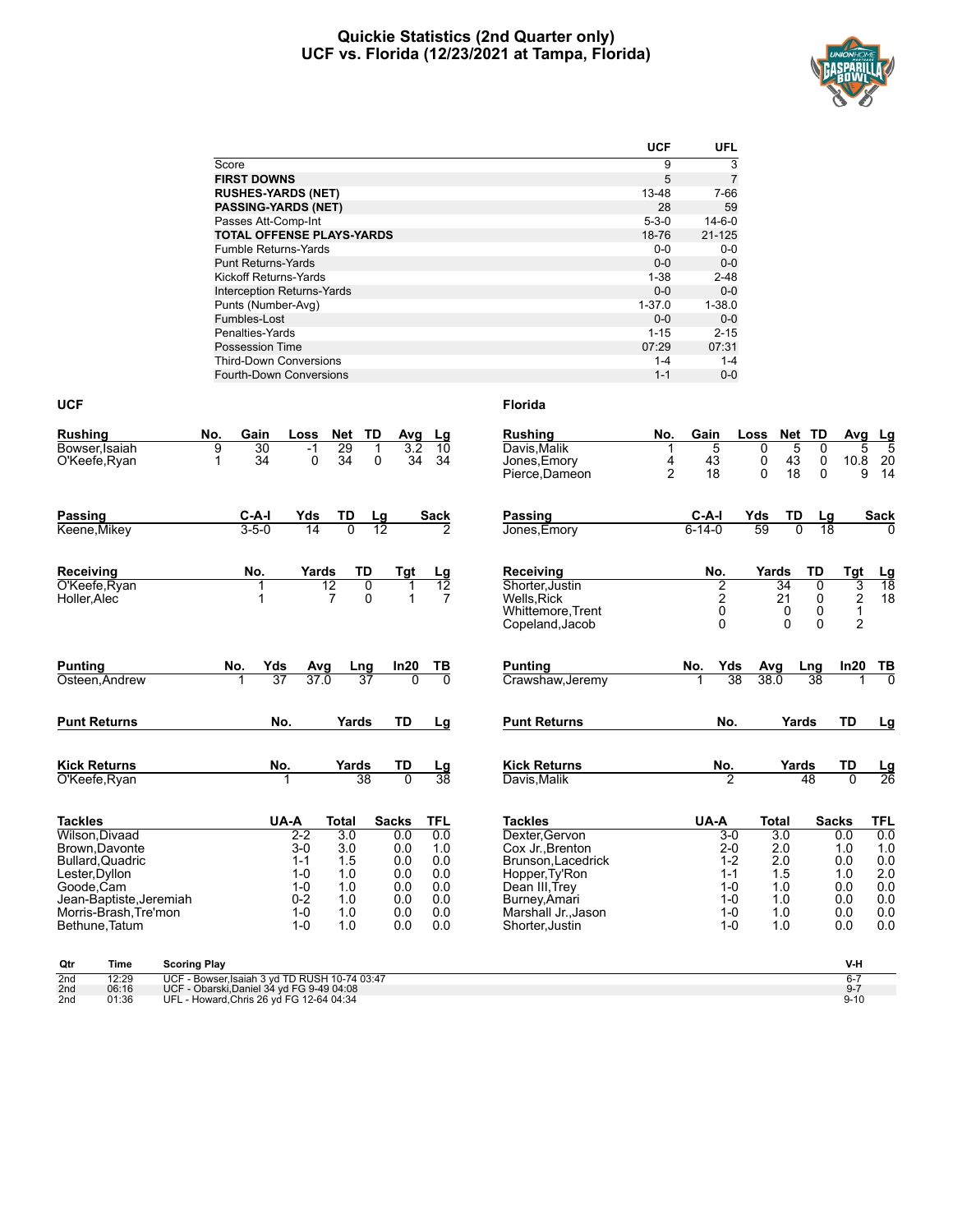#### **Play-by-Play Summary (3rd quarter) UCF vs. Florida (12/23/2021 at Tampa, Florida)**



- 1-10 UFL35 UCF will receive; UFL will defend North end-zone.
- 1-10 UFL35 Start of 3rd quarter, clock 15:00.

Howard,Chris kickoff 62 yards to the UCF03, out of bounds.

1-10 UFL35 UCF ball on UCF35.

#### **UCF drive start at 15:00.**

1-10 UCF35 Bowser,Isaiah rush for 36 yards gain to the UFL29 (Dexter,Gervon), 1ST DOWN. P

- 1-10 UFL29 Bowser,Isaiah rush for 2 yards loss to the UFL31 (Cox Jr.,Brenton).
- 2-12 UFL31 Bowser,Isaiah rush for 1 yard gain to the UFL30 (Dean III,Trey; Lee,Jalen).

3-11 UFL30 O'Keefe,Ryan rush for 3 yards loss to the UFL33 (Lee,Jalen).

4-14 UFL33 Obarski,Daniel field goal attempt from 51 yards NO GOOD, clock 12:24. [12:24]

*Drive Summary: 5 plays, 32 yards, 02:36*

#### **Florida drive start at 12:24.**

1-10 UFL33 Pierce,Dameon rush for 2 yards gain to the UFL35 (Hester,Keenan).

- 2-8 UFL35 Jones,Emory pass incomplete to Whittemore,Trent.
- 3-8 UFL35 Jones,Emory sacked for loss of 2 yards to the UFL33 (Jean-Baptiste,Jeremiah).
- 4-10 UFL33 Crawshaw,Jeremy punt 46 yards to the UCF21 fair catch by Johnson,Amari at UCF21. [11:05]

*Drive Summary: 3 plays, 0 yards, 01:19*

#### **UCF drive start at 11:05.**

- 1-10 UCF21 Richardson,Johnny rush for 1 yard gain to the UCF22 (Truesdell,Tyrone).
- 2-9 UCF22 O'Keefe,Ryan rush for 74 yards gain to the UFL04 (Elam,Kaiir), 1ST DOWN. P
- **1-4 UFL4 Bowser,Isaiah rush for 4 yards gain to the UFL00 TOUCHDOWN, clock 10:00. [10:00]**
- **1-10 UFL3 Obarski,Daniel kick attempt good.**

#### **UCF 16, FLORIDA 10**

*Drive Summary: 3 plays, 79 yards, 01:05*

1-10 UCF35 PENALTY UFL UNS: Unsportsmanlike Conduct (Hopper,Ty'Ron) 15 yards from UCF35 to UCF50. NO PLAY. *Florida Hopper,Ty'Ron has been disqualified*

Obarski,Daniel kickoff 32 yards to the UFL18 Henderson,Xzavier return 0 yards to the UFL18.

#### **Florida drive start at 09:56.**

|         |            | 1-10 UFL18 Jones, Emory pass complete to Wells, Rick for 20 yards to the UFL38 (Bullard, Quadric), 1ST DOWN.                          | P |
|---------|------------|---------------------------------------------------------------------------------------------------------------------------------------|---|
|         | 1-10 UFL38 | Davis, Malik rush for 32 yards gain to the UCF30 (Wilson, Divaad), 1ST DOWN.                                                          | P |
|         |            | 1-10 UCF30 Jones, Emory pass complete to Whittemore, Trent for 8 yards to the UCF22 (Bethune, Tatum) PENALTY UCF<br>Offside declined. |   |
| $2 - 2$ |            | UCF22 Davis, Malik rush for 3 yards gain to the UCF19 (Bryant, Big Kat; Montalvo, Anthony), 1ST DOWN.                                 | P |
|         |            | 1-10 UCF19 Whittemore, Trent pass incomplete to Gamble, Kemore.                                                                       |   |
|         |            | 2-10 UCF19 Davis, Malik rush for 19 yards gain to the UCF00 TOUCHDOWN, clock 07:57, 1ST DOWN. [07:57]                                 | P |
|         |            | 1-10 UCF3 Howard, Chris kick attempt good.                                                                                            |   |

#### **UCF 16, FLORIDA 17**

*Drive Summary: 6 plays, 82 yards, 01:59*

1-10 UFL35 PENALTY UCF UNS: Unsportsmanlike Conduct (Bullard,Quadric) 15 yards from UFL35 to UFL50. NO PLAY.

Howard,Chris onside kickoff 9 yards to the UCF41, End Of Play.

#### **UCF drive start at 07:54.**

- 1-10 UCF41 Navarro,Parker pass complete to O'Keefe,Ryan for 4 yards to the UCF45 (Torrence II,Rashad) PENALTY UFL UNS: Unsportsmanlike Conduct (Dexter,Gervon) 15 yards from UCF45 to UFL40, 1ST DOWN. E 1-10 UFL40 Keene,Mikey pass incomplete to O'Keefe,Ryan. 2-10 UFL40 Keene,Mikey pass incomplete to Johnson,Brandon PENALTY UFL Roughing The Passer (Cox Jr.,Brenton) 15 yards from UFL40 to UFL25, 1ST DOWN. NO PLAY. E
- 1-10 UFL25 Bowser,Isaiah rush for 4 yards gain to the UFL21 (Dexter,Gervon).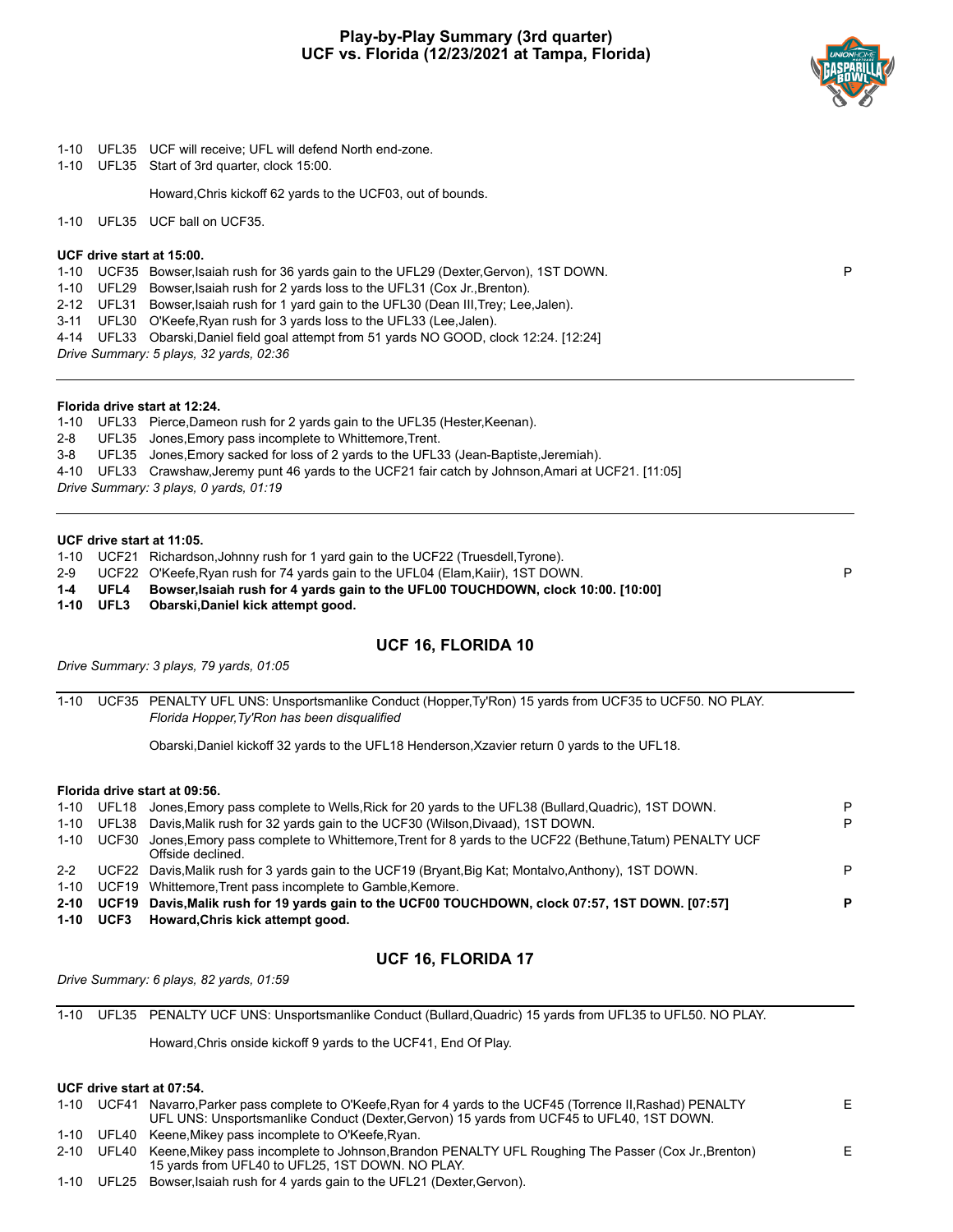| $2-6$ |  | UFL21 Keene, Mikey pass incomplete to Johnson, Brandon. |
|-------|--|---------------------------------------------------------|
|-------|--|---------------------------------------------------------|

|  | 3-6 UFL21 Keene, Mikey pass complete to Holler, Alec for 7 yards to the UFL14 (Powell, Antwaun), 1ST DOWN. |  |
|--|------------------------------------------------------------------------------------------------------------|--|
|  | 1-10 UFL14 Navarro, Parker rush for 3 yards gain to the UFL11, End Of Play.                                |  |

2-7 UFL11 Keene,Mikey pass complete to Richardson,Johnny for 5 yards to the UFL06 (Torrence II,Rashad).

- 3-2 UFL6 Bowser,Isaiah rush for 2 yards gain to the UFL04 (Wingo,Derek), 1ST DOWN. P
- 1-4 UFL4 Bowser,Isaiah rush for 4 yards loss to the UFL08 (Johnson,Tre'Vez).

2-8 UFL8 Keene,Mikey pass complete to O'Keefe,Ryan for 4 yards to the UFL04 (Torrence II,Rashad).

3-4 UFL4 Gatewood,Joey pass incomplete to Craig-Myers,Nate broken up by Burney,Amari.

**4-4 UFL4 Obarski,Daniel field goal attempt from 21 yards GOOD, clock 03:04. [03:04]**

### **UCF 19, FLORIDA 17**

*Drive Summary: 12 plays, 55 yards, 04:50*

Obarski,Daniel kickoff 65 yards to the UFL00 Davis,Malik return 28 yards to the UFL28 (Brown,Davonte).

#### **Florida drive start at 02:58.**

|       | 1-10 UFL28 Pierce, Dameon rush for 1 yard gain to the UFL29 (Bethune, Tatum).                                                                                                            |
|-------|------------------------------------------------------------------------------------------------------------------------------------------------------------------------------------------|
| $2-9$ | UFL29 Jones, Emory pass complete to Copeland, Jacob for 5 yards to the UFL34 (Thornton, Corey).                                                                                          |
|       | 3-4 UFL34 Jones, Emory pass complete to Copeland, Jacob for 23 yards to the UCF43, End Of Play PENALTY UFL Pass<br>Interference (Copeland, Jacob) 15 yards from UFL34 to UFL19. NO PLAY. |
|       | 3-19 UFL19 Jones, Emory pass incomplete to Shorter, Justin.                                                                                                                              |
|       | 4-19 UFL19 Crawshaw, Jeremy punt 35 yards to the UCF46. [01:16]                                                                                                                          |
|       |                                                                                                                                                                                          |

*Drive Summary: 3 plays, -9 yards, 01:42*

#### **UCF drive start at 01:16.**

**1-10 UCF46 Keene,Mikey pass complete to O'Keefe,Ryan for 54 yards to the UFL00 TOUCHDOWN, clock 01:08, 1ST DOWN. [01:08]**

**1-10 UFL3 Obarski,Daniel kick attempt good.**

#### **UCF 26, FLORIDA 17**

**P**

*Drive Summary: 1 plays, 54 yards, 00:08*

Obarski,Daniel kickoff 65 yards to the UFL00 Davis,Malik return 33 yards to the UFL33 (Powell,Jon).

#### **Florida drive start at 00:58.**

1-10 UFL33 Jones,Emory pass incomplete to Henderson,Xzavier.

2-10 UFL33 Pierce,Dameon rush for 2 yards gain to the UFL35 (Hodges,Justin).

3-8 UFL35 Jones,Emory pass incomplete to Wells,Rick broken up by Brown,Davonte.

4-8 UFL35 Crawshaw,Jeremy punt 44 yards to the UCF21. [00:02]

*Drive Summary: 3 plays, 2 yards, 00:56*

#### **UCF drive start at 00:02.**

1-10 UCF21 Bowser,Isaiah rush for 5 yards gain to the UCF26 (Dean III,Trey). [00:00]

# **FINAL SCORE - : UCF 26, FLORIDA 17**

|                        |                   | Time 1st Downs |  | Conversions |                               |         |         |                  |           |  |
|------------------------|-------------------|----------------|--|-------------|-------------------------------|---------|---------|------------------|-----------|--|
| <b>Quarter Summary</b> |                   |                |  |             | Score Poss R P X T 3rd<br>4th |         | Rushing | Passing          | Penalties |  |
| <b>UCF</b>             | 08:44 3 2 2 7 2-4 |                |  |             |                               | 0-0     | 12-121  | 5-8-0-74         | $1 - 15$  |  |
| Florida                | 06:16 3 1 0 4 0-3 |                |  |             |                               | $0 - 0$ | 7-57    | $3 - 8 - 0 - 33$ | 4-60      |  |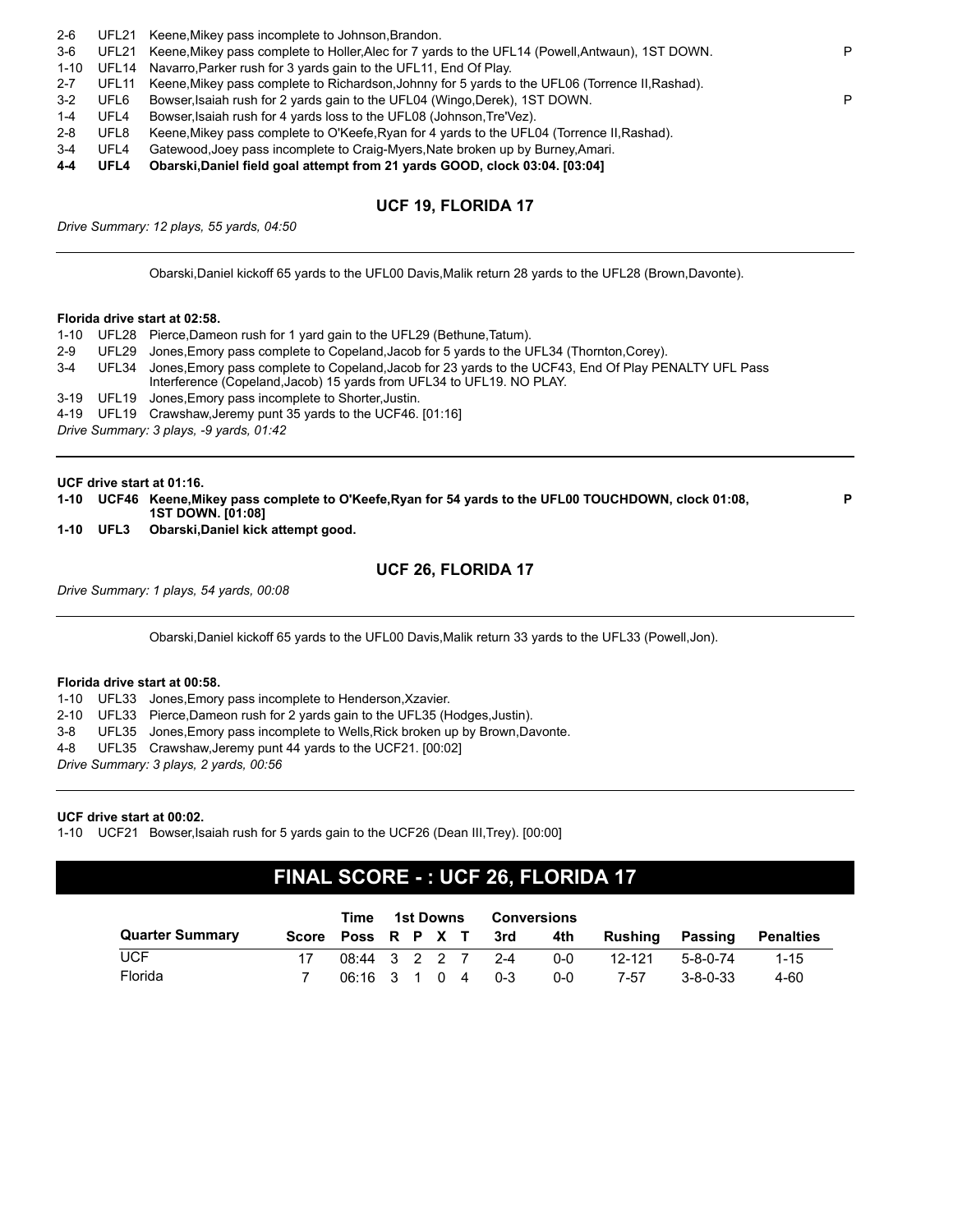#### **Quickie Statistics (3rd Quarter Cumulative) UCF vs. Florida (12/23/2021 at Tampa, Florida)**



|                                   | <b>UCF</b>    | <b>UFL</b> |
|-----------------------------------|---------------|------------|
| Score                             | 26            | 17         |
| <b>FIRST DOWNS</b>                | 14            | 17         |
| <b>RUSHES-YARDS (NET)</b>         | 31-213        | 28-202     |
| <b>PASSING-YARDS (NET)</b>        | 122           | 121        |
| Passes Att-Comp-Int               | $21 - 13 - 0$ | $30-12-0$  |
| <b>TOTAL OFFENSE PLAYS-YARDS</b>  | 52-335        | 58-323     |
| Fumble Returns-Yards              | $0 - 0$       | $0-0$      |
| <b>Punt Returns-Yards</b>         | $2 - 13$      | $3 - 24$   |
| Kickoff Returns-Yards             | $2 - 56$      | 4-109      |
| <b>Interception Returns-Yards</b> | $0 - 0$       | $0-0$      |
| Punts (Number-Avg)                | $3 - 44.3$    | $2 - 52.5$ |
| Fumbles-Lost                      | $0 - 0$       | $0 - 0$    |
| Penalties-Yards                   | $4 - 42$      | $8 - 85$   |
| Possession Time                   | 22:12         | 22:48      |
| <b>Third-Down Conversions</b>     | $3 - 11$      | $2 - 11$   |
| <b>Fourth-Down Conversions</b>    | $1 - 1$       | $0 - 1$    |

| <b>Rushing</b>          | No.             | Gain            | Loss          | <b>Net</b>      | TD             | Lg            | Avg         |
|-------------------------|-----------------|-----------------|---------------|-----------------|----------------|---------------|-------------|
| Bowser, Isaiah          | $\overline{20}$ | $\overline{92}$ | $-7$          | $\overline{85}$ | $\overline{2}$ | 36            | 4.3         |
| O'Keefe, Ryan           | 3               | 108             | -3            | 105             | 0              | 74            | 35          |
| Richardson, Johnny      | 3               | 40              | 0             | 40              | 0              | 38            | 13.3        |
| <b>Passing</b>          |                 | C-A-I           | Yds           | TD              | Lq             |               | <b>Sack</b> |
| Keene, Mikey            |                 | $13 - 21 - 0$   | 113           | 1               | 54             |               | 2           |
| Navarro, Parker         |                 | $1 - 1 - 0$     | 4             | 0               | 4              |               | 0           |
| Gatewood, Joey          |                 | $0 - 1 - 0$     | 0             | 0               |                |               | $\Omega$    |
| Receiving               |                 |                 | No.           | Yds             | TD             | Tgt           | Lg          |
| O'Keefe, Ryan           |                 |                 | 7             | 85              | 1              | 9             | 54          |
| Richardson, Johnny      |                 |                 | $\frac{2}{3}$ | 9               | 0              | $\frac{2}{3}$ | 5<br>9<br>5 |
| Holler, Alec            |                 |                 |               | 23              | 0              |               |             |
| Mokiao-Atimalala, Titus |                 |                 |               | 5               | $\Omega$       | 1             |             |
| <b>Punting</b>          | No.             | Yds             | Avg           | Lg              |                | In20          | ΤВ          |
| Osteen, Andrew          | 4               | 170             | 42.5          | 48              |                |               | O           |
| <b>Punt Returns</b>     |                 |                 | No.           |                 | Yards          | TD            | Lg          |
| Johnson, Amari          |                 |                 | 1             |                 | 13             | 0             | 13          |
| Mokiao-Atimalala, Titus |                 |                 | 1             |                 | 0              | 0             | 0           |
| <b>Kick Returns</b>     |                 | No.             |               | Yards           |                | TD            |             |
| O'Keefe, Ryan           |                 | っ               |               | 56              |                | O             |             |
| <b>Tackles</b>          | UA-A            |                 | Total         |                 | Sacks          |               | TFL         |
| Bethune, Tatum          |                 | $6-1$           | 6.5           |                 |                | 0.0           | 0.0         |
| Wilson, Divaad          |                 | $5 - 2$         | 6.0           |                 |                | 0.0           | 0.0         |
| Brown, Davonte          |                 | $4 - 0$         | 4.0           |                 |                | 0.0           | 1.0         |
| Thornton, Corey         |                 | $4 - 0$         | 4.0           |                 |                | 0.0           | 0.0         |
| <b>Bullard, Quadric</b> |                 | $3-2$           | 4.0           |                 |                | 0.0           | 0.0         |
| Goode, Cam              |                 | $2 - 1$         | 2.5           |                 |                | 1.0           | 1.0         |
| Powell, Jon             |                 | $2 - 0$         | 2.0           |                 |                | 0.0           | 0.0         |
| Lester, Dyllon          |                 | $2 - 0$         | 2.0           |                 |                | 0.0           | 0.0         |

| <b>Rushing</b>                 | No. | Gain | Loss               | <b>Net</b>             | TD          | Lq               | Avg                   |
|--------------------------------|-----|------|--------------------|------------------------|-------------|------------------|-----------------------|
| Davis, Malik                   | 6   | 81   |                    | 0                      | 81<br>1     | 32               | 13.5                  |
| Jones, Emory                   | 7   | 67   |                    | 0                      | 67<br>0     | 20               | 9.6                   |
| Pierce, Dameon                 | 13  | 57   |                    | 0                      | 57<br>1     | 14               | 4.4                   |
|                                |     |      |                    |                        |             |                  |                       |
| Passing                        |     |      | C-A-I              | Yds                    | TD          | Lg               | Sack                  |
| Jones, Emory                   |     |      | $13 - 30 - 0$      | 141                    | 0           | 23               | 2                     |
| Whittemore, Trent              |     |      | $0 - 1 - 0$        | 0                      | $\mathbf 0$ |                  | 0                     |
|                                |     |      |                    |                        |             |                  |                       |
| Receiving                      |     |      | No.                | Yds<br>$\overline{34}$ | TD          | Tgt              | Lg<br>$\overline{18}$ |
| Shorter, Justin<br>Wells, Rick |     |      | $\frac{2}{3}$      | 41                     | 0<br>0      | 5<br>5           | 20                    |
| <b>Whittemore, Trent</b>       |     |      |                    | 22                     | 0           | 6                | 13                    |
| Copeland, Jacob                |     |      | $\overline{2}$     | 28                     | 0           | 5                | 23                    |
|                                |     |      |                    |                        |             |                  |                       |
| Punting                        |     | No.  | Yds                | Avg                    | Lg          | In20             | TВ                    |
| Crawshaw, Jeremy               |     | 6    | 268                | 44.7                   | 53          | 1                |                       |
| <b>Punt Returns</b>            |     |      | No.                |                        | Yards       | TD               |                       |
| Henderson, Xzavier             |     |      |                    |                        | 24          |                  |                       |
|                                |     |      |                    |                        |             |                  |                       |
| <b>Kick Returns</b>            |     |      | No.                |                        | Yards       | TD               |                       |
| Davis, Malik                   |     |      | 4                  |                        | 109         | 0                | 33                    |
| <b>Tackles</b>                 |     | UA-A |                    | Total                  |             | <b>Sacks</b>     | TFL                   |
| Torrence II, Rashad            |     |      | $6 - 1$            | 6.5                    |             | 0.0              | 0.0                   |
| Dexter, Gervon                 |     |      | $5-2$              | 6.0                    |             | 0.0              | 0.0                   |
| Dean III, Trey                 |     |      | $5-1$              | 5.5                    |             | 0.0              | 0.0                   |
| Cox Jr., Brenton               |     |      | $4 - 0$            | 4.0                    |             | 1.0              | 3.0                   |
| Hopper, Ty'Ron                 |     |      | $3 - 1$            | 3.5                    |             | 1.0              | 2.0                   |
| Marshall Jr., Jason            |     |      | $2 - 1$            | 2.5                    |             | 0.0              | 0.0                   |
| Elam, Kaiir                    |     |      | $2 - 0$<br>$1 - 2$ | 2.0<br>2.0             |             | 0.0              | 0.0                   |
| Brunson, Lacedrick             |     |      |                    |                        |             | 0.0              | 0.0                   |
|                                |     |      |                    |                        |             | V-H              |                       |
|                                |     |      |                    |                        |             | $0 - 7$<br>$6-7$ |                       |

| Qtr             | Time  | <b>Scoring Play</b>                                            | V-H       |
|-----------------|-------|----------------------------------------------------------------|-----------|
| 1st             | 01:22 | UFL - Pierce, Dameon 2 yd TD RUSH 8-58 03:50                   |           |
| 2 <sub>nd</sub> | 12:29 | UCF - Bowser, Isaiah 3 yd TD RUSH 10-74 03:47                  | $6 - 7$   |
| 2 <sub>nd</sub> | 06:16 | UCF - Obarski.Daniel 34 vd FG 9-49 04:08                       | $9 - 7$   |
| 2 <sub>nd</sub> | 01:36 | UFL - Howard, Chris 26 yd FG 12-64 04:34                       | $9 - 10$  |
| 3rd             | 10:00 | UCF - Bowser, Isaiah 4 yd TD RUSH 3-79 01:05                   | $16-10$   |
| 3rd             | 07:57 | UFL - Davis, Malik 19 yd TD RUSH 6-82 01:59                    | $16 - 17$ |
| 3rd             | 03:04 | UCF - Obarski, Daniel 21 yd FG 12-55 04:50                     | 19-17     |
| 3rd             | 01:08 | UCF - O'Keefe, Ryan 54 yd TD PASS from Keene, Mikey 1-54 00:08 | $26 - 17$ |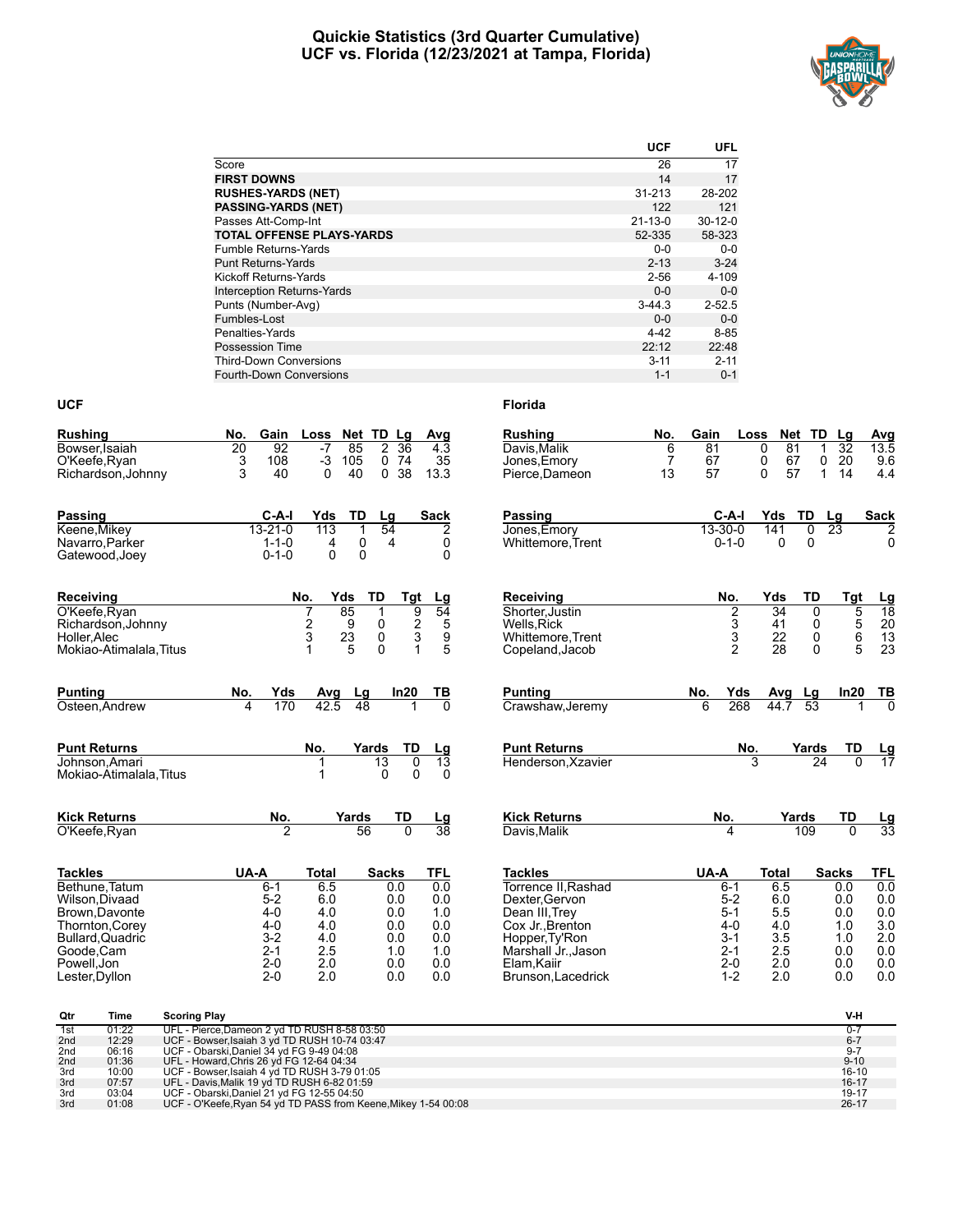#### **Quickie Statistics (3rd Quarter only) UCF vs. Florida (12/23/2021 at Tampa, Florida)**



|                                   | <b>UCF</b>  | <b>UFL</b>     |
|-----------------------------------|-------------|----------------|
| Score                             | 17          | 7              |
| <b>FIRST DOWNS</b>                | 7           | $\overline{4}$ |
| <b>RUSHES-YARDS (NET)</b>         | 12-121      | 7-57           |
| <b>PASSING-YARDS (NET)</b>        | 74          | 33             |
| Passes Att-Comp-Int               | $8 - 5 - 0$ | $8 - 3 - 0$    |
| <b>TOTAL OFFENSE PLAYS-YARDS</b>  | 20-195      | 15-90          |
| <b>Fumble Returns-Yards</b>       | $0 - 0$     | $0-0$          |
| <b>Punt Returns-Yards</b>         | $0 - 0$     | $0 - 0$        |
| Kickoff Returns-Yards             | $0 - 0$     | $2 - 61$       |
| <b>Interception Returns-Yards</b> | $0 - 0$     | $0-0$          |
| Punts (Number-Avg)                | $0 - 0$     | $3 - 41.7$     |
| Fumbles-Lost                      | $0 - 0$     | $0 - 0$        |
| Penalties-Yards                   | $1 - 15$    | $4 - 60$       |
| Possession Time                   | 08:44       | 06:16          |
| <b>Third-Down Conversions</b>     | $2 - 4$     | $0 - 3$        |
| <b>Fourth-Down Conversions</b>    | $0 - 0$     | $0 - 0$        |

| <b>Rushing</b>                    | No.          | Gain         | Loss               |                  | Net TD       |             | Avg Lg          | <b>Rushing</b>                  | No. | Gain               | Loss         | Net TD           |                 | Avg             |                 |
|-----------------------------------|--------------|--------------|--------------------|------------------|--------------|-------------|-----------------|---------------------------------|-----|--------------------|--------------|------------------|-----------------|-----------------|-----------------|
| Bowser, Isaiah                    | 8            | 52           | -6                 | 46               | 1            | 5.8         | 36              | Davis, Malik                    | 3   | 54                 | $\mathbf{0}$ | 54               | $\mathbf{1}$    | $\overline{18}$ | $\frac{Lg}{32}$ |
| O'Keefe, Ryan                     | 2            | 74           | $-3$               | 71               | 0            | 35.5        | -74             | Pierce, Dameon                  | 3   | 5                  | $\Omega$     | 5                | 0               | 1.7             | $\overline{2}$  |
| Richardson, Johnny                | $\mathbf{1}$ | $\mathbf{1}$ | $\Omega$           | 1                | $\Omega$     | 1           | -1              |                                 |     |                    |              |                  |                 |                 |                 |
| <b>Passing</b>                    |              | $C-A-I$      | Yds                | TD               | Lg           |             | <b>Sack</b>     | Passing                         |     | $C-A-I$            | Yds          | TD               | Lg              |                 | Sack            |
| Keene, Mikey                      |              | $4 - 7 - 0$  | $\overline{70}$    |                  | 54           |             | 0               | Jones, Emory                    |     | $4 - 8 - 0$        | 54           | $\Omega$         | $\overline{23}$ |                 |                 |
| Navarro, Parker                   |              | $1 - 1 - 0$  | 4                  | 0                | 4            |             | 0               | Whittemore, Trent               |     | $0 - 1 - 0$        | $\Omega$     | 0                |                 |                 | 0               |
| Gatewood, Joey                    |              | $0 - 1 - 0$  | $\Omega$           | $\Omega$         |              |             | $\Omega$        |                                 |     |                    |              |                  |                 |                 |                 |
| Receiving                         |              | No.          |                    | Yards            | TD           | Tgt         | <u>Lg</u>       | Receiving                       |     | No.                | Yards        |                  | TD              | Tgt             | <u>Lg</u>       |
| O'Keefe, Ryan                     |              | 3            |                    | 62               | $\mathbf 1$  | 4           | $\overline{54}$ | Shorter, Justin                 |     | 0                  |              | 0                | $\Omega$        | 1               |                 |
| Richardson, Johnny                |              |              |                    | $\frac{5}{7}$    | 0            | 1           | $\frac{5}{7}$   | <b>Wells, Rick</b>              |     |                    |              | 20               | 0               |                 | 20              |
| Holler, Alec                      |              |              |                    |                  | $\mathbf 0$  | $\mathbf 1$ |                 | Whittemore, Trent               |     | 1                  |              | 8                | $\pmb{0}$       | $\frac{2}{2}$   | 8               |
|                                   |              |              |                    |                  |              |             |                 | Copeland, Jacob                 |     | $\overline{2}$     |              | 28               | $\Omega$        |                 | 23              |
| <b>Punting</b><br>No.             | Yds          | Avg          |                    | Lng              |              | In20        | ΤВ              | <b>Punting</b>                  |     | Yds<br>No.         | Avg          |                  | Lng             | In20            | TВ              |
|                                   |              |              |                    |                  |              |             |                 | Crawshaw, Jeremy                |     | 125<br>3           | 41.7         |                  | 46              | $\overline{0}$  | $\overline{0}$  |
| <b>Punt Returns</b>               |              | No.          |                    | Yards            |              | <b>TD</b>   | Lg              | <b>Punt Returns</b>             |     | No.                |              | Yards            |                 | <b>TD</b>       | Lg              |
| <b>Kick Returns</b>               |              | No.          |                    | Yards            |              | TD          | Lg              | <b>Kick Returns</b>             |     | No.                |              | Yards            |                 | TD              |                 |
|                                   |              |              |                    |                  |              |             |                 | Davis, Malik                    |     | $\overline{2}$     |              |                  | 61              | $\overline{0}$  | $\frac{Lg}{33}$ |
| <b>Tackles</b>                    |              | UA-A         |                    | <b>Total</b>     | <b>Sacks</b> |             | <b>TFL</b>      | <b>Tackles</b>                  |     | UA-A               | <b>Total</b> |                  | <b>Sacks</b>    |                 | TFL             |
| Bethune, Tatum                    |              |              | $2-0$              | $\overline{2.0}$ |              | 0.0         | 0.0             | Torrence II, Rashad             |     | $3-0$              |              | $\overline{3.0}$ |                 | 0.0             | 0.0             |
| Powell, Jon                       |              |              | $1 - 0$            | 1.0              |              | 0.0         | 0.0             | Dexter, Gervon                  |     | $2 - 0$            |              | 2.0              |                 | 0.0             | 0.0             |
| Jean-Baptiste, Jeremiah           |              |              | $1 - 0$            | 1.0              |              | 1.0         | 1.0             | Dean III, Trey                  |     | $1 - 1$            |              | 1.5              |                 | 0.0             | 0.0             |
| Hester, Keenan                    |              |              | $1 - 0$            | 1.0              |              | 0.0         | 0.0             | Lee, Jalen                      |     | $1 - 1$            |              | 1.5              |                 | 0.0             | 1.0             |
| Wilson.Divaad                     |              |              | $1 - 0$            | 1.0              |              | 0.0         | 0.0             | Cox Jr. Brenton                 |     | $1 - 0$            |              | 1.0              |                 | 0.0             | 1.0             |
| Brown, Davonte                    |              |              | $1 - 0$            | 1.0              |              | 0.0         | 0.0             | Elam.Kaiir                      |     | $1 - 0$            |              | 1.0              |                 | 0.0             | 0.0             |
| Hodges, Justin<br>Thornton, Corey |              |              | $1 - 0$<br>$1 - 0$ | 1.0<br>1.0       |              | 0.0<br>0.0  | 0.0<br>0.0      | Wingo, Derek<br>Johnson.Tre'Vez |     | $1 - 0$<br>$1 - 0$ |              | 1.0<br>1.0       |                 | 0.0<br>0.0      | 0.0<br>1.0      |
|                                   |              |              |                    |                  |              |             |                 |                                 |     |                    |              |                  |                 |                 |                 |

| Rushing                                     | No.    | Gain |                                     | Loss           | Net          | TD                 | Avg           | Lg                    |
|---------------------------------------------|--------|------|-------------------------------------|----------------|--------------|--------------------|---------------|-----------------------|
| Davis, Malik<br>Pierce,Dameon               | 3<br>3 |      | 54<br>5                             | 0<br>0         | 54<br>5      | 1<br>0             | 18<br>1.7     | 32<br>$\overline{2}$  |
| Passing<br>Jones, Emory<br>Whittemore,Trent |        |      | C-A-I<br>$4 - 8 - 0$<br>$0 - 1 - 0$ | Yds<br>54<br>0 | TD           | Lg<br>23<br>0<br>0 |               | <b>Sack</b><br>1<br>0 |
| Receiving                                   |        |      | No.                                 | Yards          |              | TD                 | Tgt           | Lg                    |
| Shorter, Justin                             |        |      | 0                                   |                | 0            | 0                  | 1             |                       |
| <b>Wells, Rick</b>                          |        |      | 1                                   |                | 20           | 0                  |               | $20\,$                |
| Whittemore, Trent<br>Copeland, Jacob        |        |      | 1<br>$\overline{2}$                 |                | 8<br>28      | 0<br>$\Omega$      | $\frac{2}{2}$ | 8<br>23               |
| Punting                                     |        | No.  | Yds                                 | Avg            |              | Lng                | In20          | TВ                    |
| Crawshaw, Jeremy                            |        |      | 125                                 | 41.7           |              | 46                 | 0             | $\Omega$              |
| Punt Returns                                |        |      | No.                                 |                | Yards        |                    | TD            | Lg                    |
| Kick Returns                                |        |      | $rac{No.}{2}$                       |                | <u>Yards</u> |                    | TD            |                       |
| Davis, Malik                                |        |      |                                     |                |              | 61                 |               |                       |
| Tackles                                     |        |      | UA-A                                | <b>Total</b>   |              |                    | <b>Sacks</b>  | <b>TFL</b>            |
| Torrence II, Rashad                         |        |      | $3-0$                               |                | 3.0          |                    | 0.0           | 0.0                   |
| Dexter, Gervon<br>Dean III, Trey            |        |      | $2 - 0$<br>$1 - 1$                  |                | 2.0<br>1.5   |                    | 0.0<br>0.0    | 0.0<br>0.0            |
| Lee,Jalen                                   |        |      | $1 - 1$                             |                | 1.5          |                    | 0.0           | 1.0                   |
| Cox Jr., Brenton                            |        |      | $1 - 0$                             |                | 1.0          |                    | 0.0           | 1.0                   |
| Elam, Kaiir<br>Wingo, Derek                 |        |      | $1 - 0$<br>$1 - 0$                  |                | 1.0<br>1.0   |                    | 0.0<br>0.0    | 0.0<br>0.0            |
| Johnson, Tre'Vez                            |        |      | $1 - 0$                             |                | 1.0          |                    | 0.0           | 1.0                   |
|                                             |        |      |                                     |                |              |                    |               |                       |

| Qtr | Time  | <b>Scoring Play</b>                                            | V-H       |
|-----|-------|----------------------------------------------------------------|-----------|
| 3rd | 10:00 | UCF - Bowser Isaiah 4 vd TD RUSH 3-79 01:05                    | $16 - 10$ |
| 3rd | 07:57 | UFL - Davis Malik 19 vd TD RUSH 6-82 01:59                     | $16 - 17$ |
| 3rd | 03:04 | UCF - Obarski.Daniel 21 vd FG 12-55 04:50                      | 19-17     |
| 3rd | 01:08 | UCF - O'Keefe, Ryan 54 yd TD PASS from Keene, Mikey 1-54 00:08 | $26-17$   |
|     |       |                                                                |           |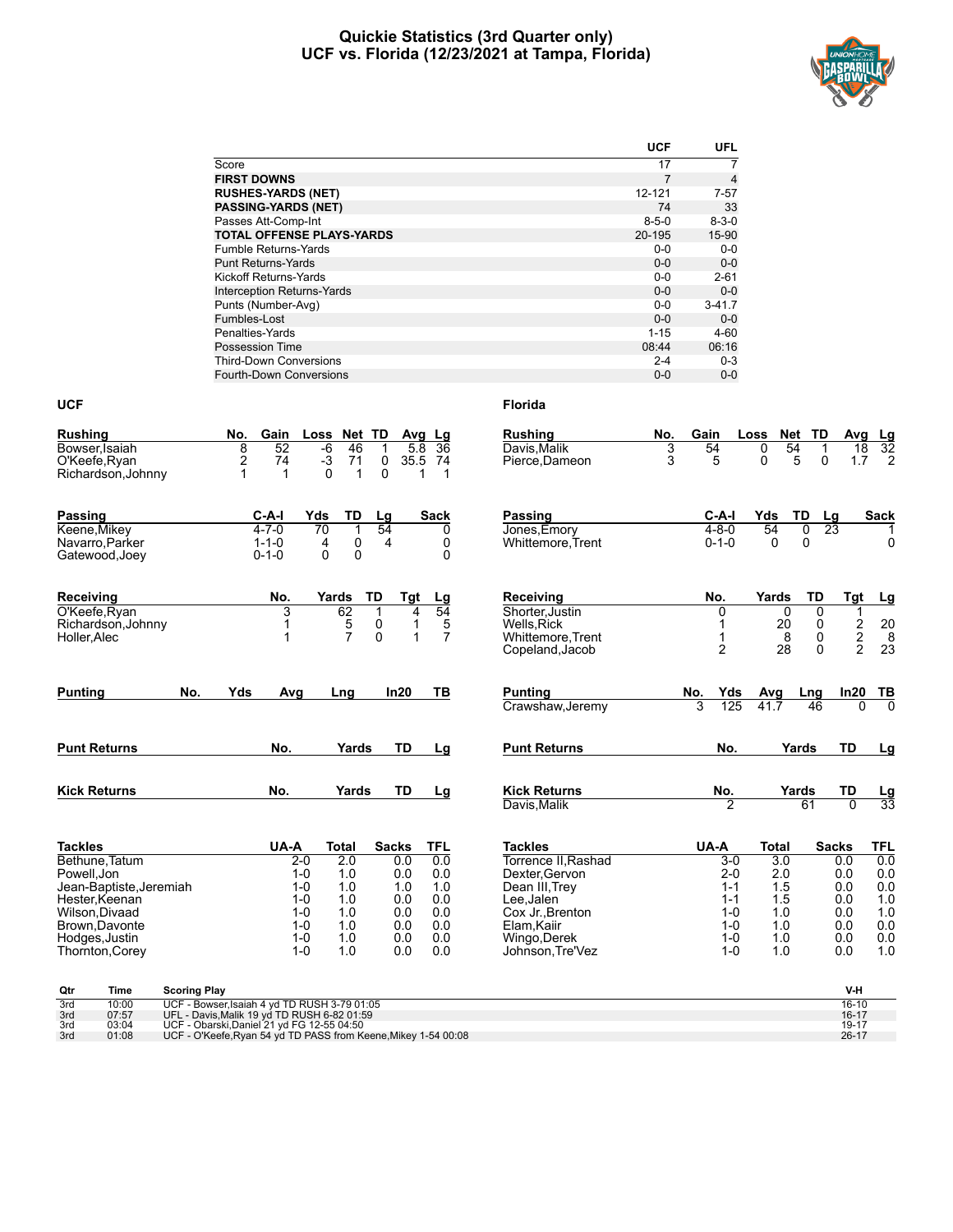#### **Play-by-Play Summary (4th quarter) UCF vs. Florida (12/23/2021 at Tampa, Florida)**



| $2 - 5$                                                                                                                |       | UCF26 Start of 4th quarter, clock 15:00.                                                                     |   |  |  |  |  |  |  |
|------------------------------------------------------------------------------------------------------------------------|-------|--------------------------------------------------------------------------------------------------------------|---|--|--|--|--|--|--|
| $2 - 5$<br>UCF26<br>Bowser, Isaiah rush for 7 yards gain to the UCF33 (Burney, Amari; Umanmielen, Princely), 1ST DOWN. |       |                                                                                                              |   |  |  |  |  |  |  |
| $1 - 10$                                                                                                               | UCF33 | Bowser, Isaiah rush for 7 yards gain to the UCF40 (Burney, Amari).                                           |   |  |  |  |  |  |  |
| $2 - 3$                                                                                                                |       | UCF40 Bowser, Isaiah rush for 1 yard loss to the UCF39 (Dexter, Gervon).                                     |   |  |  |  |  |  |  |
| $3-4$                                                                                                                  | UCF39 | Keene, Mikey pass complete to Mokiao-Atimalala, Titus for 6 yards to the UCF45 (Burney, Amari), 1ST DOWN.    | P |  |  |  |  |  |  |
| $1 - 10$                                                                                                               | UCF45 | Bowser, Isaiah rush for 2 yards gain to the UCF47 (Lee, Jalen).                                              |   |  |  |  |  |  |  |
| $2 - 8$                                                                                                                | UCF47 | Bowser, Isaiah rush for 9 yards gain to the UFL44 (Wingo, Derek), 1ST DOWN.                                  | P |  |  |  |  |  |  |
| $1 - 10$                                                                                                               | UFL44 | Bowser, Isaiah rush for 6 yards gain to the UFL38 (Burney, Amari).                                           |   |  |  |  |  |  |  |
| $2 - 4$                                                                                                                |       | UFL38 Keene, Mikey pass incomplete QB hurried by Cox Jr., Brenton.                                           |   |  |  |  |  |  |  |
| $3-4$                                                                                                                  |       | UFL38 Navarro, Parker pass incomplete to Craig-Myers, Nate.                                                  |   |  |  |  |  |  |  |
| 4-4                                                                                                                    |       | UFL38 Osteen, Andrew punt 38 yards to the UFL00, Touchback. [10:16]                                          |   |  |  |  |  |  |  |
|                                                                                                                        |       | Drive Summary: 10 plays, 41 yards, 04:46                                                                     |   |  |  |  |  |  |  |
|                                                                                                                        |       | Florida drive start at 10:16.                                                                                |   |  |  |  |  |  |  |
|                                                                                                                        |       | 1-10 UFL20 Jones, Emory pass complete to Shorter, Justin for 20 yards to the UFL40, out of bounds, 1ST DOWN. | P |  |  |  |  |  |  |
| $1 - 10$                                                                                                               | UFL40 | Jones, Emory pass complete to Copeland, Jacob for 30 yards to the UCF30 (Hodges, Justin), 1ST DOWN.          | P |  |  |  |  |  |  |
| $1 - 10$                                                                                                               |       | UCF30 Jones, Emory pass incomplete to Shorter, Justin broken up by Brown, Davonte.                           |   |  |  |  |  |  |  |
| $2 - 10$                                                                                                               |       | UCF30 Davis, Malik rush for 5 yards gain to the UCF25 (Celiscar, Josh).                                      |   |  |  |  |  |  |  |
| $3-5$                                                                                                                  |       | UCF25 Jones, Emory rush for 2 yards loss to the UCF27 (Celiscar, Josh).                                      |   |  |  |  |  |  |  |
| 4-7                                                                                                                    |       | UCF27 Howard, Chris field goal attempt from 45 yards NO GOOD, clock 07:57. [07:57]                           |   |  |  |  |  |  |  |
|                                                                                                                        |       | Drive Summary: 6 plays, 53 yards, 02:19                                                                      |   |  |  |  |  |  |  |
|                                                                                                                        |       | UCF drive start at 07:57.                                                                                    |   |  |  |  |  |  |  |
| $1 - 10$                                                                                                               |       | UCF27 Bowser, Isaiah rush for 3 yards gain to the UCF30 (Wingo, Derek).                                      |   |  |  |  |  |  |  |
| $2 - 7$                                                                                                                |       | UCF30 Keene, Mikey pass complete to Richardson, Johnny for 20 yards to the UCF50 (Burney, Amari), 1ST DOWN.  | P |  |  |  |  |  |  |
| $1 - 10$                                                                                                               | UCF50 | Bowser, Isaiah rush for 4 yards gain to the UFL46 (Wingo, Derek).                                            |   |  |  |  |  |  |  |
| $2-6$                                                                                                                  | UFL46 | O'Keefe, Ryan rush for 5 yards gain to the UFL41 (Wingo, Derek).                                             |   |  |  |  |  |  |  |
| $3 - 1$                                                                                                                | UFL41 | Bowser, Isaiah rush for 24 yards gain to the UFL17 (Dean III, Trey), 1ST DOWN.                               | P |  |  |  |  |  |  |
| $1 - 10$                                                                                                               | UFL17 | Bowser, Isaiah rush for 1 yard gain to the UFL16 (Dexter, Gervon).                                           |   |  |  |  |  |  |  |
|                                                                                                                        |       |                                                                                                              |   |  |  |  |  |  |  |

- 2-9 UFL16 Bowser,Isaiah rush for 4 yards gain to the UFL12 (Dean III,Trey).
- 3-5 UFL12 Timeout UCF, clock 02:48. [02:48]
- 3-5 UFL12 Bowser,Isaiah rush for 4 yards loss to the UFL16 (Cox Jr.,Brenton).
- 4-9 UFL16 Timeout Florida, clock 02:45. [02:45]
- **4-9 UFL16 Obarski,Daniel field goal attempt from 33 yards GOOD, clock 02:41. [02:41]**

#### **UCF 29, FLORIDA 17**

*Drive Summary: 9 plays, 57 yards, 05:16*

Obarski,Daniel kickoff 43 yards to the UFL22 Wilcox,Gage return 0 yards to the UFL22, End Of Play.

#### **Florida drive start at 02:37.**

- 1-10 UFL22 Jones,Emory pass incomplete to Gamble,Kemore.
- 2-10 UFL22 Jones,Emory pass incomplete to Shorter,Justin broken up by Bullard,Quadric.
- 3-10 UFL22 Jones,Emory pass incomplete to Gamble,Kemore broken up by Brown,Davonte.
- 4-10 UFL22 Jones,Emory pass incomplete QB hurried by Bryant,Big Kat and Morris-Brash,Tre'mon. [02:18]

*Drive Summary: 4 plays, 0 yards, 00:19*

#### **UCF drive start at 02:18.**

- 1-10 UFL22 Bowser,Isaiah rush for 2 yards gain to the UFL20 (Dexter,Gervon).
- 2-8 UFL20 Bowser,Isaiah rush for 3 yards gain to the UFL17 (McMillon,Donovan).
- 3-5 UFL17 Timeout Florida, clock 01:29. [01:29]
- 3-5 UFL17 Johnson,Amari rush for 4 yards gain to the UFL13 (Williams,Scooby).
- 4-1 UFL13 Timeout Florida, clock 01:26. [01:26]
- 4-1 UFL13 Bowser,Isaiah rush for 3 yards gain to the UFL10 (Borders,Chief), 1ST DOWN. P
- 1-10 UFL10 Kneel down by UCF at UFL12 for loss of 2 yards.
- 2-12 UFL12 Kneel down by UCF at UFL14 for loss of 2 yards. [00:00]
- 3-14 UFL14 End of game, clock 00:00. [00:00]

*Drive Summary: 6 plays, 8 yards, 02:18*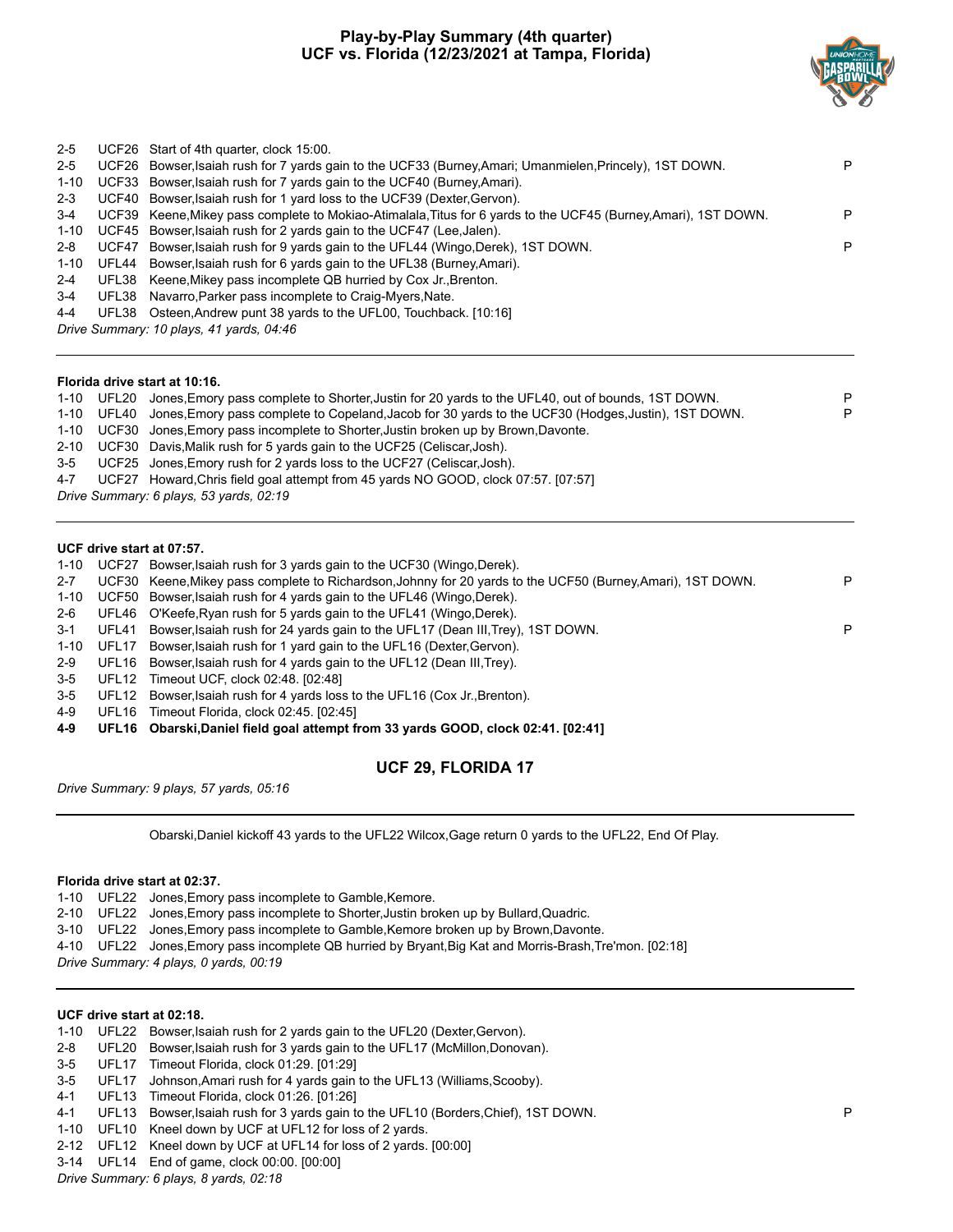# **FINAL SCORE - : UCF 29, FLORIDA 17**

|                        | Time | 1st Downs |  |  | Conversions                |                         |                           |                 |         |
|------------------------|------|-----------|--|--|----------------------------|-------------------------|---------------------------|-----------------|---------|
| <b>Quarter Summary</b> |      |           |  |  | Score Poss R P X T 3rd 4th |                         | Rushing Passing Penalties |                 |         |
| <b>UCF</b>             |      |           |  |  |                            | 3 12:18 4 2 0 6 2-5 1-1 |                           | 19-75  2-4-0-26 | -0-0    |
| Florida                |      |           |  |  | 02:42 0 2 0 2 0-2          | $0-1$                   | - 2-3                     | 2-7-0-50        | $0 - 0$ |